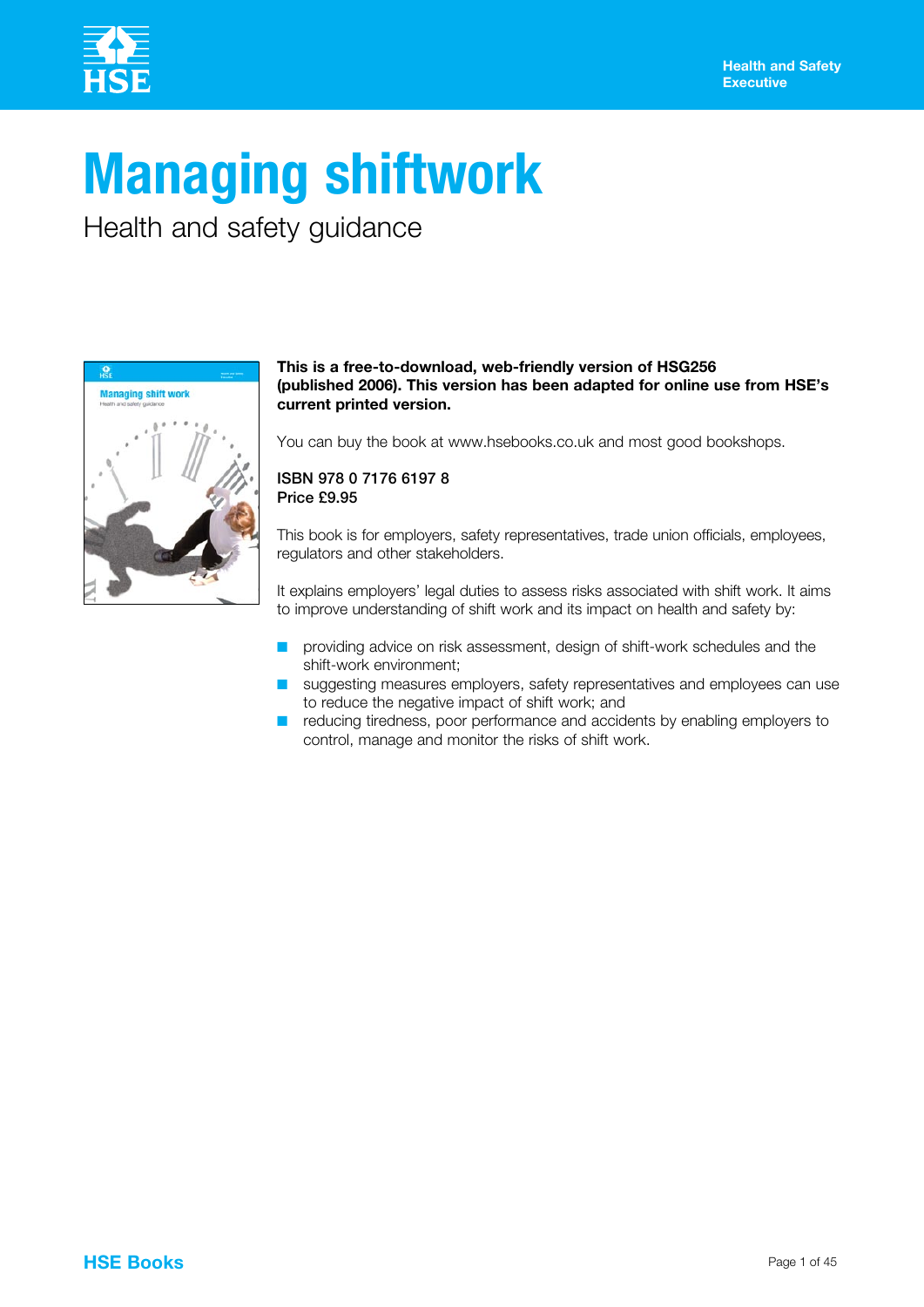© *Crown copyright 2006* First published 2006

ISBN 978 0 7176 6197 8

All rights reserved. No part of this publication may be reproduced, stored in a retrieval system, or transmitted in any form or by any means (electronic, mechanical, photocopying, recording or otherwise) without the prior written permission of the copyright owner.

Applications for reproduction should be made in writing to: The Office of Public Sector Information, Information Policy Team, Kew, Richmond, Surrey TW9 4DU or e-mail: licensing@opsi.gov.uk

This guidance is issued by the Health and Safety Executive. Following the guidance is not compulsory and you are free to take other action. But if you do follow the guidance you will normally be doing enough to comply with the law. Health and safety inspectors seek to secure compliance with the law and may refer to this guidance as illustrating good practice.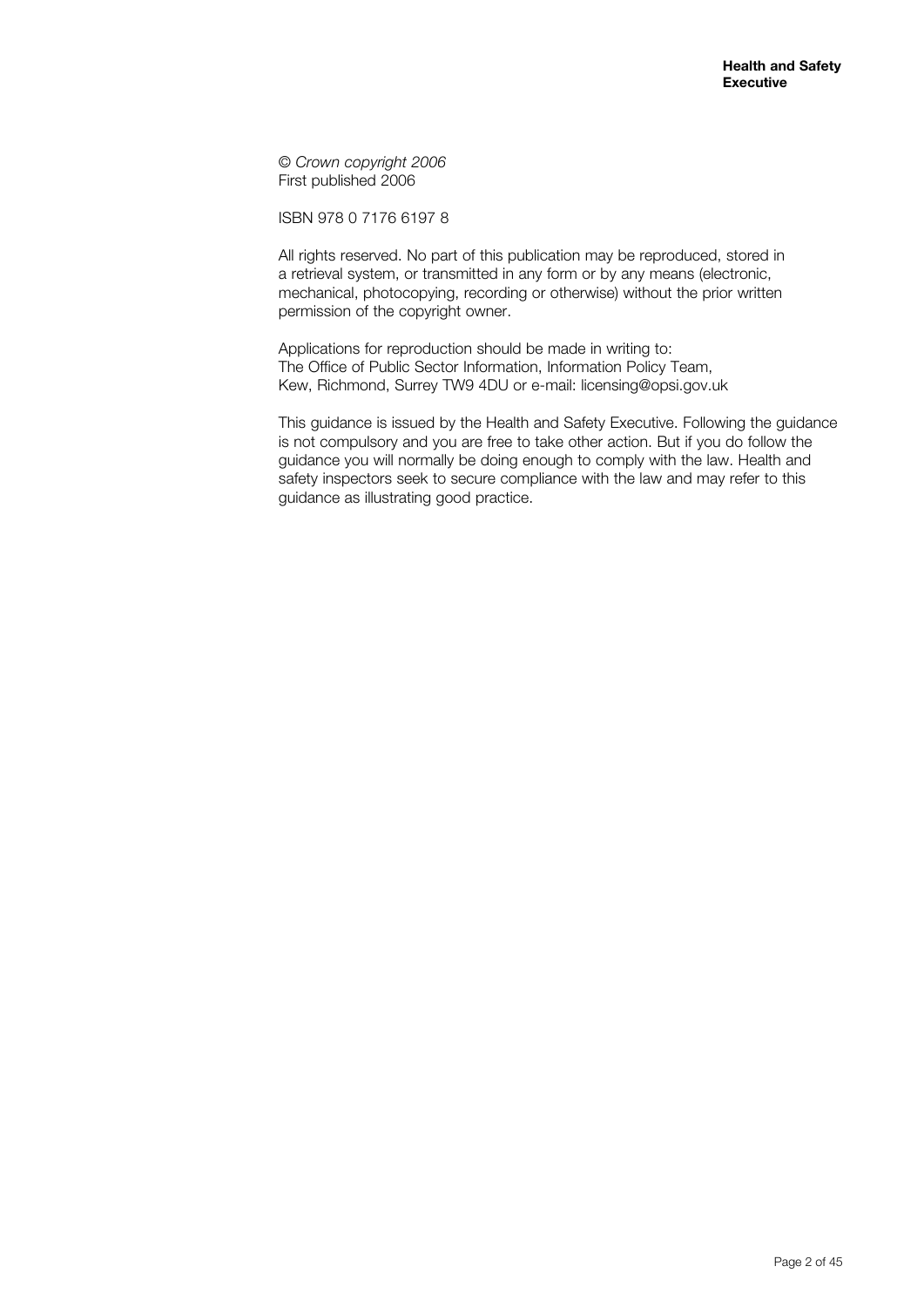# **Contents**

#### **Introduction** 4

#### **Background** 5

Duty under law 5 What do we mean by shift work? 6 Shift workers in the UK 6

#### **Assessing and managing the risks associated with shift work** 7

#### **Consider the risks of shift work and the benefits of effective management** 8

What are the undesirable effects of shift work? 8 Consider the costs and benefits of effective management of shift-working arrangements 12

#### **Establish systems to manage the risks of shift work** 13

Seek management commitment to control the risks of shift work 13 Identify individuals responsible for shift-working arrangements 13 Involve safety representatives and workers 13

#### **Assess the risks associated with shift work in your workplace** 14

Consider the risks that workers may be exposed to 14 Establish who might be harmed by shift work 14 Consult workers and their safety representatives 15

#### **Take action to reduce the risks** 16

Assess how severe the risks are and identify where improvements need to be made 16 Improve the shift-work schedule 16 Improve the workplace environment 23 Apply good practice guidelines 28

#### **Check and review your shift-work arrangements regularly** 31

Implement a system for early reporting of problems associated with shift work 31 Monitor alterations to shift-work schedules and/or work conditions 31 Periodically review the effectiveness of your shift-working arrangements 32

#### **Appendix 1 Legal requirements** 33

**Appendix 2 Strategies and practical advice shift workers can use to improve their health and well-being** 35 **Appendix 3 Assessment tools and techniques** 38

#### **Appendix 4 Further sources of information and help** 39

**Appendix 5 References and further reading** 40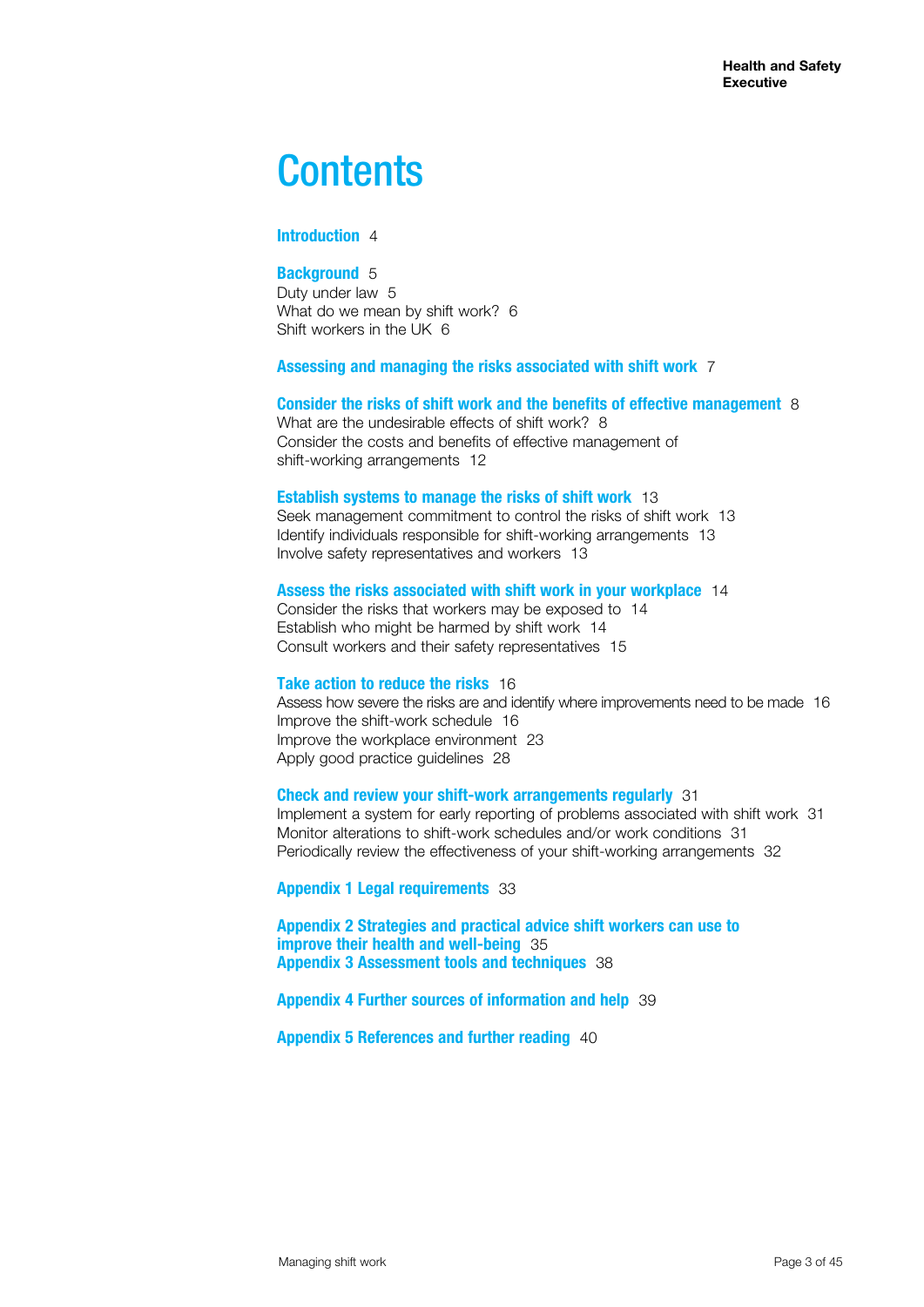# **Introduction**

- 1 This guidance aims to improve safety and reduce ill health by:
- $\blacksquare$  making employers aware of their duty under law to assess any risks associated with shift work;
- $\blacksquare$  improving understanding of shift work and its impact on health and safety;
- noviding advice on risk assessment, design of shift-work schedules and the shift-work environment;
- suggesting measures employers, safety representatives and employees can use to reduce the negative impact of shift work;
- $\blacksquare$  reducing fatigue, poor performance, errors and accidents by enabling employers to control, manage and monitor the risks of shift work.

2 The guidance is aimed at employers, safety representatives, trade union officials, employees, regulators and other stakeholders.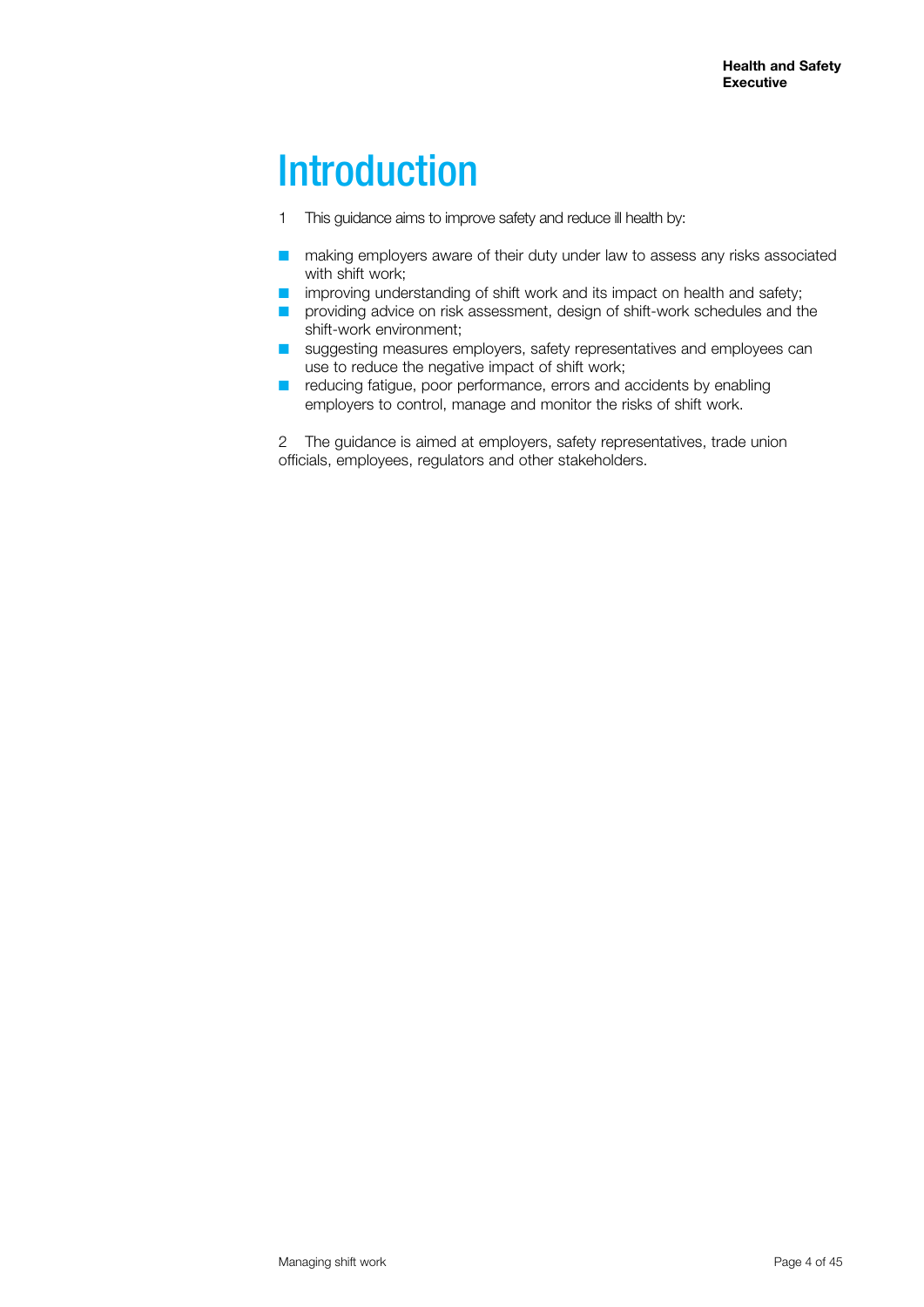# **Background**

# **Duty under law**

3 The Working Time Regulations 1998 (as amended) (WTR) lay down the minimum legal requirements on how to organise working time.<sup>1,2</sup> Some workers in certain sectors, such as the aviation industry and mobile workers in road and sea transport are currently exempt from WTR and are subject to specific legislation that relates to working time. The basic rights and protections that WTR provide are outlined in Appendix 1.

In addition to WTR, workers doing safety-critical work on the railways are also subject to the Railway and Other Guided Transport Systems (Safety) Regulations 2006. 3,4 These Regulations include a duty to make arrangements to prevent serious consequences arising from tired/fatigued employees and so endanger safety.

5 It is not however sufficient to rely on the above requirements to ensure that you meet your obligations for health and safety in regard to shift-working arrangements (see Appendix 1). When you organise and plan shift work, you must also comply with employers' general duties under the Health and Safety at Work etc Act 1974 (the HSW Act)<sup>5</sup> and the Management of Health and Safety at Work Regulations 1999 (MHSWR).<sup>6</sup> Under the HSW Act all employers, including the self employed, have a duty, so far as it is reasonably practicable, to protect the health, safety and welfare at work of all their employees. They also have a duty, so far as is reasonably practicable, to ensure that others are not exposed to health and safety risks through their undertaking.

6 Under MHSWR, employers are required to make an assessment of the risks to employees from work activities and make a commitment to introduce measures that are 'reasonably practicable' to remove or control these risks. This includes the number of hours worked and how these hours are scheduled.

7 Employees also have a duty to take reasonable care of their own health and safety and that of other people, who may be affected by their activities at work. This duty implies that employees should take positive steps to understand the risk factors in their work, such as the causes of fatigue, comply with safety rules and procedures and make sure that nothing they do or fail to do at work puts anyone at risk.

8 Under the Safety Representatives and Safety Committees Regulations 1977<sup>7</sup> and the Health and Safety (Consultation with Employees) Regulations 1996.<sup>8,9</sup> employers must consult with employees on health and safety matters. Consultation involves employers not only giving information to employees but also listening to and taking account of what employees say before they make any health and safety decisions. If a decision involving work equipment, processes or organisation could affect the health and safety of employees, such as any proposed changes to shiftworking arrangements, the employer must allow time to give the employees (or their representatives) information about the proposals. The employer must also give the employees (or their representatives) the chance to express their views. Then the employer must take account of these views before reaching a decision.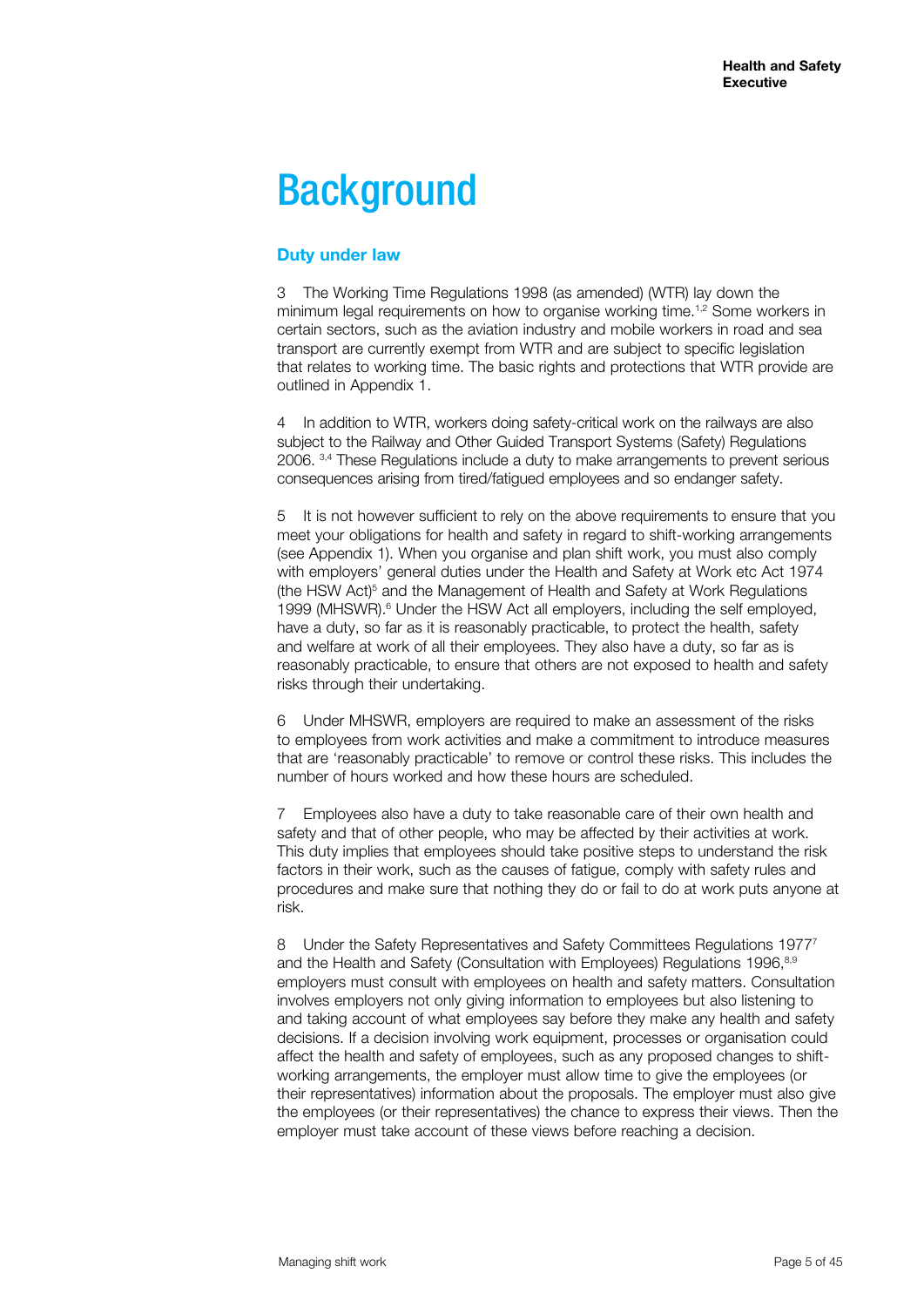#### **What do we mean by shift work?**

- 9 There is no specific definition of shift work in law, but it usually means:
- a work activity scheduled outside standard daytime hours, where there may be a handover of duty from one individual or work group to another;
- a pattern of work where one employee replaces another on the same job within a 24-hour period.<sup>10,11</sup>
- 10 Standard daytime hours are considered as:
- $\blacksquare$  a work schedule involving an activity during the day, commonly for a period of eight hours between 7.00 am and 7.00 pm. There are usually two periods of work, one in the morning, the other in the afternoon, separated by a lunch-time break.

11 In this guidance, all systems of work other than standard daytime hours are considered as shift work. Examples of shift work might be:

- $\blacksquare$  work during the afternoon, night or weekend, typically with periods of the work schedule outside standard daytime hours;
- $\blacksquare$  extended work periods of 12 hours or more, often associated with compressing the working week;
- $\blacksquare$  rotating hours of work;
- $\Box$  split shifts, where work periods are divided into two distinct parts with several hours break in between;
- **n** overtime:
- standby/on-call duties.

# **Shift workers in the UK**

12 The number of shift workers in the UK has gradually increased over the last 25 years reaching a peak in 2000, when around 15% of the working population (approximately 3.8 million people), worked shifts for 'most of the time'. Since then, numbers have stabilised, with around 14% of the working population (3.6 million people) now doing shift work 'most of the time'.12

13 In the past, shift work was traditionally associated with industries where 24-hour operation was either necessary (eg essential public services like hospitals, the police, the fire brigade and the utilities) or practical (eg the transportation, chemical, mining and other process and manufacturing industries). The recent upward trend in the percentage of people employed in shift work reflects an adoption of shift work beyond the traditional sectors.11 For example supermarkets, petrol stations and call centres now commonly employ shift workers.

14 This trend has developed because of changes in society, supported by workers who are prepared to do shift work. There may be several reasons for this, such as the recent shift towards a 24-hour society, lack of employment options or a preference for compensatory factors such as flexible working, better pay or time off in lieu.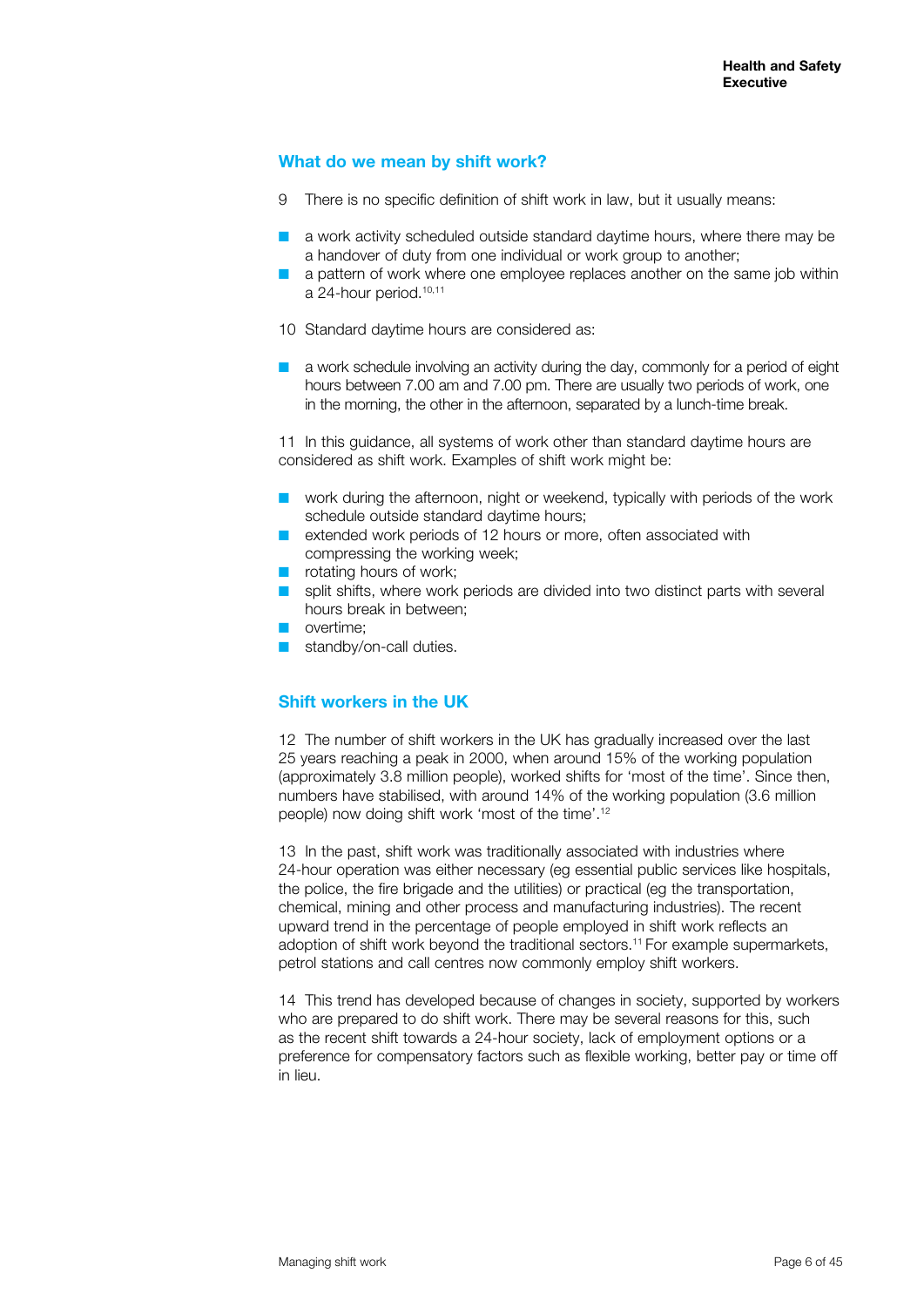# Assessing and managing the risks associated with shift work

15 The main principle of the HSW Act is that those who create risk from work activity are responsible for the protection of workers and the public from any consequences. As shift work may affect the health and safety of your employees and the public, it is important for you to control risks effectively and prevent harm to people.

16 The HSE publication, *Successful health and safety management*13 describes a systematic approach to assessing and managing health and safety risks. An approach based on this, that you might wish to use to manage shift-working arrangements, is summarised in Figure 1.

17 This approach will allow you to assess and better organise your shift-work schedules. You may also wish to consult any specific guidance or standards of good practice that have been developed for your particular industry. Under certain circumstances, however, additional external expertise may be required, for example when:

- your organisation has difficulty making decisions;
- the planning and organisation of the shift-work schedule is too complex;
- there are safety critical issues to consider.

Sources of further information and help can be found in Appendix 4.

| Consider the risks of shift work and the benefits<br>of effective management. | What are the undesirable effects of shift work?<br>Consider the costs and benefits of effective<br>management of shift-working arrangements.                                                                                                 |
|-------------------------------------------------------------------------------|----------------------------------------------------------------------------------------------------------------------------------------------------------------------------------------------------------------------------------------------|
| Establish systems to manage the risks of shift work.                          | Seek management commitment to control the risks<br>of shift work.<br>Identify individuals responsible for shift-working<br>arrangements.<br>Involve safety representatives and workers.                                                      |
| Assess the risks associated with shift work in<br>your workplace.             | Consider the risks that workers may be exposed to.<br>Establish who might be harmed by shift work.<br>Consult workers and their safety representatives.                                                                                      |
| Take action to reduce these risks.                                            | Assess how severe the risks are and identify where<br>improvements need to be made.<br>Improve the shift-work schedule.<br>Improve the workplace environment.<br>Apply good practice guidelines.                                             |
| <b>Check and review your shift-work arrangements</b><br>regularly.            | Implement a system for early reporting of problems<br>associated with shift work.<br>Monitor alterations to shift-work schedules and/or<br>work conditions.<br>Periodically review the effectiveness of your shift-<br>working arrangements. |

**Figure 1** A systematic approach to assessing and managing the risks associated with shift work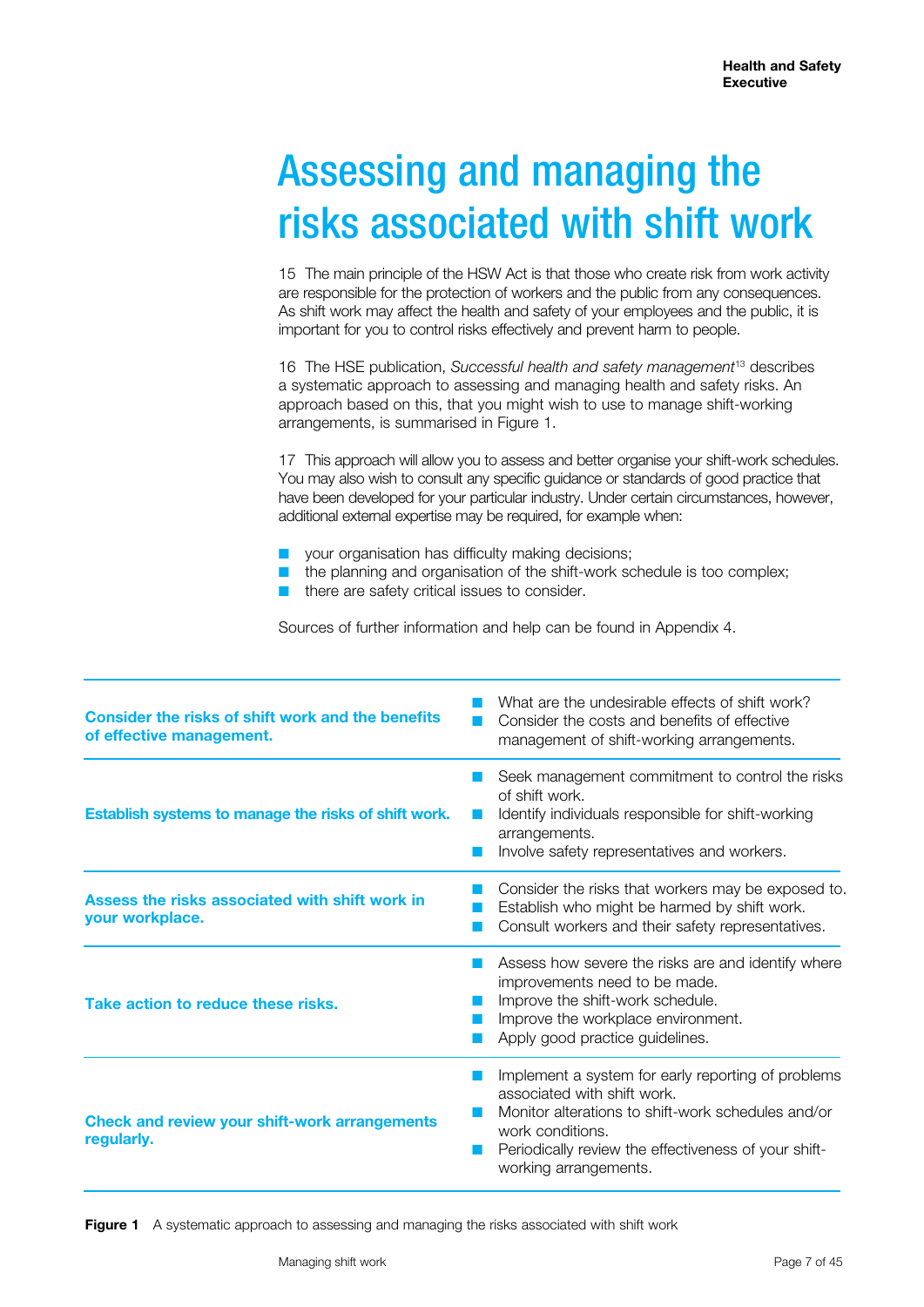# Consider the risks of shift work and the benefits of effective management

### **What are the undesirable effects of shift work?**

18 Research has shown that there can be undesirable consequences for those working shifts outside standard daytime hours, particularly those covering the night or with early morning starts.<sup>14,15</sup> For example, shift work may result in:

- $\blacksquare$  disruption of the internal body clock;
- **n** fatigue;
- sleeping difficulties;
- $\blacksquare$  disturbed appetite and digestion;
- $\blacksquare$  reliance on sedatives and/or stimulants;
- social and domestic problems,

which in turn can affect performance, increase the likelihood of errors and accidents at work and might have a negative effect on health.

#### *Disruption of the internal body clock (circadian rhythms)*

19 By nature, humans are active and perform best during the day and need to sleep at night when performance is generally poorer. We follow this innate pattern because of an internal body clock, located in the brain which sets the daily cycle of biological activities, such as chemical and hormone release that influence body activity. For example, heart rate, blood pressure and body temperature are increased during the day. At night they are reduced and we slow down and feel sleepy. This daily cycle is known as the circadian rhythm and explains why we eat and sleep at similar times each day.16 External factors or cues such as daylight, meal times, clocks and working hours help to regulate this internal body clock, and play an important role in keeping our bodies in step with the world around us.

20 Our internal body clock can change gradually, but for most people it is resistant to the abrupt changes in the sleep/wake cycle that are required by shift-work schedules or flying across time zones. This can cause our natural daily rhythms to become out of tune with those of the world around us. This is the reason why we can feel 'out of sorts' and less able to function to the best of our ability when we do not get enough sleep.

21 The adjustment of our internal body clock to an abrupt change in the sleep/ wake cycle may take days or weeks. It will start to adjust body functions after a few days of shift work, but at different rates, so behaviours that rely on a regular cycle such as digestion, alertness and sleep are disturbed. The adjustment may be more successful in specialised work environments, such as submarines and oil rigs, where the effects of external cues are minimised. However, our internal body clock will never fully adjust, even for workers on permanent night shifts. Those regular night workers who change back to daytime routines during rest days will continue to suffer the consequences of a disrupted internal clock, as it attempts to reset to daylight rhythms during days off.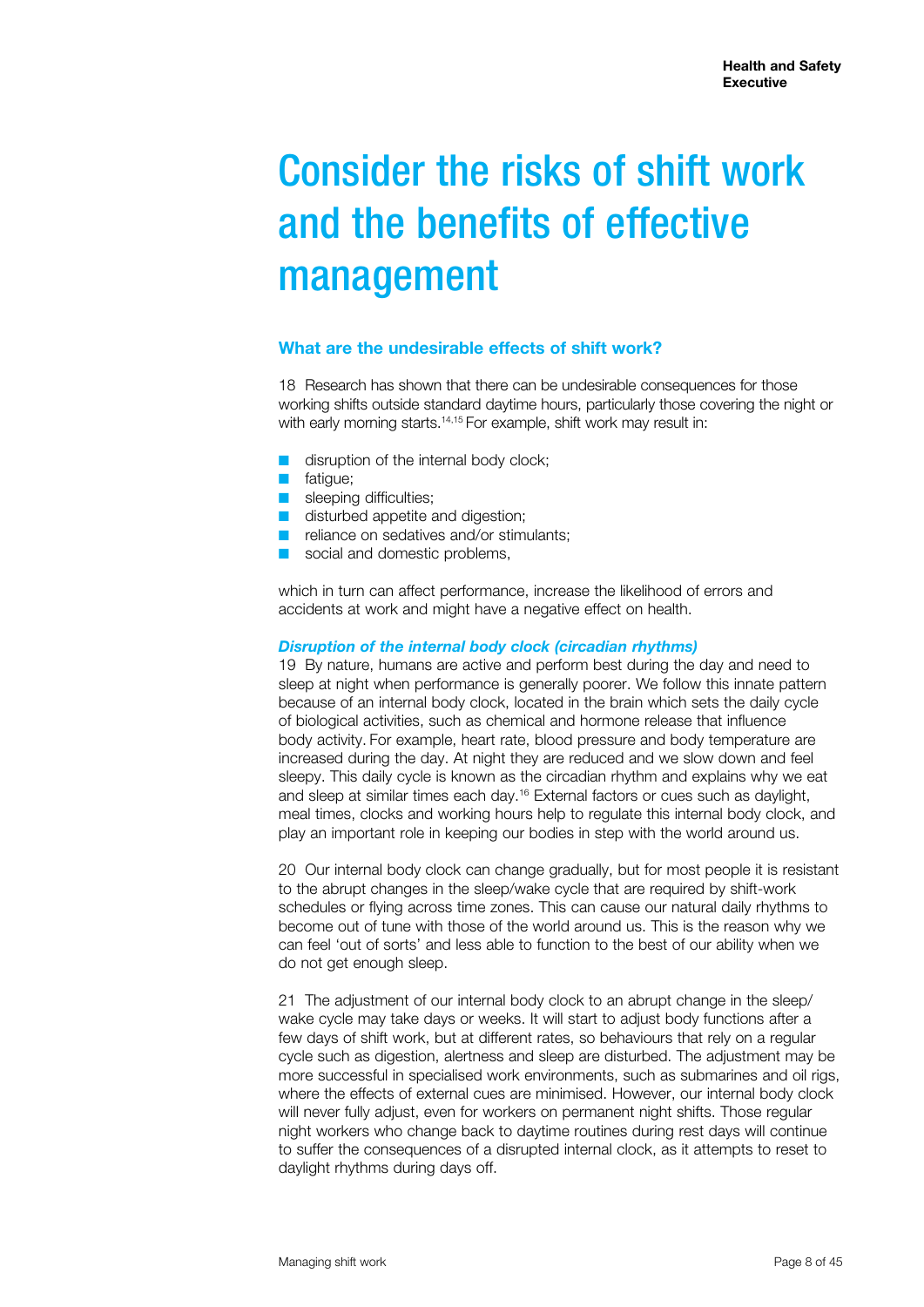#### *Sleep disturbance/loss*

22 A consensus view by scientists who study human performance and safety is that sleep is a powerful and vital biological need. Insufficient and disturbed sleep, chronic sleep loss and being awake for prolonged periods, increases the risk of errors and accidents.17,18

23 Day sleep is usually lighter and shorter in duration and therefore less restorative than night sleep.<sup>14</sup> It is more often disturbed because of warmer temperatures and daytime activity such as the phone ringing, noisy children or domestic responsibilities. While we can rearrange some external cues, for example meal times, it is difficult to control all influential sleep/wake cues, particularly daylight. For example exposure to bright light at dawn after a night shift may make you less inclined to sleep.

24 People's adaptability means that we can, if we need to, resist our internal body clock and function for periods with either reduced sleep or even no sleep at all. The cost of resisting this need to sleep is known as a 'sleep debt'. The desire to recover this debt can be very hard to resist, particularly when external cues or our body's internal body clock are driving us to sleep.

25 Research reveals that when we are sleep deprived and/or fatigued, performance is affected and errors are more likely.19,20 This particularly applies to tasks that require:

- $\blacksquare$  vigilance and monitoring;
- $\blacksquare$  decision making;
- **awareness;**
- $\blacksquare$  fast reaction time;
- $\blacksquare$  tracking ability;
- **n** memory.

#### *Fatigue*

26 Fatigue is the decline in mental and/or physical performance that results from prolonged exertion, lack of quality sleep or disruption of the internal body clock.<sup>21</sup> The degree to which a worker is prone to fatigue is also related to workload. For example, work that requires constant attention, is machine paced, complex or monotonous will increase the risk of fatigue.<sup>19</sup>

27 A poor balance between the demands of work and the time provided for rest and recovery, resulting for example, from poorly designed shift-work schedules and long working hours is likely to result in chronic fatigue.

28 Levels of fatigue are also affected by personal factors such as home life or individual characteristics. You will need to be aware of these factors when you carry out your risk assessment, but you are not expected to control them.

29 The consequences of fatigue include reduced alertness, poor and slow perception and sleepiness.19 Chronic fatigue has also been associated with a number of long-term health problems.21

#### *Errors, productivity and accidents*

30 For shift working to be financially viable, you need to maintain a satisfactory level of productivity and safety. Fatigued shift workers may perform less well than those working standard daytime hours, especially during periods of low alertness. The consequences of this could range from relatively minor events to serious accidents. Take both ends of this spectrum into account when you are assessing the costeffectiveness of shift working as the social and financial costs of frequent minor events may equate over time to those associated with a rarely occurring serious accident.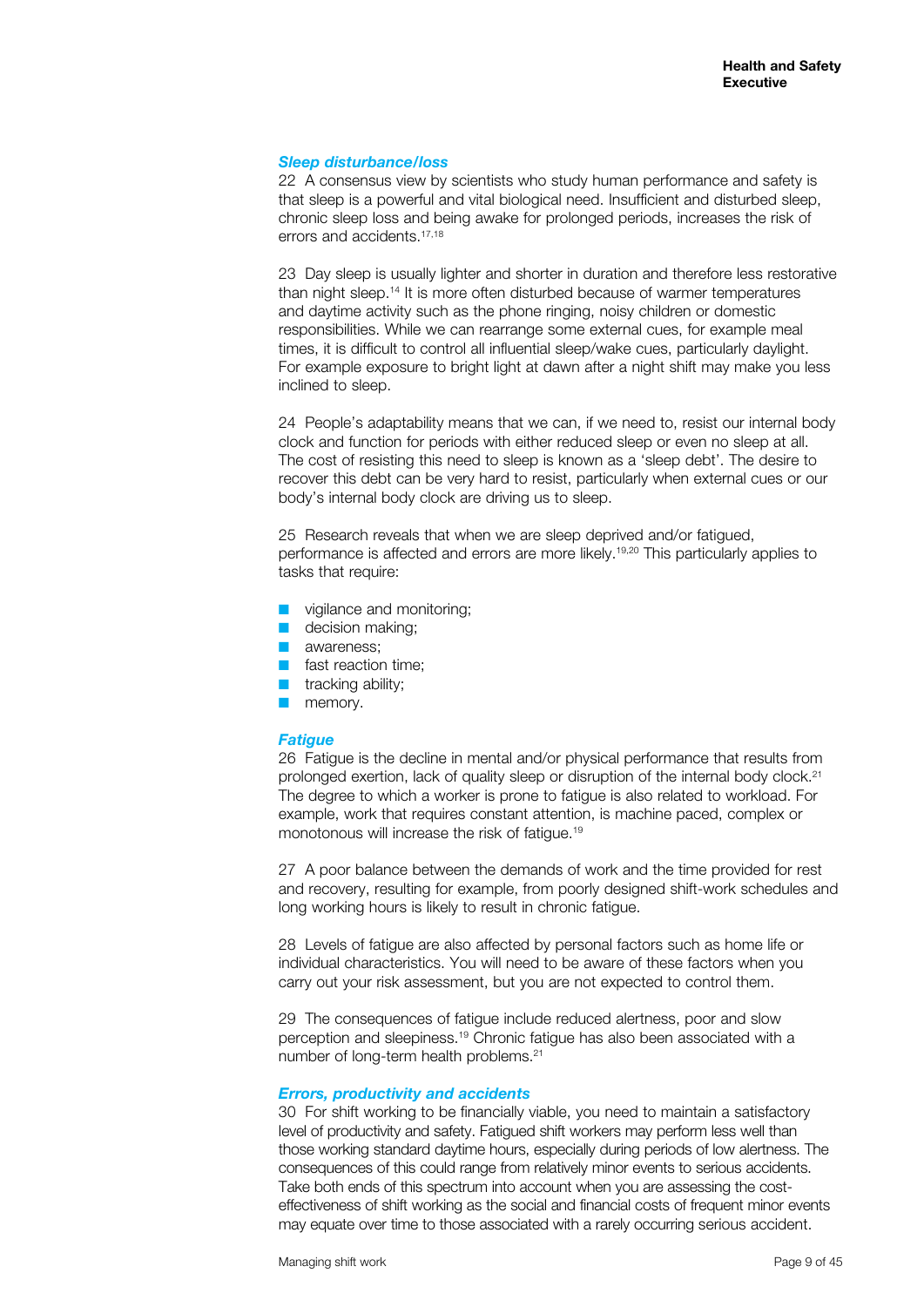- 31 The risk of errors, accidents and injuries has been found:
- $\blacksquare$  to be higher on the night shift;
- $\blacksquare$  to rise with increasing shift length over eight hours;
- to increase over successive shifts, especially if they are night shifts;
- to increase when there are not enough breaks.<sup>18,22</sup>

32 Poorly designed work schedules causing fatigue-induced impairment of performance will increase the risks. For example, a long night shift without breaks after a succession of previous night shifts will increase the likelihood of errors, accidents and injuries.

33 It is important not to underestimate the potential risk for serious fatiguerelated errors and accidents. Sleepiness is thought to be the cause of up to one in five accidents on major roads in the UK,<sup>23</sup> contributing significantly to the approximate 3000 road deaths recorded annually.<sup>24</sup> After young men, shift workers are considered to be the category of drivers most at risk from accidents and, compared to day workers, night workers are more likely to be involved in accidents while driving home from work.<sup>25</sup>

34 Fatigue, night work and/or shift-working arrangements have been cited as major contributory factors in numerous well-documented accidents and incidents including Three Mile Island in 1979, Bhopal in 1984, Challenger Space Shuttle in 1986, Chernobyl in 1986, Clapham Junction in 1988 and Exxon Valdez in 1989.26,27

#### *Health effects*

35 As well as chronic fatigue, there is some evidence associating long-term exposure to shift work and the following ill health effects: 28-31

- gastrointestinal problems such as indigestion, abdominal pain, constipation, chronic gastritis and peptic ulcers;
- cardiovascular problems such as hypertension, coronary heart disease;
- increased susceptibility to minor illnesses such as colds, flu and gastroenteritis.

36 Reproductive problems in female shift workers have also been reported.<sup>32</sup> While the association for reproductive effects is less strong, it would be wise to consider shift work, especially night shifts, as a potential risk to reproduction. Research into a possible link between shift work and breast cancer has been inconclusive.<sup>33</sup>

37 Shift work may also exacerbate existing health problems such as diabetes, asthma, epilepsy and psychiatric illness. Moreover, the effectiveness and potential toxicity of some drugs may vary depending on the time they are taken as the doseresponse patterns of many drugs follow a circadian pattern.28,31

38 Shift workers, particularly those who work at night, may be at risk of ill health because shift work can disrupt our body clock (by interfering with the production of hormones by the body), disturb sleep and cause fatigue. In recognition of the particular risks to night workers, the WTR include a right for these workers to receive free health assessments.<sup>1,34</sup>

39 Individual and social factors may also contribute to the risk of ill health effects.35-37 Consequently, not everyone will experience or have the same pattern or degree of health problems. An individual's attitude, behaviour, lifestyle, age, sex and family history plus the conditions they work in, will all play a part.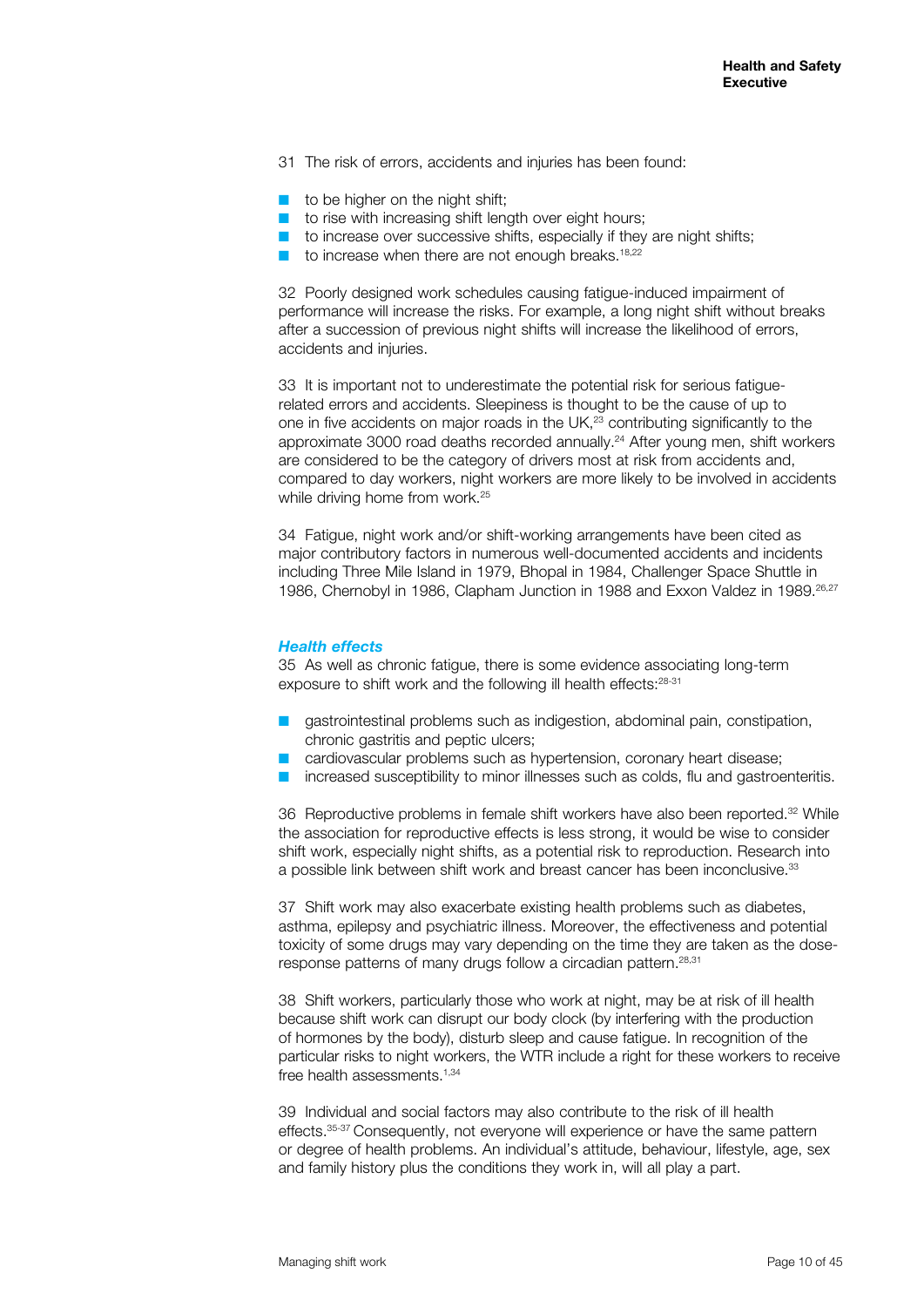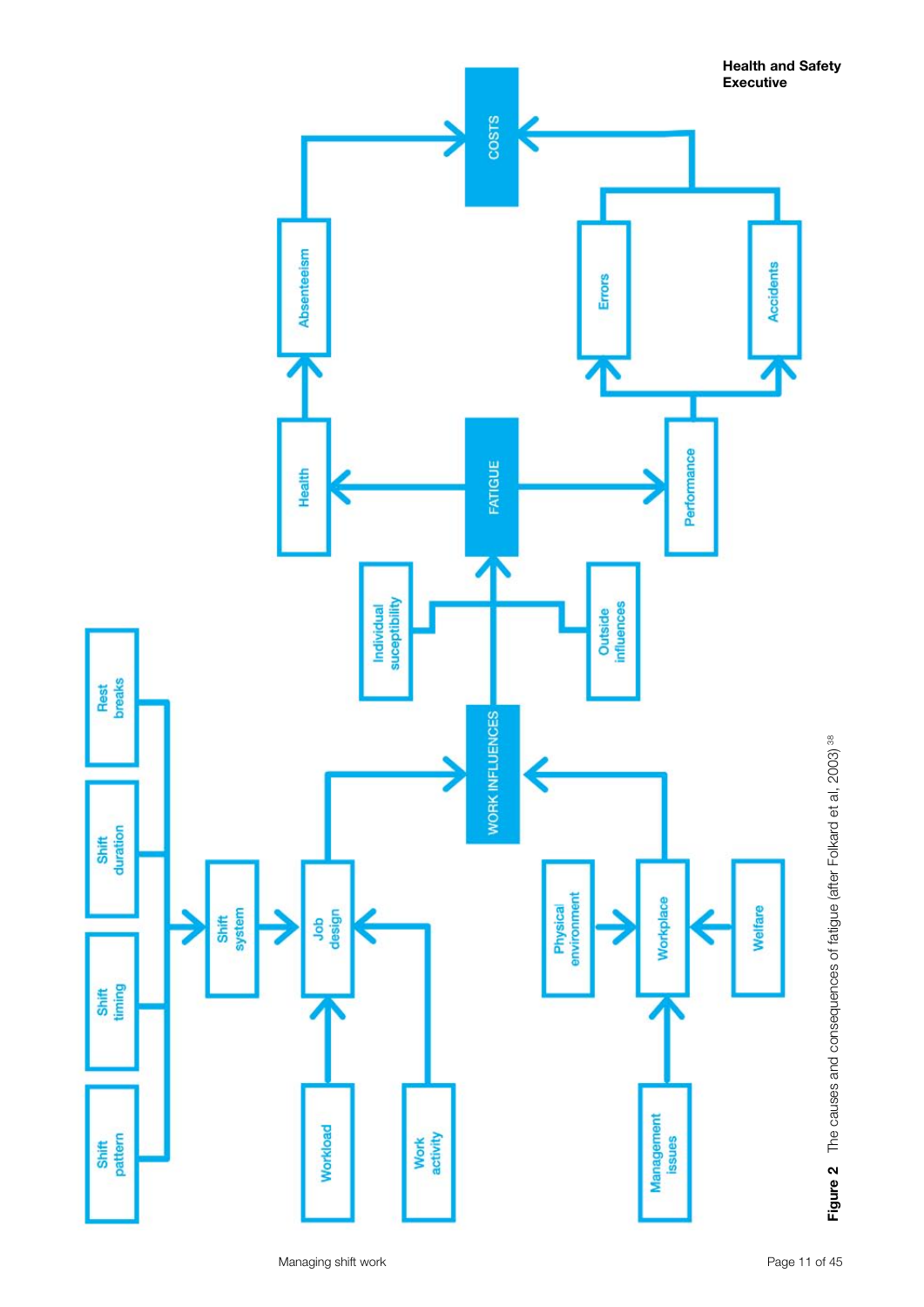#### *Disruption of family and social life*

40 A happy social and domestic life is an important foundation for health and wellbeing. The amount and quality of time spent with family and friends can, however, be affected by unusual patterns of work.14, 30 A worker who experiences a disrupted social or domestic life may feel isolated, moody or depressed, which can affect their health and performance at work.

41 A work schedule that clashes with domestic responsibility can lead to a compromise between routines suited to work and those suited to less conflict at home. Shift workers, especially those who are primary carers, may spend more time with their family or fulfilling their domestic duties at the cost of sleep.<sup>39</sup> This will result in fatigue and its consequent implications for health and safety.

*Individual susceptibility to the effects of shift work on health and well-being* 42 Individuals vary in their tolerance to shift work, because:

- $\blacksquare$  some find it easier to fall asleep, sleep for longer and adapt more easily to changes in sleep patterns;
- $\blacksquare$  they may feel more alert at particular times of the day, eg some people could be described as 'night owls', others as 'larks';
- $\blacksquare$  the ability to adapt to shift work decreases with age;
- $\blacksquare$  they have differing degrees of health and fitness;
- $\blacksquare$  they use different behaviours or coping strategies;
- $\blacksquare$  they organise their domestic duties and social activities in line with their shifts. 35-37, 40

43 While we cannot change our inbuilt characteristics or halt the ageing process, it is possible to adopt coping strategies, alter behaviour and make lifestyle changes that improve sleep quality, increase alertness and reduce health risks.<sup>41</sup> See Appendix 2 for strategies and practical advice shift workers can use to improve their health and well-being.<sup>42</sup>

#### **Consider the costs and benefits of effective management of shiftworking arrangements**

44 Implementing a shift-work system or changing current shift-working arrangements can be a costly and time-consuming process. Workers may be resistant to changes in their working arrangements. While some workers may benefit from the proposed changes, other workers may consider themselves disadvantaged. For this reason, it is important to consult workers and their safety representatives and gain their agreement before making any changes to working arrangements.

45 It is important to recognise that a planned and systematic approach to assessing and managing the risks of shift work can improve the health and safety of workers. Reducing the problems associated with shift work may also financially benefit your business and society in general by:

- **n** lowering sickness and absenteeism;
- $\blacksquare$  decreasing lost-time incidents:
- $\blacksquare$  reducing the risk of fatigue-related accidents;
- $\blacksquare$  reducing the likelihood of compensation claims;
- $\blacksquare$  increasing work efficiency;
- $\blacksquare$  improving product quality;
- $\blacksquare$  reducing staff turnover.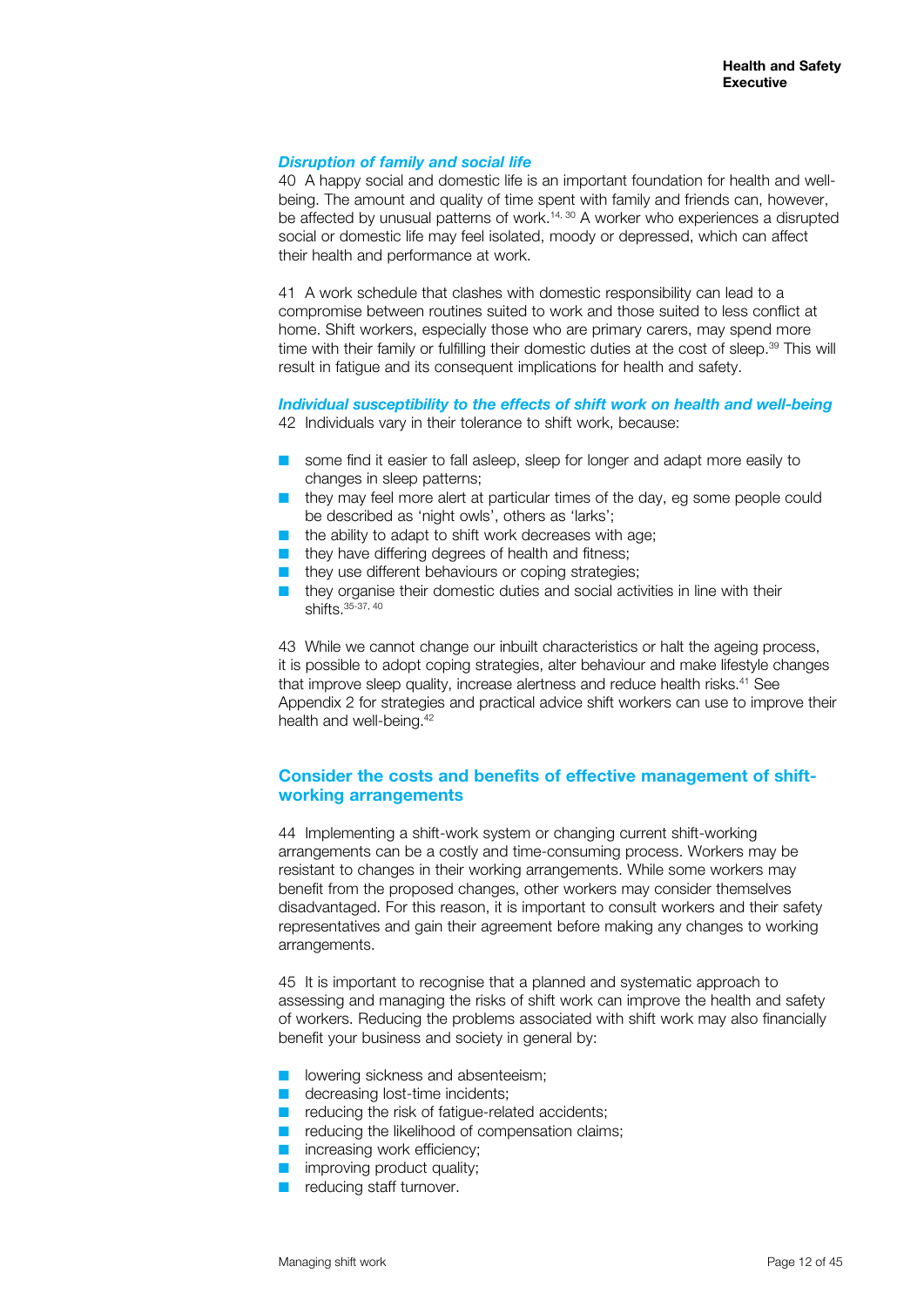# Establish systems to manage the risks of shift work

#### **Seek management commitment to control the risks of shift work**

46 Effective management of the risks associated with shift work requires commitment from senior management. It is vitally important to make sure senior management (ie those who make the business decisions, allocate funds and create a drive for change) are included in the development of, and/or modification of, shiftworking arrangements.

47 Developing clear policies and procedures for managing shift-working arrangements ensures that people throughout the organisation, no matter how large or small, are aware that preventing or limiting the risks of shift working needs to be considered at all levels of planning.

### **Identify individuals responsible for shift-working arrangements**

48 Depending on the size of the organisation, it may be appropriate to appoint one or more individuals to take responsibility for managing the risks associated with shift work. Broadening their knowledge about shift work and their familiarisation with appropriate health and safety policy and legislation will help develop a positive environment for dealing with shift-working arrangements. See Appendix 4 for sources of further information and help.

#### **Involve safety representatives and workers**

49 By law, employers must consult with employees on health and safety matters. So it is critical to consult and involve the shift workers themselves in discussions about how the management of shift work might affect health and safety. Involving a broad spectrum of the workforce in the decision-making process promotes a culture of openness. This will make workers more likely to accept changes and adopt a new shift-work schedule or different ways of working.

50 One way to involve workers and other stakeholders with an interest in shift-work arrangements is to establish a working group. This is a way of ensuring that different views and opinions are discussed. For example, you might wish to include:

- **n** workers:
- $\blacksquare$  safety representatives:
- $\blacksquare$  a trade union representative:
- $\blacksquare$  a supervisor or middle manager;
- $\blacksquare$  an occupational health advisor;
- a health and safety officer (if applicable);
- a senior manager.

51 Alternatively, you may use other ways of consulting your employees or already have appropriate consultation procedures in place in your organisation.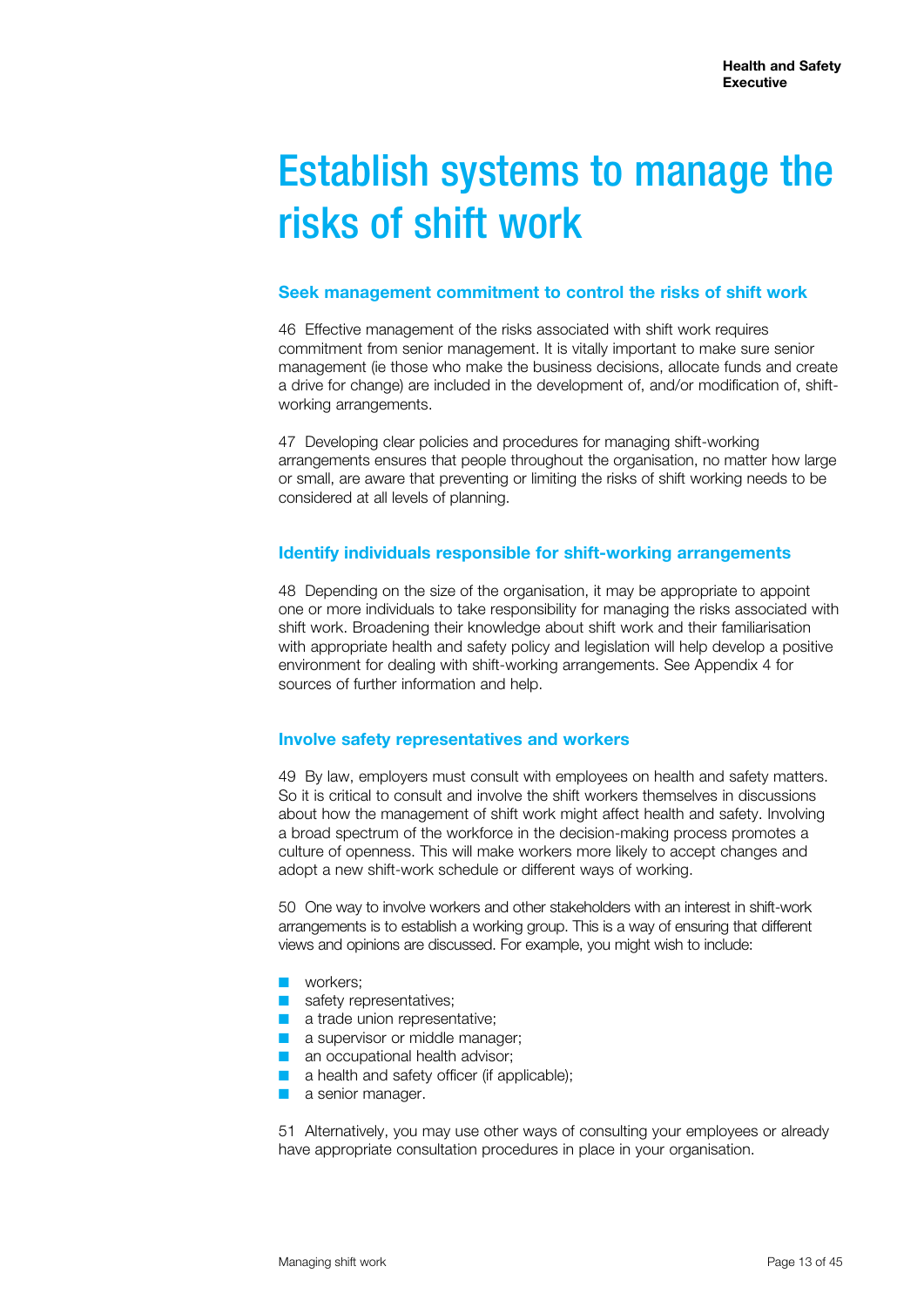# Assess the risks associated with shift work in your workplace

#### **Consider the risks that workers may be exposed to**

52 Employers should carry out a suitable and sufficient assessment of the risks associated with shift work as part of your organisation's health and safety management system. You should record and review the risk assessment periodically and whenever changes to shift-working arrangements are considered or made.

53 A risk assessment requires an employer to consider risk factors at work and those who might be harmed by them. The risk assessment should take full account of the hazards associated with fatigue, and the likelihood of fatigue occurring because of shift working. To do this you need to gather and evaluate information about current shift-work arrangements in your organisation. You can then use the risk assessment to decide what you need to do to reduce the risks.

# **Establish who might be harmed by shift work**

54 The risk factors summarised in the following sections are general and apply to most shift-work schedules. There may, however, be other risk factors that only apply to your industry sector. So, it is important to think about any additional risk factors of shift-work design in your organisation.

55 For example, while all workers are potentially at risk from shift work, you should consider certain groups who are more vulnerable than others. These include:

- **n** voung workers:
- **n** older workers:
- $\blacksquare$  new and expectant mothers;
- $\blacksquare$  workers with pre-existing health conditions, which may be made worse by shift work, such as those with gastro-intestinal problems, coronary heart disease and sleeping problems;
- $\blacksquare$  workers taking time-dependent medication such as insulin;
- $\blacksquare$  temporary and other workers, such as sub-contractors and maintenance workers, who may not be familiar with or be able to adhere to current shift work schedules, or who have been on a different schedule with a previous employer;
- workers, who following a standard day's work, have remained on call through the subsequent night or weekend. 35-37

56 You should also consider members of the public in your risk assessment, as there may be a risk they could be harmed as a result of accidents and catastrophes in which poor shift-work arrangements are a contributing factor.

57 To assess the risks, you will need to gather data about the shift-work arrangements in your organisation and use it to identify areas where you can make improvements, if necessary. Responsibility for deciding how to gather data should be made during your preparation and ideally agreed by those in your organisation who have an interest in shift-work arrangements. You will also need to assess how severe any risk factors are, record your findings and recognise that where there are several risk factors, the likelihood of fatigue-related problems will be increased.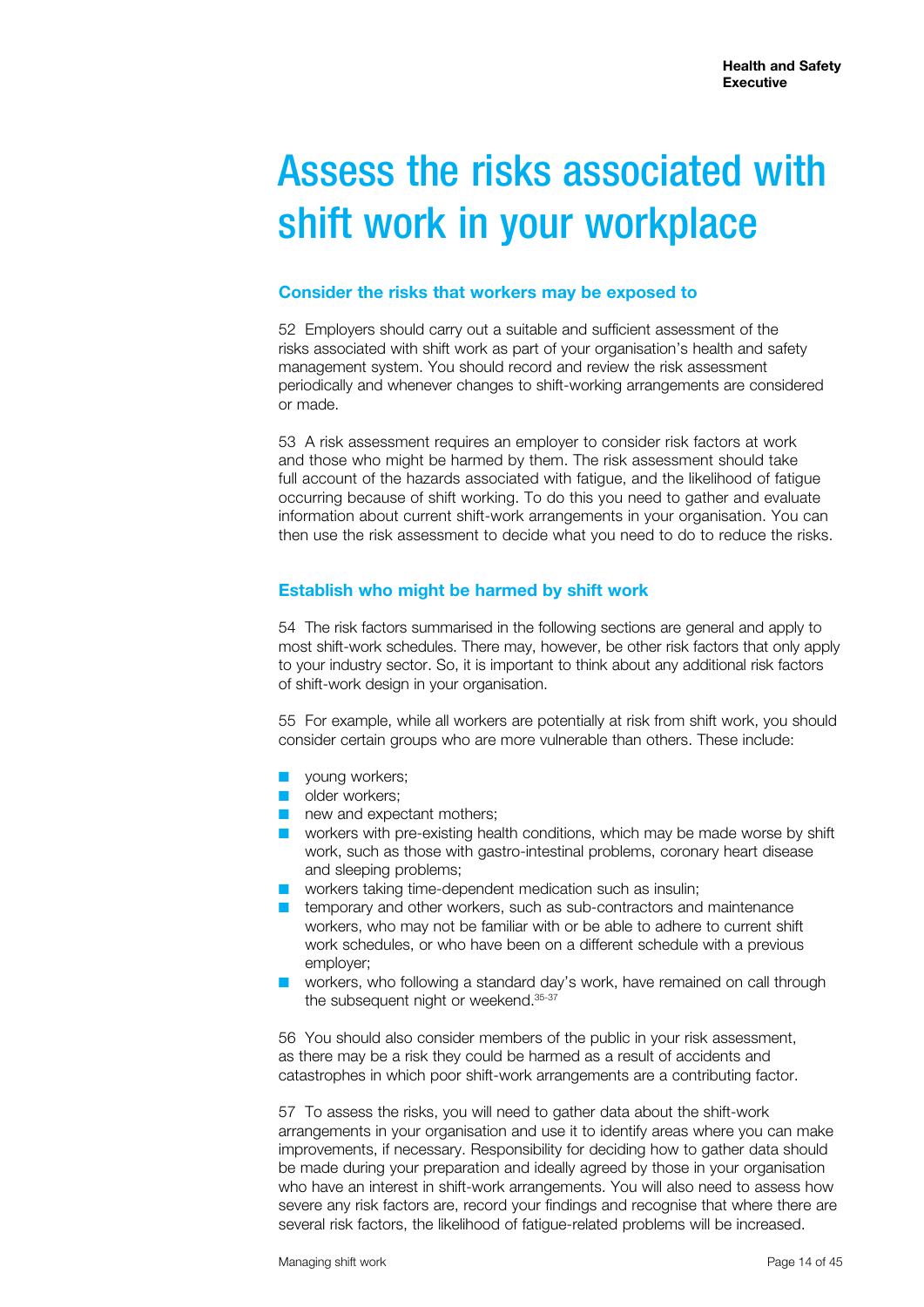58 Identifying issues associated with shift work can be difficult because there are many contributory factors that may affect your employees. So, it is advisable, to use a variety of information-gathering techniques to try to identify any common trends or patterns. For example, examining ill health, accident, absence, productivity and overtime records, direct observation of shift workers and using assessment tools and techniques (see Appendix 3) may be valuable. Common patterns, such as an increased accident rate or reduced production quality/quantity at certain times of day or over certain periods, may be symptoms of fatigue and poor shift-work design, but also consider other factors such as work load and work activity.

#### **Consult workers and their safety representatives**

59 It is very important to consult the shift workers and their safety representatives in the risk assessment process, as they have a clear interest in the matter and a direct knowledge of the advantages and disadvantages of existing work patterns. Keep records of any interviews or discussions for future reference.

60 Employing a number of different aids and techniques can stimulate discussion and help planning. For example, you could:

- $\blacksquare$  encourage workers to share their experiences of shift work;
- $\blacksquare$  discuss which shifts are hardest and why;
- $\blacksquare$  use assessment tools and techniques to highlight potential problems and compare different shift schedules (see Appendix 3);
- provide examples of different shift-work schedules;
- invite spontaneous contribution of ideas.

61 You will need to handle any detailed risk assessment sensitively. Employees have a duty to help you to gather information and help with the assessment of risks associated with work. But, they also have rights to privacy and cannot be forced to co-operate in answering questionnaires or taking part in surveys. Even if your intentions are good, employees may not see it that way. The best policy is to explain what you are doing and your reasons for doing it. This is why involving workers and their safety representatives from an early stage is vital for a successful outcome.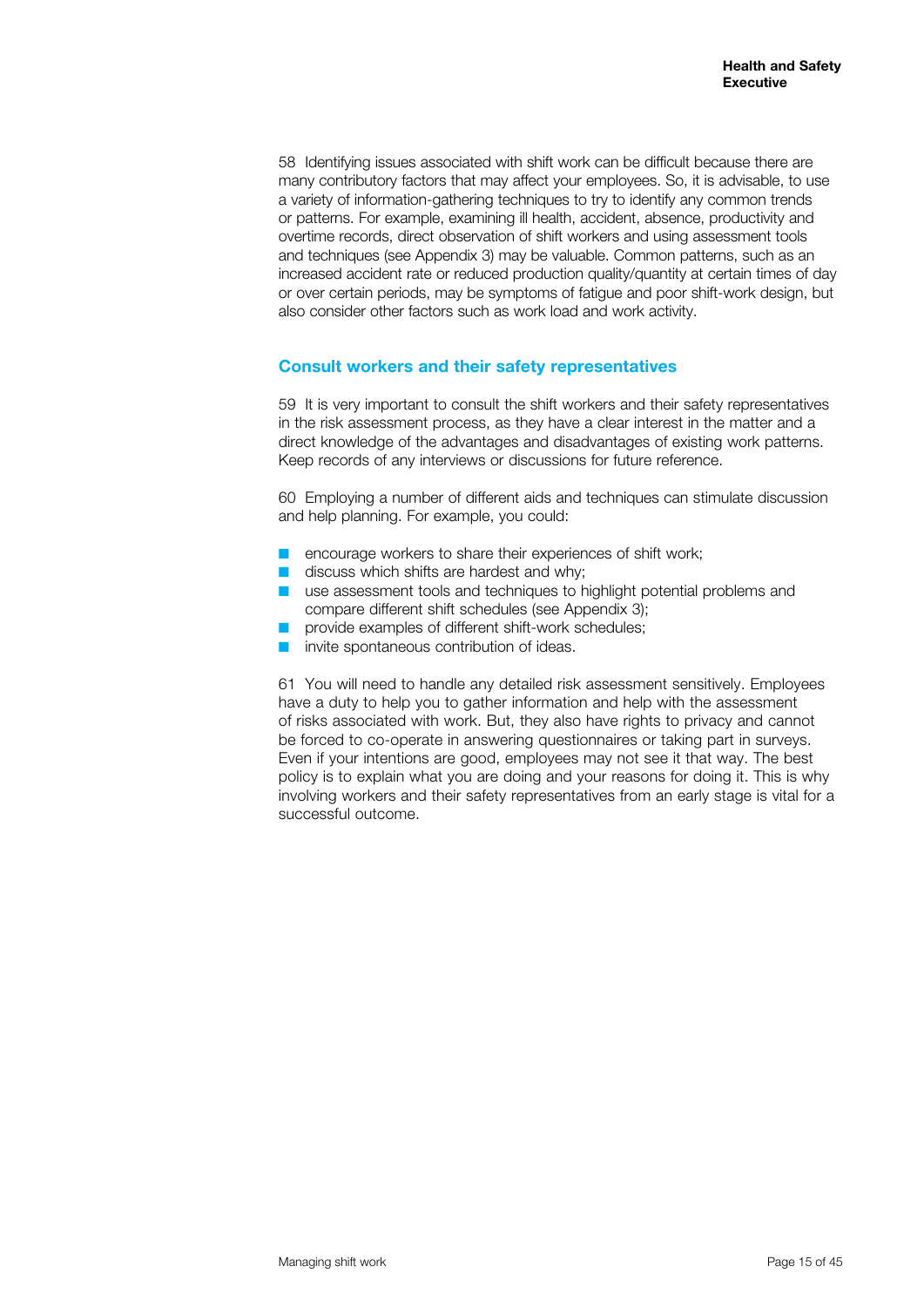# Take action to reduce the risks

#### **Assess how severe the risks are and identify where improvements need to be made**

62 Tables 1-10 outline how different elements of your shift-work schedule and/ or workplace environment might contribute to fatigue and other shift work-related problems. They also offer advice on how to control risks. Tables 11-12 summarise the current advice on controlling risks from shift work in the form of good practice guidelines.

63 Having identified the shift-work risk factors in your organisation, you then need to consider and prioritise where to make improvements. If you identify a number of issues, consider if it would be best to design a new schedule.

64 You may find it useful to use assessment tools such as HSE's Fatigue and Risk Index Tool, to identify whether any particular aspect of an existing or proposed working time pattern is likely to increase the risk of fatigue. See Appendix 3 for further details about the Fatigue and Risk Index Tool and other tools and techniques for assessing the risks associated with shift work.

65 To balance the health and safety needs of the workers and the demands of the organisation, apply the good practice guidelines when designing or modifying shiftworking arrangements, where appropriate and where reasonably practicable.

#### **Improve the shift-work schedule**

66 There are many different shift-work schedules and each schedule has different features. This sheer diversity of work and workplaces mean that there is no single optimal shift system that suits everyone. Tables 1-7 summarise current knowledge and opinion on the various factors that contribute to the design of shift-work schedules and provide practical advice for reducing the risks of shift work.

67 Where relevant, information relating to the legal requirements of WTR is also included in the tables. However, complying with WTR may not in itself be enough to prevent fatigue and it is not enough to rely solely on these requirements to make sure you meet your obligations regarding health and safety in shift work.

68 Consideration of the factors that contribute to the design of shift-work schedules and addressing their associated risks will help you to reduce the risks that your employees are exposed to by shift work.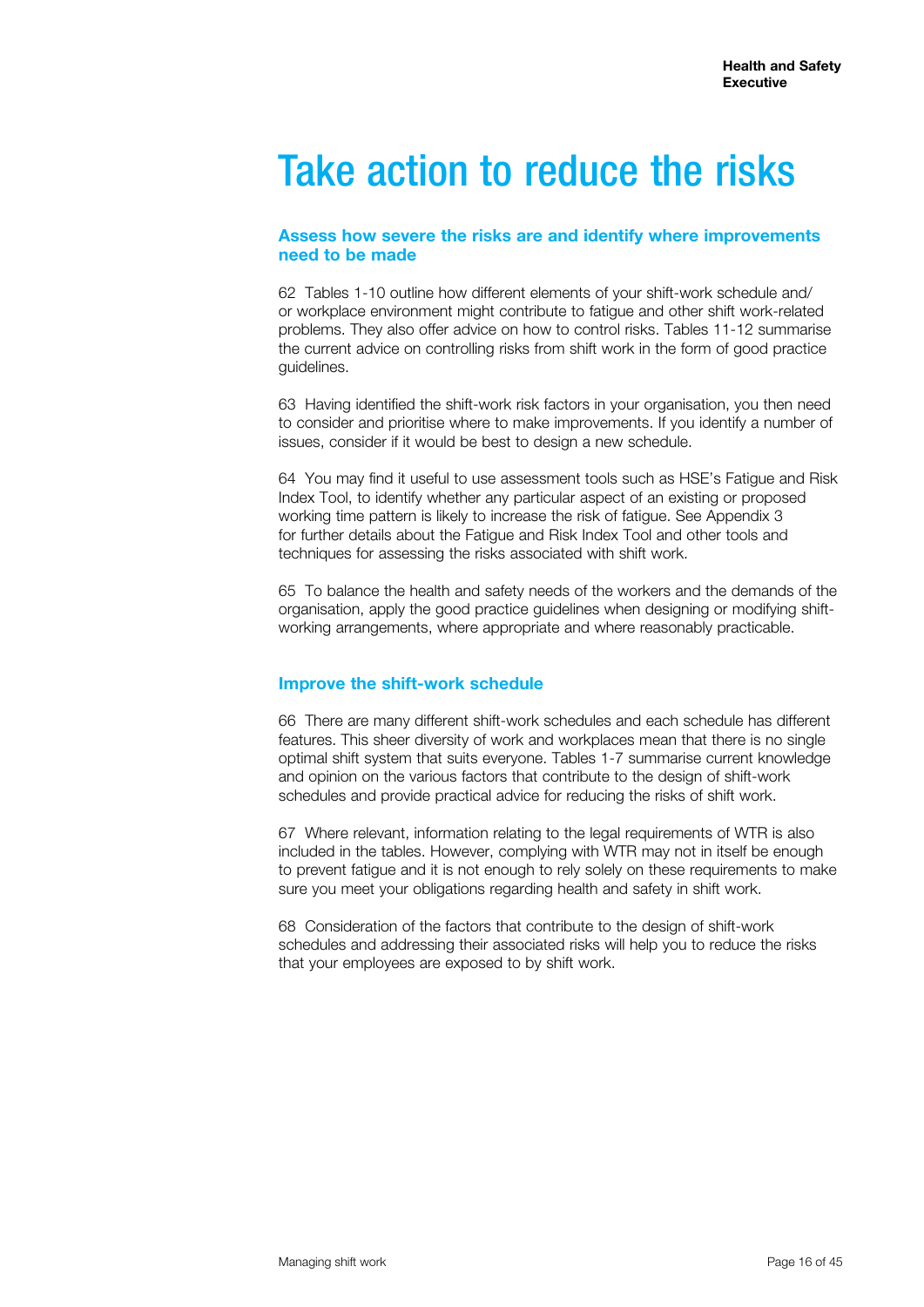# **Table 1** Workload

| <b>Workload</b>             | <b>Comments</b>                                                                                                                                                                                                                                                                                                               | <b>Advice</b>                                                                                                                                                                                                                                                                                                                                                                                                                                                                                                            |
|-----------------------------|-------------------------------------------------------------------------------------------------------------------------------------------------------------------------------------------------------------------------------------------------------------------------------------------------------------------------------|--------------------------------------------------------------------------------------------------------------------------------------------------------------------------------------------------------------------------------------------------------------------------------------------------------------------------------------------------------------------------------------------------------------------------------------------------------------------------------------------------------------------------|
| Mental and physical demands | Workers with an appropriate<br>workload will be more efficient,<br>effective and less fatigued than<br>those who are overburdened or<br>have too little to do. Concentration<br>and productivity tend to decline<br>towards the end of the shifts.<br>following lunch and during the night<br>and early hours of the morning. | When planning work, plan an<br>appropriate workload, according<br>to the length and the timing of<br>the shift. If practical, schedule<br>demanding work for periods<br>when workers are most alert and<br>least likely to be fatigued. Where<br>possible, demanding, dangerous<br>and/or safety-critical work should<br>be avoided during the night<br>and early hours of the morning<br>and towards the end of long<br>shifts. When work is particularly<br>demanding, consider shortening<br>the length of the shift. |

# Table 2 Work activity

| <b>Work activity</b> | <b>Comments</b>                                                                                                                                                                                                                                                                                                                                    | <b>Advice</b>                                                                                                                                                  |
|----------------------|----------------------------------------------------------------------------------------------------------------------------------------------------------------------------------------------------------------------------------------------------------------------------------------------------------------------------------------------------|----------------------------------------------------------------------------------------------------------------------------------------------------------------|
| Work Activity        | Variation in work activity across<br>a shift can help to relieve fatigue,<br>especially where the worker has<br>a range of tasks to complete,<br>each with differing mental and<br>physical demands. Rotating<br>routine sedentary mental tasks<br>with physical tasks can promote<br>alertness or conversely help to<br>relieve physical fatigue. | Where possible, schedule a variety<br>of tasks into the shift plan and if<br>practicable, allow workers some<br>choice regarding their order of<br>completion. |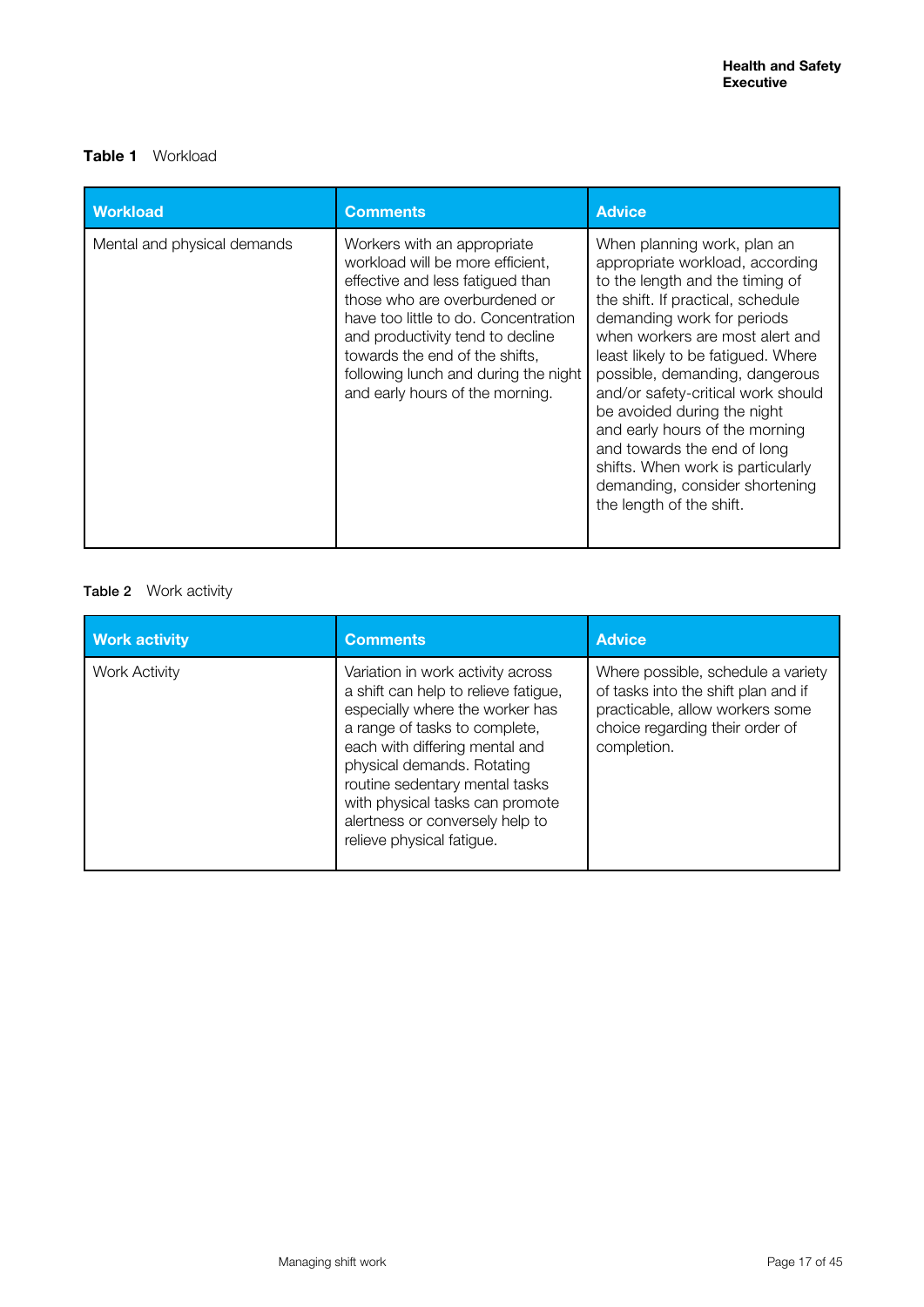### **Table 3** Shift pattern

| <b>Shift pattern</b>             | <b>Comments</b>                                                                                                                                                                                                                                                                                                                                                                               | <b>Advice</b>                                                                                                                                                                                                                                                                                                 |
|----------------------------------|-----------------------------------------------------------------------------------------------------------------------------------------------------------------------------------------------------------------------------------------------------------------------------------------------------------------------------------------------------------------------------------------------|---------------------------------------------------------------------------------------------------------------------------------------------------------------------------------------------------------------------------------------------------------------------------------------------------------------|
| Permanent<br>shifts              | Regular shifts allow a worker<br>to adjust to a shift schedule to<br>a certain degree, although any<br>adjustment of the internal body<br>clock will be lost during rest days<br>if they revert to a normal diurnal<br>cycle. Permanent night workers<br>and early morning workers run the<br>risk of chronic sleep debt, fatigue,<br>ill health and disruption of family<br>and social life. | Permanent night shifts should be<br>avoided where possible, although<br>some workers and supervisors<br>may find them desirable. Ensure<br>staff, especially those who work<br>permanent night shifts or early<br>morning shifts are aware of the<br>risks, through provision of training<br>and information. |
|                                  | Regular shifts allow workers to plan<br>domestic and social activities. They<br>are appealing to some workers but<br>others may prefer the flexibility of<br>rotating shifts.                                                                                                                                                                                                                 | If reasonably practicable, offer<br>workers the choice between<br>permanent and rotating shifts.                                                                                                                                                                                                              |
|                                  | Can create strong healthy bonds<br>within shift teams, but may also<br>encourage less healthy attitudes<br>or behaviours to develop, which<br>could lead to a team making bad or<br>irrational decisions.                                                                                                                                                                                     | Ensure there is enough supervision<br>of shifts to facilitate communication<br>between workers and promote<br>appropriate behaviour and rational<br>decision making.                                                                                                                                          |
|                                  | There may be poor communication<br>due to limited contact between<br>different shift teams.                                                                                                                                                                                                                                                                                                   | Improve communication at shift<br>handover to ensure that new shift<br>teams are fully aware of issues that<br>have arisen during the previous<br>shift.                                                                                                                                                      |
| Rotating shifts                  | Rotating shift schedules reduce the number of nights an individual has<br>to work, as night work is shared between all workers. However, the<br>constantly changing shift pattern means that workers may have difficulty<br>adapting to the schedule. The direction and speed of rotation can<br>influence how an individual adapts to rotating shifts.                                       |                                                                                                                                                                                                                                                                                                               |
| Forward versus backward rotation | There is limited evidence that<br>the internal body clock adapts<br>more quickly to forward-rotating<br>schedules, eg those where the<br>worker progresses from morning<br>to afternoon to night shifts in a<br>clockwise direction.                                                                                                                                                          | Adopting forward-rotating<br>schedules rather than backward-<br>rotating, may help reduce sleep loss<br>and fatigue.                                                                                                                                                                                          |
|                                  | Changes from an early shift to a<br>later shift may result in reduced<br>rest time compared to a backward-<br>rotating schedule.                                                                                                                                                                                                                                                              | Ensure there is adequate rest time<br>between shifts. Under the WTR,<br>the minimum time allowed between<br>shifts is 11 hours.                                                                                                                                                                               |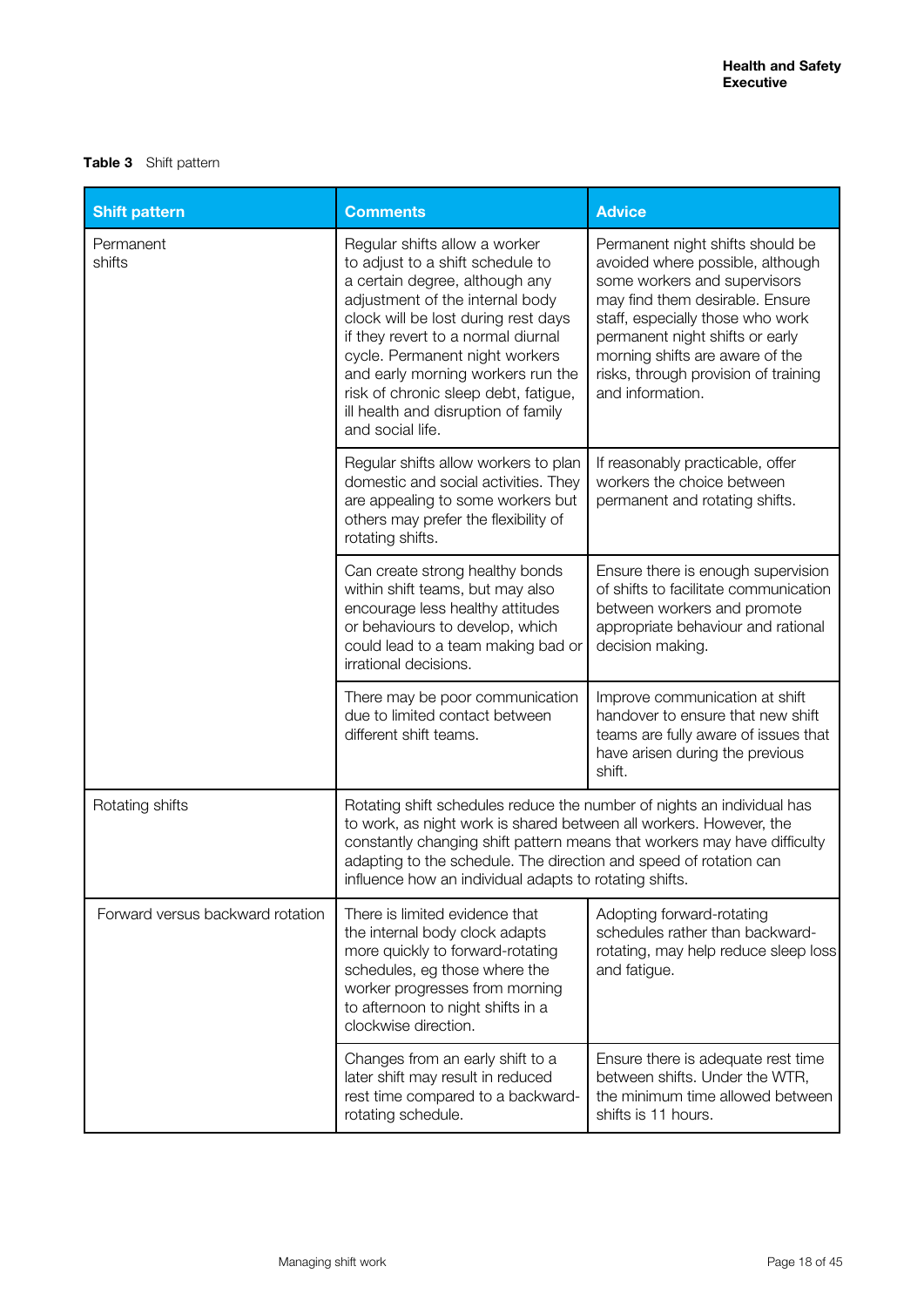### **Table 3** Shift pattern (continued)

| <b>Shift rotation</b>                 | <b>Comments</b>                                                                                                                                                                                                                                                                                                                                             | <b>Advice</b>                                                                                                                                                                              |
|---------------------------------------|-------------------------------------------------------------------------------------------------------------------------------------------------------------------------------------------------------------------------------------------------------------------------------------------------------------------------------------------------------------|--------------------------------------------------------------------------------------------------------------------------------------------------------------------------------------------|
| Fast rotation versus<br>slow rotation | Fast rotation of shifts minimises<br>disruption of the internal body clock<br>and there is little to no adaptation<br>to night shifts/early morning starts.<br>Consequently direction of rotation<br>may be less relevant for rapidly<br>rotating shift schedules than for<br>slowly rotating where there is some<br>adjustment of the internal body clock. | Rotating shifts every 2-3 days is<br>recommended, as the internal body<br>clock does not adapt and sleep loss<br>can be quickly recovered, reducing<br>the risk of fatigue and ill health. |
|                                       | Weekly/fortnightly rotating shifts are<br>the most disruptive schedule as the<br>internal body clock starts to adapt<br>and then has to reset itself as the<br>shift changes.                                                                                                                                                                               | Weekly/fortnightly rotating shift<br>schedules are not recommended.<br>Avoid these where possible.                                                                                         |
|                                       | Slow rotation of shifts maximises<br>adaptation of the internal body<br>clock, although there is a risk<br>of sleep loss and fatigue. Any<br>adjustment of the internal body<br>clock to nights/early starts will be<br>lost during rest days.                                                                                                              | If fast rotation is not possible, then<br>slowly rotating shifts over at least a<br>3-week period is the next best<br>option.                                                              |

### **Table 4** Shift timing

| <b>Shift timing</b> | <b>Comments</b>                                                                                                                                                                                                                                                                                            | <b>Advice</b>                                                                                                                                                                                                                                                                                          |
|---------------------|------------------------------------------------------------------------------------------------------------------------------------------------------------------------------------------------------------------------------------------------------------------------------------------------------------|--------------------------------------------------------------------------------------------------------------------------------------------------------------------------------------------------------------------------------------------------------------------------------------------------------|
| Night shifts        | Night shifts disrupt the internal<br>body clock and night workers are<br>likely to suffer from sleep loss, poor<br>quality sleep and fatigue, which<br>may cause ill health. Fatigue may<br>also increase the risk of errors and<br>accidents, especially during the<br>night, when people are less alert. | Only a limited number of workers<br>can successfully adapt to night<br>work. Try to find alternatives to night<br>work for those workers who cannot<br>adapt. Where possible, permanent<br>night shifts should be avoided.                                                                             |
|                     | Physically and/or mentally<br>demanding or monotonous work<br>will increase the risk of fatigue.                                                                                                                                                                                                           | Consider the type of work being<br>done and the workload. Where<br>possible, avoid demanding,<br>monotonous, dangerous and/or<br>safety-critical work during the night<br>and early hours of the morning.                                                                                              |
|                     | Night work increases the risk of<br>ill health and disrupts family and<br>social life.                                                                                                                                                                                                                     | Provide training and information<br>about the risks of shift work for<br>workers and their families. Make<br>staff aware of sources of information<br>and support, such as child care<br>and counselling services. Under the<br>WTR, night workers have a right to<br>receive free health assessments. |
|                     | Working at night may limit access<br>to training, development and<br>workplace facilities such as<br>staff restaurants, first aid and<br>occupational health services.                                                                                                                                     | Where reasonably practicable, provide<br>similar facilities and opportunities for<br>night workers as those available for<br>your daytime workers.                                                                                                                                                     |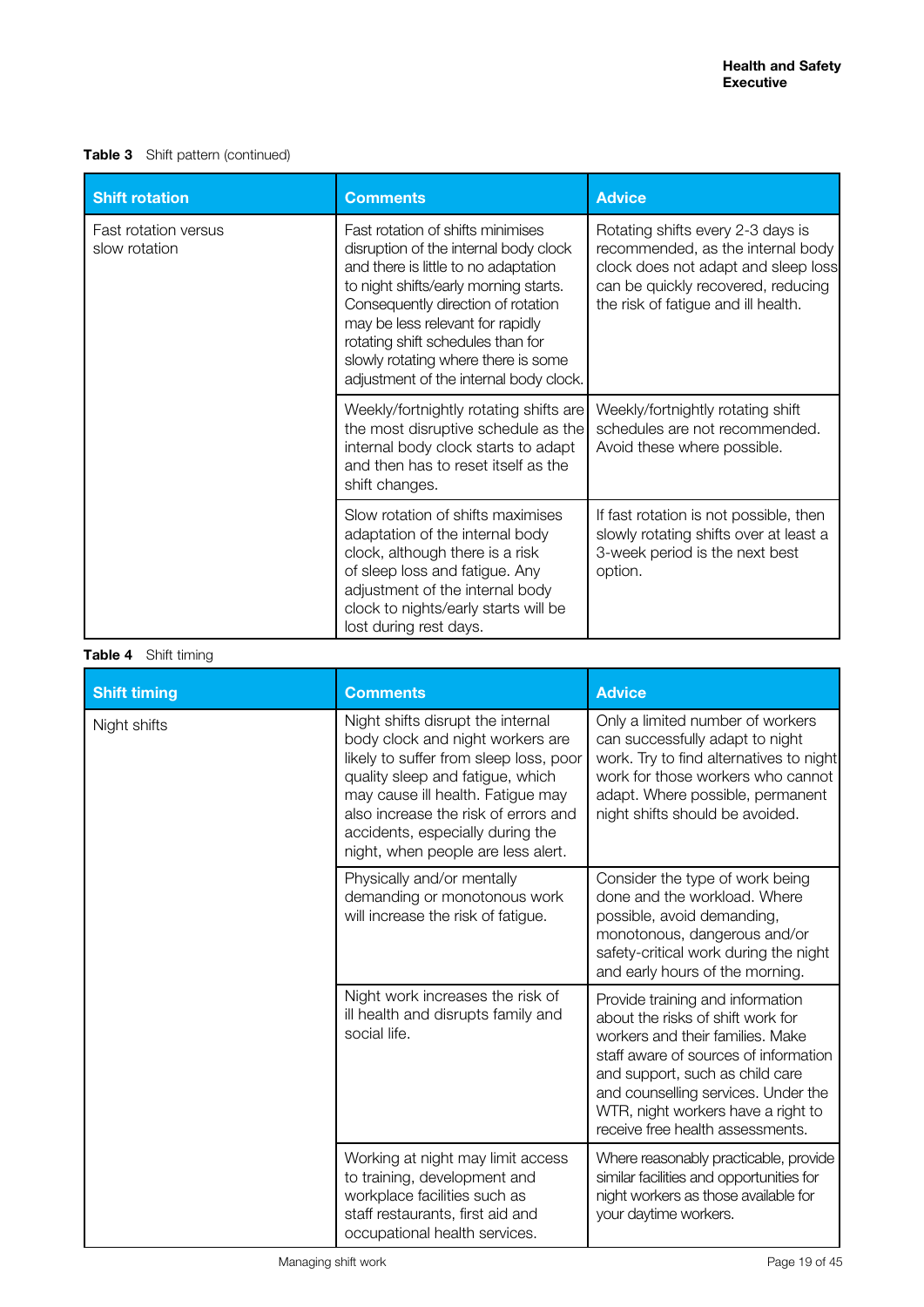|  | <b>Table 4</b> Shift timing (continued) |
|--|-----------------------------------------|
|  |                                         |

| <b>Shift timing</b>     | <b>Comments</b>                                                                                                                                                                                                                                                  | <b>Advice</b>                                                                                                                                                                                                   |
|-------------------------|------------------------------------------------------------------------------------------------------------------------------------------------------------------------------------------------------------------------------------------------------------------|-----------------------------------------------------------------------------------------------------------------------------------------------------------------------------------------------------------------|
| Early morning<br>starts | Although less disruptive than night work,<br>early morning starts can also reduce sleep<br>and increase the risk of fatigue and ill<br>health. Commuting times and availability<br>of public transport may contribute to the<br>fatigue related to early starts. | Where early morning starts are not essential<br>for business needs, avoid shift starts before<br>07.00 am. Consider if providing transport<br>to and from the workplace would be<br>beneficial.                 |
|                         | Ability to sleep may be low in the early<br>evening when the mind is alert and family<br>and social commitments are competing.<br>Loss of sleep may result in fatigue.                                                                                           | Provide training and information<br>about the risks of shift work for workers<br>and their families. Make staff aware of<br>sources of information and support, such<br>as child care and counselling services. |
| Afternoon starts        | Risk of fatigue, ill health and accidents<br>is lower than that from night as there is<br>less disruption to the internal body clock.<br>Performance does not appear to suffer<br>unduly in comparison with day shifts.                                          | Afternoon shifts are suitable for most<br>workers and where practicable, you should<br>adopt them in preference to night or early<br>morning shifts.                                                            |
|                         | Workers who start work in the afternoon<br>often sleep more than workers on other<br>shift types. Afternoon starts can however<br>reduce family and social contact.                                                                                              | Provide training and information about the<br>risks of shift work for workers and their<br>families. Make staff aware of sources of<br>information and support such as child care<br>and counselling services.  |
| Daytime shifts          | Preferred shift because it does not<br>disrupt the internal body clock.                                                                                                                                                                                          | Where practicable, adopt day shifts rather<br>than night or early morning shifts.                                                                                                                               |

### **Table 5** Shift duration

| <b>Shift duration</b> | <b>Comments</b>                                                                                                                                                                                                                                                                                                                                                                                                                                                                                                                                                                                                           | <b>Advice</b>                                                                                                                                                                                                                                                                                                                                                                                                                                                                                                                                |
|-----------------------|---------------------------------------------------------------------------------------------------------------------------------------------------------------------------------------------------------------------------------------------------------------------------------------------------------------------------------------------------------------------------------------------------------------------------------------------------------------------------------------------------------------------------------------------------------------------------------------------------------------------------|----------------------------------------------------------------------------------------------------------------------------------------------------------------------------------------------------------------------------------------------------------------------------------------------------------------------------------------------------------------------------------------------------------------------------------------------------------------------------------------------------------------------------------------------|
| 8-hour shifts         | 8-hour shifts are considered to be<br>the optimum length for sustained and<br>consistent work. They allow more time<br>for rest and completion of daily activities,<br>but are generally less popular as there<br>are fewer work-free days per week than<br>with12-hour shifts.                                                                                                                                                                                                                                                                                                                                           | There are few differences in the effects of<br>8-hour and 12-hour shifts on workers and<br>there are no clear advantages to either system.<br>However, the nature of the work needs to be<br>considered. 8-hour shifts are preferable when<br>work is monotonous, demands concentration<br>or vigilance, is isolated, is safety critical and/or<br>there is exposure to work-related physical or<br>chemical hazards.                                                                                                                        |
| 12-hour shifts        | 12-hour shifts are popular as they make<br>the working week shorter and may offer<br>some advantages over 8-hour shifts in<br>terms of sleep, health and well-being.<br>The perceived social benefits can lead to<br>workforces tending to choose such shift<br>lengths and patterns. However, workers<br>have a limited mental and physical<br>resource, which is dependent on their<br>current state of fatigue and the type<br>and duration of the job they are doing.<br>Fatigue, especially towards the end of a<br>long shift or during the night may reduce<br>productivity and increase the risk of<br>accidents. | Avoid shifts that are longer than 8 hours,<br>where work is demanding, safety critical or<br>monotonous and/or there is exposure to<br>work-related physical or chemical hazards.<br>Encourage and promote the benefit of<br>frequent and regular breaks to reduce the<br>risk of fatigue. Allow adequate recovery<br>time between shifts and bear in mind that<br>commuting times and availability of public<br>transport may contribute to the fatigue<br>related to long shifts. Limit 12-hour night<br>shifts to 2-3 consecutive nights. |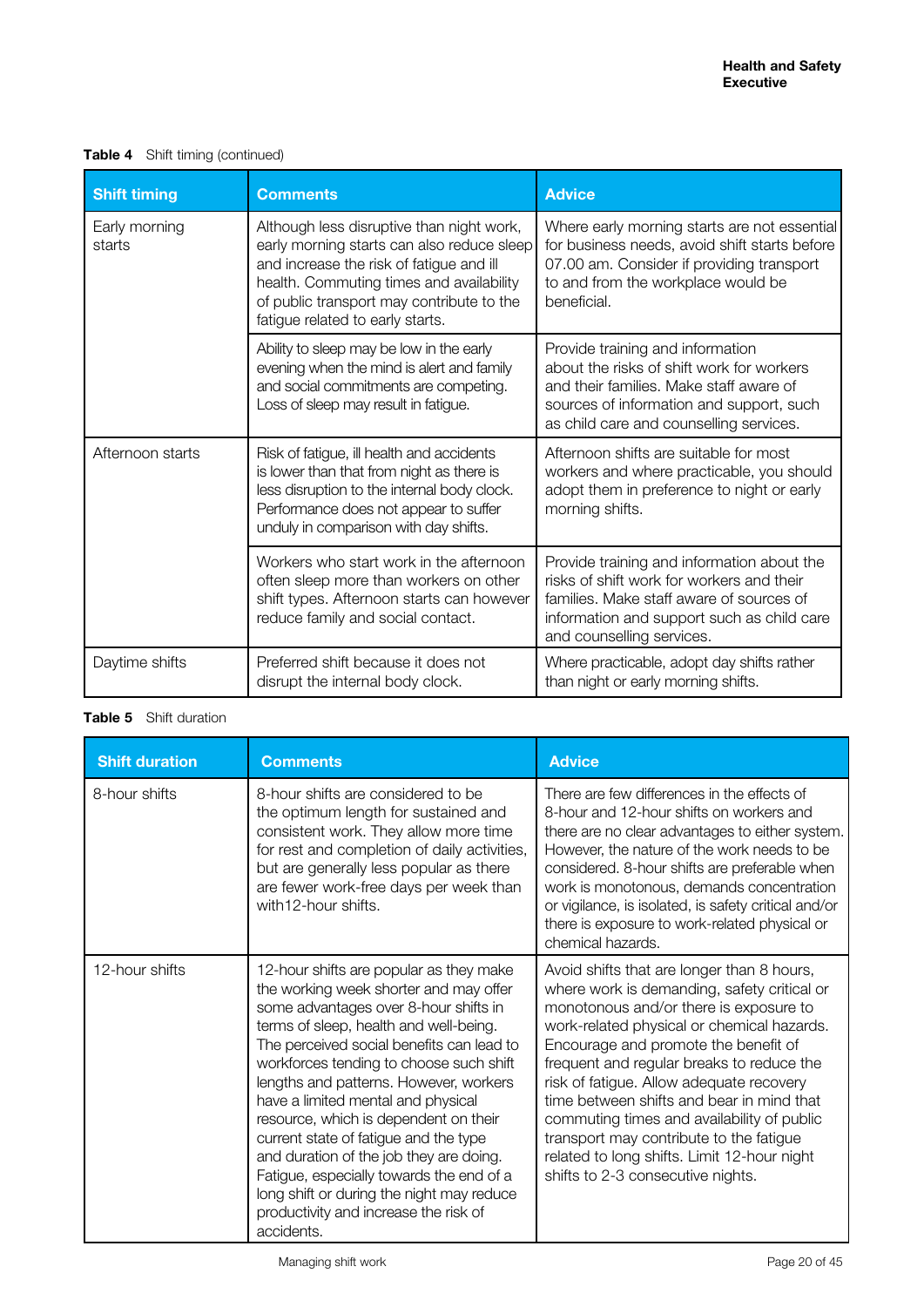### **Table 5** Shift duration (continued)

| <b>Shift duration</b>       | <b>Comments</b>                                                                                                                                                                                                                                              | <b>Advice</b>                                                                                                                                                                                                                                                                                                                                                   |
|-----------------------------|--------------------------------------------------------------------------------------------------------------------------------------------------------------------------------------------------------------------------------------------------------------|-----------------------------------------------------------------------------------------------------------------------------------------------------------------------------------------------------------------------------------------------------------------------------------------------------------------------------------------------------------------|
| 12-hour shifts              | Longer shifts may increase the risk<br>of fatigue and ill health in vulnerable<br>groups such as older workers and<br>new and expectant mothers.                                                                                                             | Consider the needs of vulnerable<br>workers: arrange for these workers<br>to do shorter shifts if necessary.                                                                                                                                                                                                                                                    |
|                             | Any advantages of 12-hour shifts in<br>terms of health and well-being are<br>likely to be lost if workers take on<br>overtime or second jobs during<br>their free time.                                                                                      | Shifts should not be planned to be<br>longer than 12 hours. Avoid overrun<br>and discourage overtime. Monitor<br>and control shift swapping. Make<br>adequate arrangements to cover<br>absentees. Discourage workers<br>from taking second jobs. If this is a<br>particular problem you could set<br>this as a condition of employment<br>in contracts of work. |
|                             | As fewer shift teams are required for<br>a 12-hour than for an 8-hour shift<br>schedule it may be more difficult to<br>arrange cover for illness, holidays,<br>training and overtime.                                                                        | Make adequate arrangements to<br>cover absentees. Some companies<br>include an extra shift in their rosters<br>(usually days) to allow flexibility and<br>time for training, development etc.<br>Monitor and control shift swapping.                                                                                                                            |
| Shifts longer than 12 hours | Alertness and performance can<br>significantly deteriorate over long<br>shifts, which may increase the risk<br>of errors and accidents.                                                                                                                      | Avoid shifts that are longer than<br>12 hours in length. Avoid overrun<br>and discourage overtime. Monitor<br>and control shift swapping. Make<br>adequate arrangements to cover<br>absentees. Discourage workers<br>from taking second jobs.                                                                                                                   |
| Variable shift lengths      | Variable shift lengths can give<br>some of the free time benefits of<br>longer workdays and may be less<br>fatiguing. They are proving an<br>increasingly popular compromise to<br>the 8-hour vs 12-hour debate.                                             | Consider if shifts of variable duration<br>and/or flexible start and end times<br>could offer a suitable compromise<br>for your organisation. Bear in mind<br>that schedule design will be more<br>complex and require more planning<br>and organisation.                                                                                                       |
| Split shifts                | Split shifts, where an individual's daily<br>work is divided into two or more shifts,<br>are unpopular as they lengthen the<br>working day. The risk of fatigue is<br>increased if there is too short a break<br>between shifts to warrant a return<br>home. | If reasonably practicable, avoid split<br>shifts, as they do not allow enough<br>recovery time between shifts. If split<br>shifts are necessary, ensure that<br>suitable on-site catering and rest<br>facilities are available.                                                                                                                                 |
|                             | Early starts coupled with late<br>finishes can result in fatigue, ill<br>health and disruption of family and<br>social life.                                                                                                                                 | Ensure workers are aware of the<br>risks of shift work, through provision<br>of training and information.                                                                                                                                                                                                                                                       |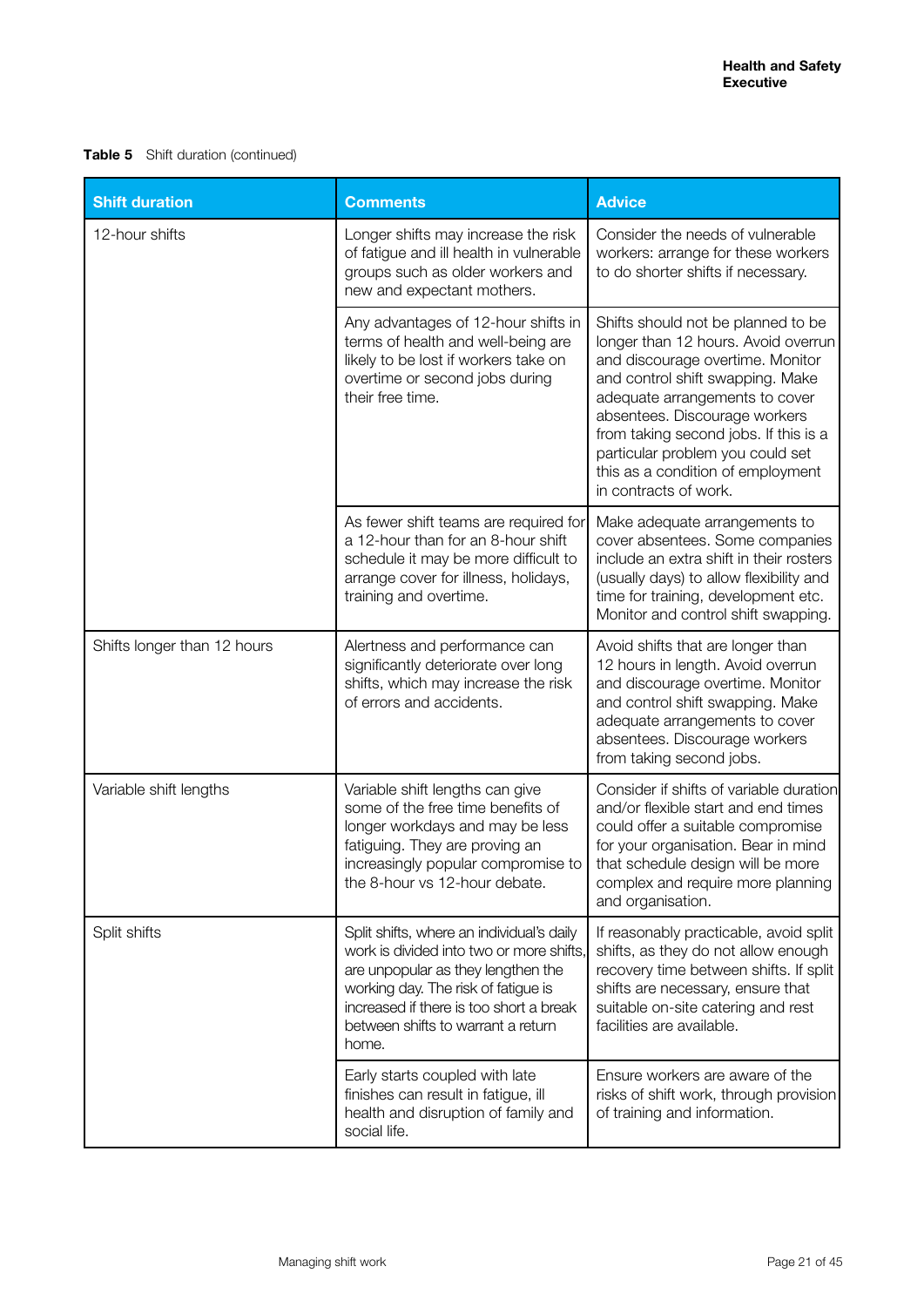#### **Table 6** Rest breaks within shifts

| <b>Rest breaks within shifts</b> | <b>Comments</b>                                                                                                                                                                                                                                                                                                                                                                                                                                                                    | <b>Advice</b>                                                                                                                                                                                                                                                                                                                                                                                                                                                                                                                                                                                            |
|----------------------------------|------------------------------------------------------------------------------------------------------------------------------------------------------------------------------------------------------------------------------------------------------------------------------------------------------------------------------------------------------------------------------------------------------------------------------------------------------------------------------------|----------------------------------------------------------------------------------------------------------------------------------------------------------------------------------------------------------------------------------------------------------------------------------------------------------------------------------------------------------------------------------------------------------------------------------------------------------------------------------------------------------------------------------------------------------------------------------------------------------|
|                                  | The risk of fatigue-related problems is<br>higher towards the end of a shift and also<br>during the night. Frequent short breaks<br>can reduce fatigue, improve productivity<br>and may reduce the risk of errors and<br>accidents, especially when the work is<br>demanding or monotonous.                                                                                                                                                                                        | Encourage and promote the benefit<br>of frequent and regular breaks to<br>reduce the risk of fatigue. Under<br>the WTR, workers are entitled to a<br>20-minute rest break if the working<br>day is longer than six hours. But<br>consider the length of the shift<br>and the workload when planning<br>the amount and length of breaks.<br>A short break of 5-15 minutes<br>every 1-2 hours may help maintain<br>performance and reduce accidents,<br>particularly when the work is<br>demanding or monotonous.                                                                                          |
|                                  | Depending on the nature of the work,<br>allowing workers some choice about how<br>long and how often their breaks are may<br>reduce fatigue and increase productivity.<br>For example, a worker may benefit from<br>more frequent breaks towards the end<br>of a shift as fatigue sets in. When work is<br>machine-paced rather than self-paced,<br>introduction of frequent pre-planned rest<br>breaks may increase productivity and<br>reduce fatigue.                           | If practicable, workers should be<br>allowed some discretion over when<br>they take a break from work. Ideally,<br>workers should be allowed to rest<br>before they experience fatigue.<br>However, workers may not always<br>act as the best judge of when a<br>break is needed and should be<br>strongly discouraged from saving<br>up their rest time in order to leave<br>earlier. Where the pace is out of<br>the worker's control (eg machine/<br>system paced), schedule frequent<br>rest breaks in the shift plan.                                                                               |
|                                  | A short period of sleep of around 20<br>minutes has been advocated by some as<br>a way of coping with fatigue, especially on<br>long shifts and on night shifts. However, if<br>workers sleep for longer periods than this<br>they may wake up feeling unrefreshed and<br>less alert. This may decrease productivity<br>and increase the risk of errors and<br>accidents. When they wake up, workers<br>may experience a short period (up to 15<br>minutes) of impaired alertness. | Napping should be well supervised<br>and only be used as a strategy in<br>organisations where there is a high<br>risk of involuntary sleeping, such<br>as driving and night-time vigilance<br>tasks. Do not adopt it in work<br>environments where important<br>decisions, especially safety-critical<br>decisions, could be clouded by<br>sleepiness. If napping is adopted,<br>appropriate facilities should be<br>provided with scheduled breaks of<br>around 40 minutes to allow workers<br>sufficient time to have a short nap,<br>refresh themselves and regain<br>alertness before resuming work. |
|                                  | A break taken away from the work station<br>and/or work environment is considered to<br>be more beneficial than those taken at the<br>workstation.                                                                                                                                                                                                                                                                                                                                 | Make facilities available and<br>encourage workers to take their<br>longer breaks away from their<br>workstation.                                                                                                                                                                                                                                                                                                                                                                                                                                                                                        |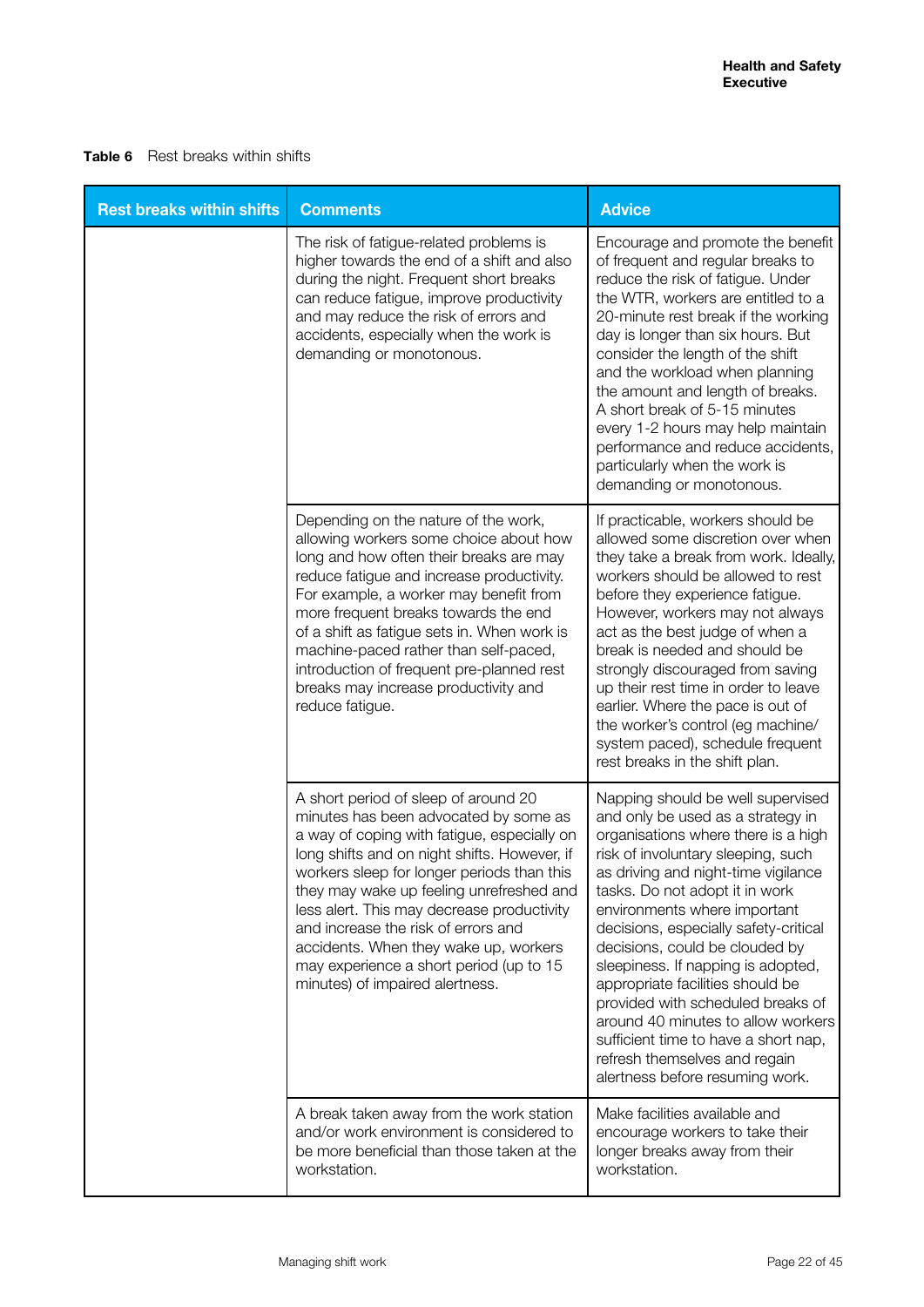**Table 7** Rest breaks between shifts

| <b>Rest breaks between shifts</b>          | <b>Comments</b>                                                                                                                                                                                                                                                                                                                                                                                                                                                                                    | <b>Advice</b>                                                                                                                                                                                                                                                                                                                               |
|--------------------------------------------|----------------------------------------------------------------------------------------------------------------------------------------------------------------------------------------------------------------------------------------------------------------------------------------------------------------------------------------------------------------------------------------------------------------------------------------------------------------------------------------------------|---------------------------------------------------------------------------------------------------------------------------------------------------------------------------------------------------------------------------------------------------------------------------------------------------------------------------------------------|
| Rest periods between consecutive<br>shifts | The risk of fatigue-related<br>problems including ill health,<br>errors and accidents increases<br>when the break between the end<br>of one shift and the start of the<br>next shift is too short.                                                                                                                                                                                                                                                                                                 | Workers need sufficient time<br>between shifts to commute, eat<br>meals, sleep and participate in<br>domestic and social activities. Under<br>WTR, the minimum time allowed<br>between shifts is 11 hours.                                                                                                                                  |
| Rest days                                  | Too many consecutive work days<br>can lead to an accumulation of<br>fatigue and increase the risk of<br>fatigue-related problems including<br>ill health, errors and accidents.<br>Sleep loss and fatigue can also<br>build up if there are too many<br>successive night shifts and/or<br>early morning starts. The optimal<br>number of successive workdays<br>is unclear, as it depends on a<br>number of factors including the<br>shift pattern, the workload and the<br>workplace environment. | In general, a limit of 5-7 consecutive<br>working days should be set for<br>standard (ie 7-8 hour) shifts. Where<br>shifts are longer than this, for<br>night shifts and for shifts with early<br>morning starts it may be better to<br>set a limit of 2-3 consecutive shifts,<br>followed by 2-3 rest days to allow<br>workers to recover. |
|                                            | If there are a large number of rest<br>days between successive shift<br>schedules, lack of communication<br>between workers and loss of<br>familiarity with the work may<br>increase the risk of errors and/or<br>accidents.                                                                                                                                                                                                                                                                       | Consider if regular refresher<br>training in complex procedures and<br>time allowed for refamiliarisation/<br>updating would help when<br>there are extended rest periods<br>(including holidays) between<br>successive shifts.                                                                                                             |
|                                            | Rest days are best when they<br>allow the worker to recover from a<br>work schedule, take part in social<br>and domestic activities and if<br>required, enable them to adjust to<br>a new work schedule.                                                                                                                                                                                                                                                                                           | Under WTR, workers are entitled<br>to a 24-hour day off per week,<br>although days off may be averaged<br>over a fortnight. When switching<br>from day to night shifts or vice<br>versa, make provision to allow<br>workers a minimum of 2 nights of<br>full sleep to enable them to adjust<br>to the new schedule.                         |
|                                            | Having free weekends is<br>traditionally important to workers<br>for social and domestic activities.                                                                                                                                                                                                                                                                                                                                                                                               | Where possible, regular weekend<br>breaks should be built into the shift<br>schedule.                                                                                                                                                                                                                                                       |

#### **Improve the workplace environment**

69 Poor working conditions add to the risks of shift work and it is important to identify where improvements can be made. In many cases, changes to the workplace environment may be reasonably straightforward and easily introduced. However, it is important when you consider any alterations to consult and involve your employees and their safety representatives in the process.

70 Tables 8-10 outline how factors in the workplace environment may increase the risks associated with shift work and offer advice on how to make improvements to reduce these risks.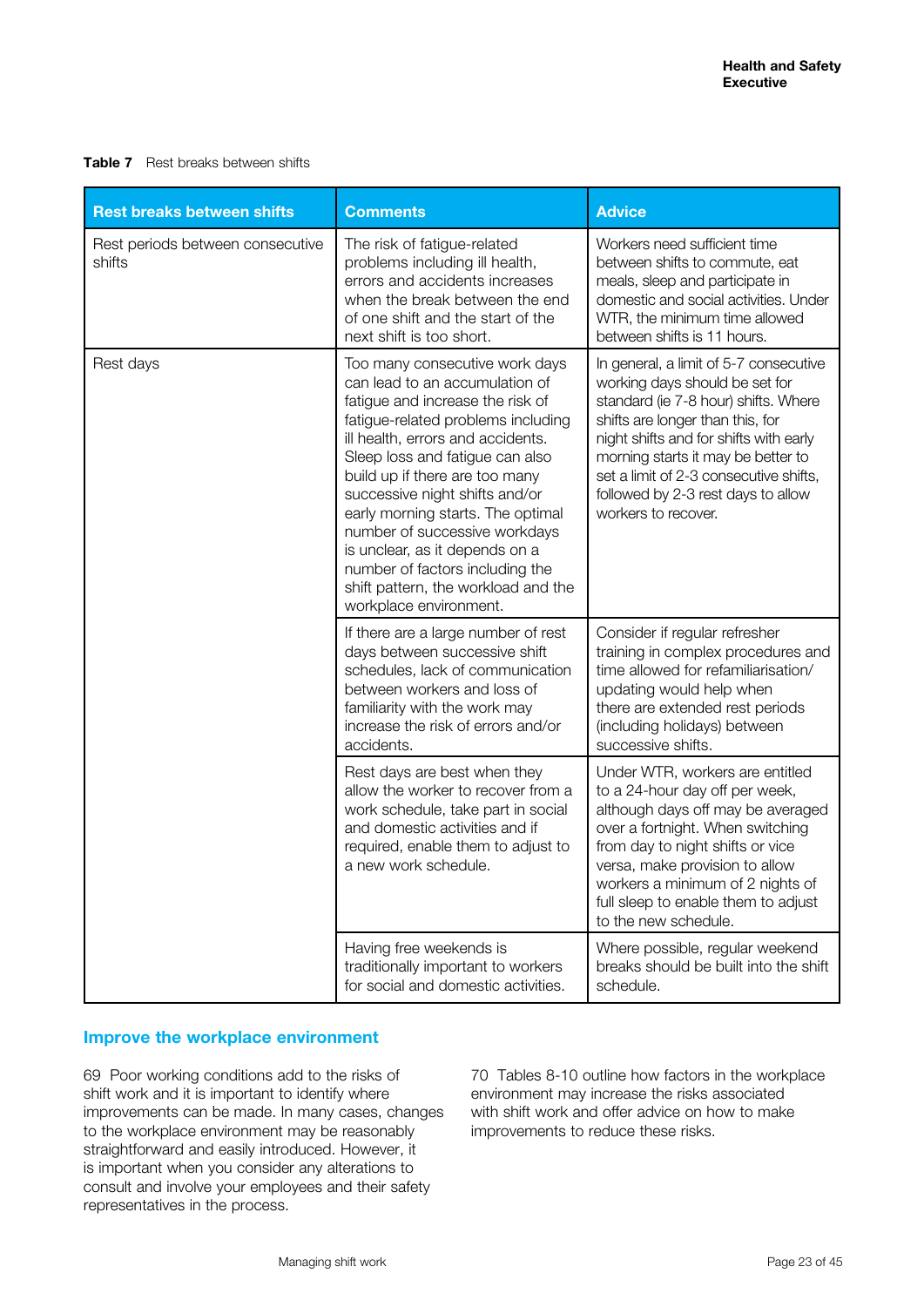### **Table 8** Physical environment

| <b>Physical environment</b> | <b>Comments</b>                                                                                                                                                                                                                                                                                                                                                                                                                                                                                                                                                                                                                                                                                          | <b>Advice</b>                                                                                                                                                                                                                                                                                                                                                                                                                                                                                                                                                                                                                                                                                         |
|-----------------------------|----------------------------------------------------------------------------------------------------------------------------------------------------------------------------------------------------------------------------------------------------------------------------------------------------------------------------------------------------------------------------------------------------------------------------------------------------------------------------------------------------------------------------------------------------------------------------------------------------------------------------------------------------------------------------------------------------------|-------------------------------------------------------------------------------------------------------------------------------------------------------------------------------------------------------------------------------------------------------------------------------------------------------------------------------------------------------------------------------------------------------------------------------------------------------------------------------------------------------------------------------------------------------------------------------------------------------------------------------------------------------------------------------------------------------|
| <b>Facilities</b>           | Shift working can isolate workers<br>and prevent access to daytime<br>workplace facilities such as staff<br>restaurants, first aid, occupational<br>health services, information and<br>training.                                                                                                                                                                                                                                                                                                                                                                                                                                                                                                        | Where reasonably practicable,<br>provide similar facilities and<br>opportunities for shift workers as<br>those available for your daytime<br>workers. Where this is not possible,<br>it is important to make provision for<br>workers to make a drink and heat<br>up food and to allow workers to<br>take their longer/meal breaks away<br>from their workstation. First-aid<br>facilities, and if possible, a trained<br>first-aider should be made available<br>for all shifts.                                                                                                                                                                                                                     |
| Lighting                    | Workplace lighting levels should be<br>good enough to enable people to<br>work, use workplace facilities and<br>move from place to place in safety<br>and to complete their tasks without<br>the risk of eyestrain.                                                                                                                                                                                                                                                                                                                                                                                                                                                                                      | You should take into account<br>the extent of natural lighting,<br>the reflective properties of the<br>surrounding area and the work<br>materials, the nature of tasks<br>being undertaken and the age of<br>the workforce when you consider<br>workplace lighting. A combination<br>of direct and indirect lighting (eg<br>uplighting) will help reduce glare and<br>areas of shadow.                                                                                                                                                                                                                                                                                                                |
|                             | Bright lights (> 6000 lux) have<br>been shown to trigger changes in<br>the internal body clock, which in<br>turn may aid adaptation to night<br>work by increasing alertness and<br>reducing sleepiness                                                                                                                                                                                                                                                                                                                                                                                                                                                                                                  | The practical application of bright<br>light exposure to shift-work<br>schedules is a complicated area.<br>As yet it is relatively untried, and<br>may require considerable resource.<br>Seek specialist advice when<br>considering this as a means of<br>increasing alertness.                                                                                                                                                                                                                                                                                                                                                                                                                       |
| Temperature                 | The Workplace (Health, Safety<br>and Welfare) Regulations<br>1992 (as amended) <sup>43</sup> lay down<br>requirements for temperature in<br>indoor workplaces. The associated<br>Approved Code of Practice (ACOP)<br>states that the temperature in work<br>rooms should provide reasonable<br>comfort without the need for special<br>clothing. The minimum temperature<br>should be at least 16°C, or 13°C if<br>the work involves severe physical<br>effort. A maximum temperature<br>for work rooms is not specified.<br>In addition to air temperature, the<br>degree of ventilation, humidity and<br>location of radiant heat sources will<br>all affect the degree of comfort felt<br>by workers. | Monitor workplace temperature<br>on a regular basis to determine if<br>adjustments to the heating supply<br>need to be made for particular<br>shifts. For example, during the night,<br>heating may need to be increased<br>to compensate for the drop in body<br>temperature, however, a warm, stuffy<br>atmosphere can cause drowsiness.<br>Allow workers control of local heating<br>arrangements. Where maintaining<br>a comfortable temperature is<br>impractical, take all reasonable steps<br>to achieve a temperature which is as<br>comfortable as possible. These may<br>include providing localised heating/<br>cooling devices, appropriate clothing<br>and provision of rest facilities. |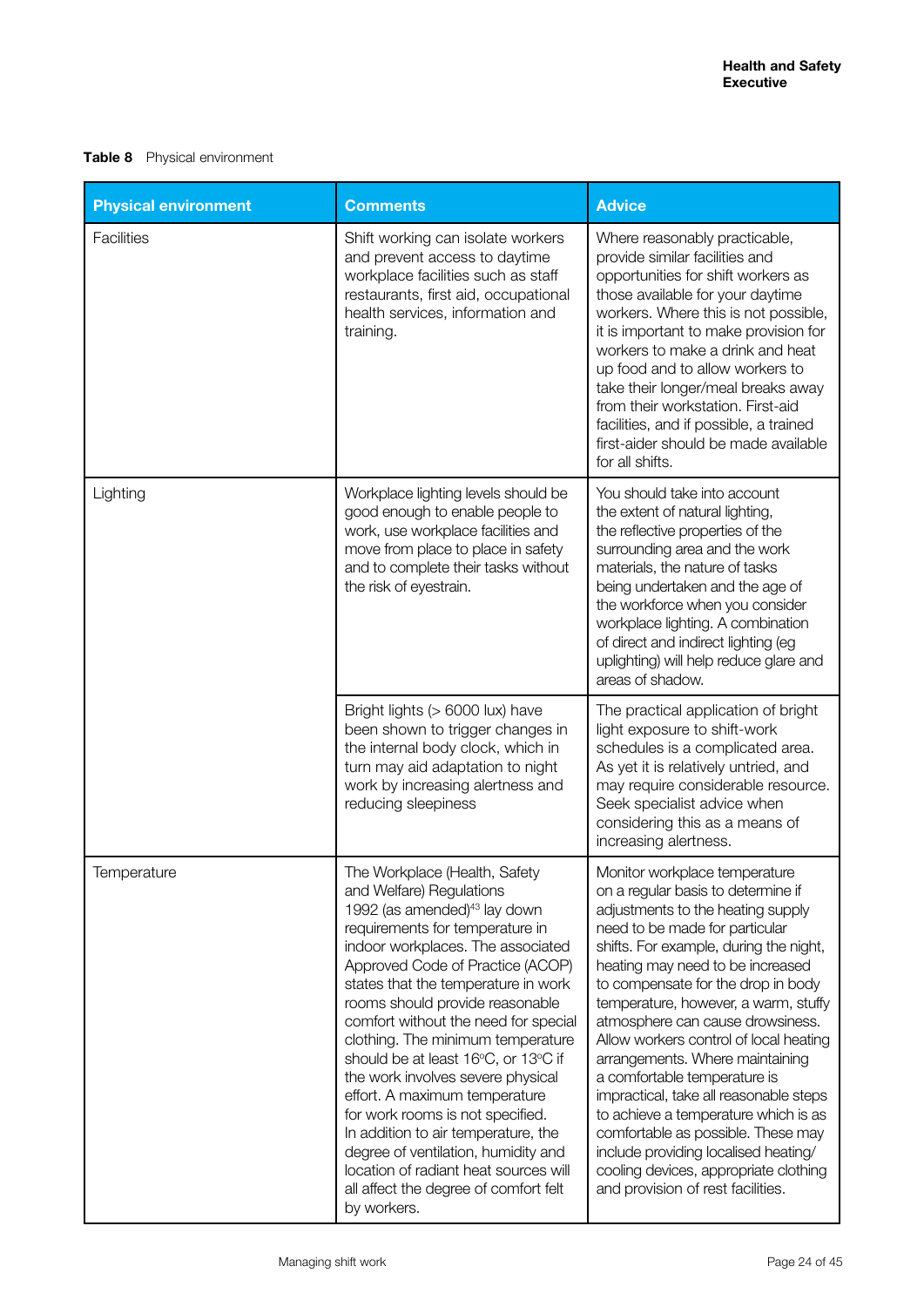### **Table 9** Management issues

| <b>Management issues</b>   | <b>Comments</b>                                                                                                                                                                                                                                                                                                                                                                                                                                                                                                                                                                                                                                                                                         | <b>Advice</b>                                                                                                                                                                                                                                                                                                                                                                                                                                                                                                                                                                                                                                                      |
|----------------------------|---------------------------------------------------------------------------------------------------------------------------------------------------------------------------------------------------------------------------------------------------------------------------------------------------------------------------------------------------------------------------------------------------------------------------------------------------------------------------------------------------------------------------------------------------------------------------------------------------------------------------------------------------------------------------------------------------------|--------------------------------------------------------------------------------------------------------------------------------------------------------------------------------------------------------------------------------------------------------------------------------------------------------------------------------------------------------------------------------------------------------------------------------------------------------------------------------------------------------------------------------------------------------------------------------------------------------------------------------------------------------------------|
| Supervision                | Under the HSW Act, employers<br>must provide supervision as far as<br>is reasonably practicable to ensure<br>the health and safety at work of their<br>employees. Good supervision of<br>workers is vital for identifying potential<br>hazards and ensuring compliance with<br>health and safety rules. Employers<br>should ensure that people responsible<br>for shift-working arrangements,<br>especially those in self-managed<br>teams, have the competence and<br>opportunity needed to fulfil this role.<br>Supervisors can also play a key role<br>in recognising problems associated<br>with shift-working arrangements and<br>identifying employees at risk of shift<br>work-related problems. | Consider if increased supervision would<br>be beneficial during key periods of low<br>alertness, eg during the night and early<br>hours of the morning, following lunch<br>and towards the end of long shifts.<br>Ensure supervisors are aware of the<br>risks of shift work, through provision of<br>training and information. Ensure that they<br>are sufficiently trained to recognise the<br>symptoms of fatigue, which may indicate<br>that a worker is failing to cope with their<br>current shift-work schedule or that there<br>are general problems with the shift-<br>working arrangements.                                                              |
| Overtime                   | Overtime, especially when following<br>long shifts, is likely to increase the<br>risk of fatigue-related problems<br>including ill health, errors and<br>accidents. Under-staffing, lack of<br>flexibility for illness/absence cover,<br>plant shutdown, pay incentives or<br>personal convenience can lead<br>workers to work extended hours<br>and ignore recommended shift-work<br>practice.                                                                                                                                                                                                                                                                                                         | Where possible, avoid overtime by<br>establishing systems to provide relief staff<br>to cover absentees, vacancies, increased<br>workloads and emergencies. If overtime is<br>unavoidable, review a worker's preceding<br>work and rest periods before agreeing<br>to it. You should also monitor and record<br>the hours that individuals have worked<br>to identify where action should be taken<br>to avoid excessive working hours. This is<br>especially important when an individual<br>has opted out of WTR, in workplaces<br>where shift swapping is permitted and<br>during exceptional circumstances such as<br>emergency workers attending an incident. |
| Shift swapping             | Uncontrolled shift swapping may<br>increase the risk of fatigue-related<br>problems including ill health, errors<br>and accidents, especially if workers<br>do double shifts or do not have<br>enough time to rest between shifts.                                                                                                                                                                                                                                                                                                                                                                                                                                                                      | Shift swapping should be monitored and<br>recorded by supervisors. It is important<br>to review a worker's scheduled work and<br>rest periods before agreeing to a swap to<br>avoid excessive hours being worked.                                                                                                                                                                                                                                                                                                                                                                                                                                                  |
| Standby and on-call duties | Workers who carry out standby<br>and on-call duties have not entirely<br>finished work and its related<br>stresses, and whether actually called<br>out or not, may experience disrupted<br>and/or poor quality sleep and an<br>accumulation of fatigue. Workers<br>may be at risk of fatigue-related<br>problems including ill health, errors<br>and accidents if they are called into<br>work, or have to remain at work<br>following a shift.                                                                                                                                                                                                                                                         | Under WTR, periods when workers<br>carrying out standby and on-call duties<br>are required to be at the workplace,<br>whether working or not, is considered<br>working time. Make provision in the<br>work schedule to allow adequate rest for<br>those workers carrying out standby/on-<br>call duties. Ensure workers are aware of<br>the risks associated with fatigue through<br>provision of training and information.                                                                                                                                                                                                                                        |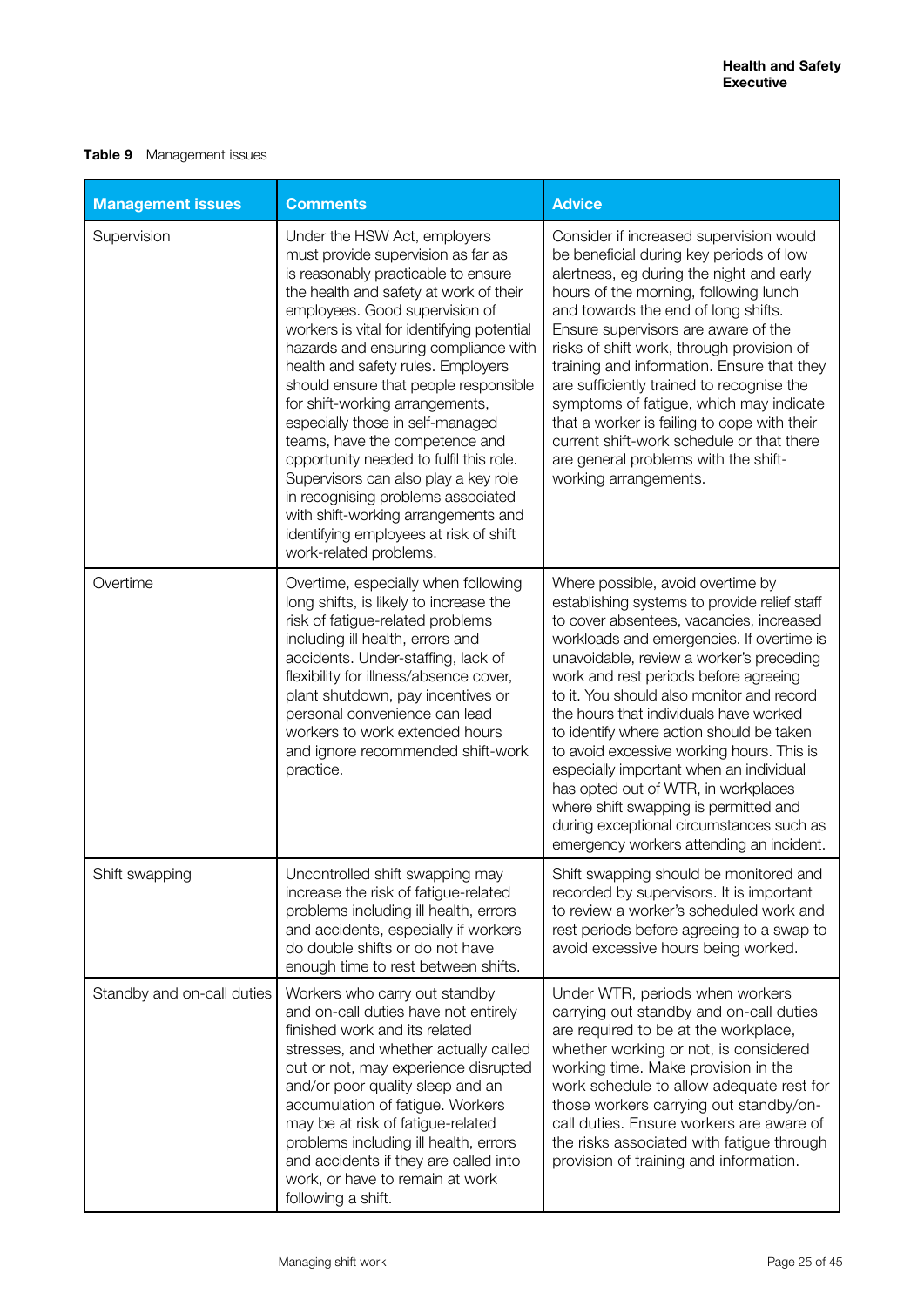**Table 9** Management issues (continued)

| <b>Management issues</b> | <b>Comments</b>                                                                                                                                                                                                                                                                                                                                                                                                                                                                                                                                                                                                                                                                    | <b>Advice</b>                                                                                                                                                                                                                                                                                                                                                                                                                                                                                                                                                                                                                                                                                                                            |
|--------------------------|------------------------------------------------------------------------------------------------------------------------------------------------------------------------------------------------------------------------------------------------------------------------------------------------------------------------------------------------------------------------------------------------------------------------------------------------------------------------------------------------------------------------------------------------------------------------------------------------------------------------------------------------------------------------------------|------------------------------------------------------------------------------------------------------------------------------------------------------------------------------------------------------------------------------------------------------------------------------------------------------------------------------------------------------------------------------------------------------------------------------------------------------------------------------------------------------------------------------------------------------------------------------------------------------------------------------------------------------------------------------------------------------------------------------------------|
| Training and information | Training and information<br>relating to shift work for shift<br>workers and their families will<br>increase understanding of the<br>consequences of shift work and<br>help workers to recognise fatigue-<br>related problems and develop<br>coping strategies. This may reduce<br>fatigue-related ill health, improve<br>productivity and reduce the risks<br>of errors and accidents. However,<br>training should not be relied on as<br>the primary means of controlling<br>risks from shift work. Ideally,<br>training should complement other<br>controls that have been put in<br>place, such as improvements to<br>the shift-work schedule and the<br>workplace environment. | Tailored training and/or information<br>regarding the risks associated<br>with shift work should be available<br>for workers, their families, their<br>supervisors, safety representatives<br>and management. Make workers<br>aware of the potential impact fatigue<br>may have on safety, health and<br>well-being. Encourage workers to<br>report shift work-related problems<br>they may have and consider any<br>suggestions workers make in<br>relation to improving the shift-<br>working arrangements. Encourage<br>workers to take responsibility for<br>their welfare outside work and<br>promote the use of appropriate<br>coping strategies to help workers<br>and their families to adapt to shift<br>work (see Appendix 2). |
|                          | Access to daytime training<br>sessions may be limited, especially<br>for those on permanent night<br>shifts.                                                                                                                                                                                                                                                                                                                                                                                                                                                                                                                                                                       | If possible, arrange/adapt training<br>sessions to the shift pattern rather<br>than restricting it to daytime hours.<br>Alternatively, ensure that workers<br>are given compensatory time<br>off if they have to attend training<br>during rest periods by establishing<br>a system to provide relief staff<br>when required. To help this, some<br>companies include extra shifts in<br>their rosters (usually on days) to<br>allow flexibility and time for training<br>and development.                                                                                                                                                                                                                                               |
| Communication            | Communication between workers<br>can help to promote alertness,<br>reduce the risk of errors and<br>accidents and help prevent<br>feelings of isolation.                                                                                                                                                                                                                                                                                                                                                                                                                                                                                                                           | Encourage interaction and if<br>possible arrange for employees<br>to work together or in teams. If<br>an employee must work alone,<br>encourage them to make contact<br>with other workers at regular<br>intervals. If they are located<br>remotely then contact can be<br>provided by telephone or similar<br>communications devices. In case<br>of emergency, provide an alarm<br>or other communication device.<br>Ensure information on workplace<br>issues is made available to all staff.                                                                                                                                                                                                                                          |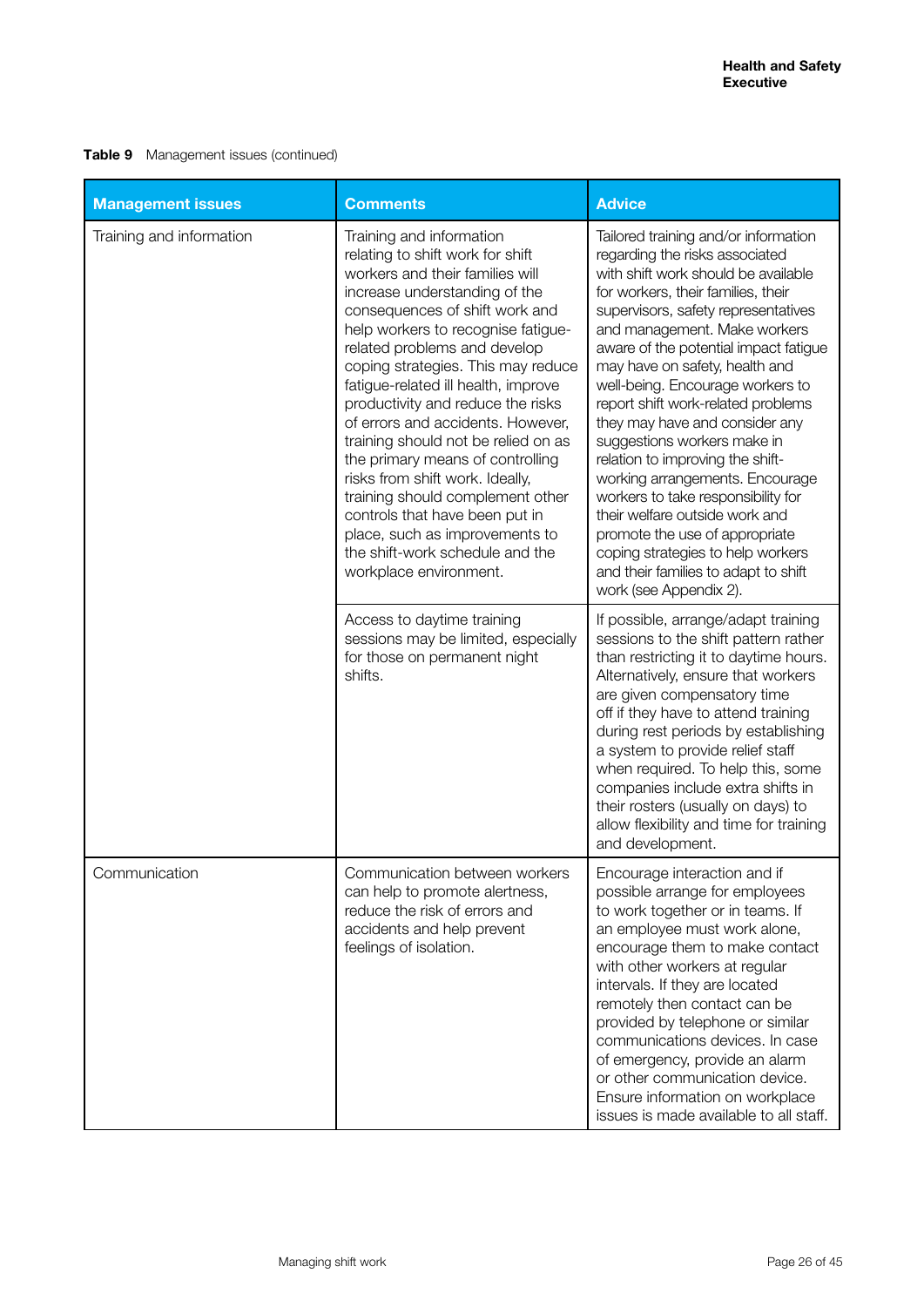#### **Table 9** Management issues (continued)

| <b>Management issues</b> | <b>Comments</b>                                                                                                                                                                                                                                                                                                                                                                                                                                                                                                                                                                                                                                                                                                                                                                                | <b>Advice</b>                                                                                                                                                                                                                                                                                                                                                                                                                                                                                                                                                                                                                                                                                                                                      |
|--------------------------|------------------------------------------------------------------------------------------------------------------------------------------------------------------------------------------------------------------------------------------------------------------------------------------------------------------------------------------------------------------------------------------------------------------------------------------------------------------------------------------------------------------------------------------------------------------------------------------------------------------------------------------------------------------------------------------------------------------------------------------------------------------------------------------------|----------------------------------------------------------------------------------------------------------------------------------------------------------------------------------------------------------------------------------------------------------------------------------------------------------------------------------------------------------------------------------------------------------------------------------------------------------------------------------------------------------------------------------------------------------------------------------------------------------------------------------------------------------------------------------------------------------------------------------------------------|
| Communication            | Handover of accurate, reliable<br>information across shift changes<br>is essential to ensure continuity of<br>safe and effective working. Poor<br>communication at shift handover<br>may increase the risk of errors and<br>accidents, particularly:<br>during plant maintenance;<br>when safety systems have<br>been over-ridden;<br>during abnormal operations;<br>ш<br>following lengthy absences<br>from work; and<br>when handovers are<br>between experienced and<br>inexperienced staff.<br>Adopting longer shifts can<br>improve communication between<br>successive shifts, as there are fewer<br>handovers, however, this may be<br>counterbalanced by an increased<br>risk of fatigue-related problems<br>and by the effects of extended rest<br>periods on familiarity and skills. | Agree on, and make sure timing<br>and procedures for transmitting<br>information to the next shift team<br>are clear, available to all staff and<br>followed at all times.<br>Avoid extending shifts by good<br>planning of the handover, eg<br>by building in a small overlap<br>between start and finish times on<br>consecutive shifts.<br>Ideally, shift handovers should<br>be conducted face-to-face and<br>be two-way, with all participants<br>taking responsibility for ensuring<br>accurate communication, using<br>both verbal and written means,<br>be based on a pre-determined<br>analysis of the information needs<br>of incoming staff and be given<br>as much time as necessary<br>to ensure clear and accurate<br>communication. |

#### **Table 10** Welfare

| <b>Welfare</b>      | <b>Comments</b>                                                                                                                                                                                                             | <b>Advice</b>                                                                                                                                                                                                                                                                                                                                                                                                                                                                                          |
|---------------------|-----------------------------------------------------------------------------------------------------------------------------------------------------------------------------------------------------------------------------|--------------------------------------------------------------------------------------------------------------------------------------------------------------------------------------------------------------------------------------------------------------------------------------------------------------------------------------------------------------------------------------------------------------------------------------------------------------------------------------------------------|
| Occupational health | A number of ill-health effects,<br>including gastro-intestinal<br>problems, cardiovascular disease,<br>reproductive problems and<br>increased susceptibility to minor<br>illnesses have been associated<br>with shift work. | Encourage workers to inform<br>their doctor about their working<br>arrangements, as this may help<br>early diagnosis of any shift work-<br>related ill health. Consider if<br>alternative work is available for<br>workers who have difficulties<br>adapting to shift work or develop<br>shift work-related health problems.<br>This is particularly important for<br>groups such as ageing workers<br>and new and expectant mothers<br>who might be more vulnerable to<br>the risks of shift working. |
|                     | A fit and healthy workforce will be<br>more resistant to stress and illness<br>and may find it easier to adapt to<br>shift work.                                                                                            | Promote healthy living strategies<br>like increasing exercise and<br>improving diet, such as those<br>included in Appendix 2.                                                                                                                                                                                                                                                                                                                                                                          |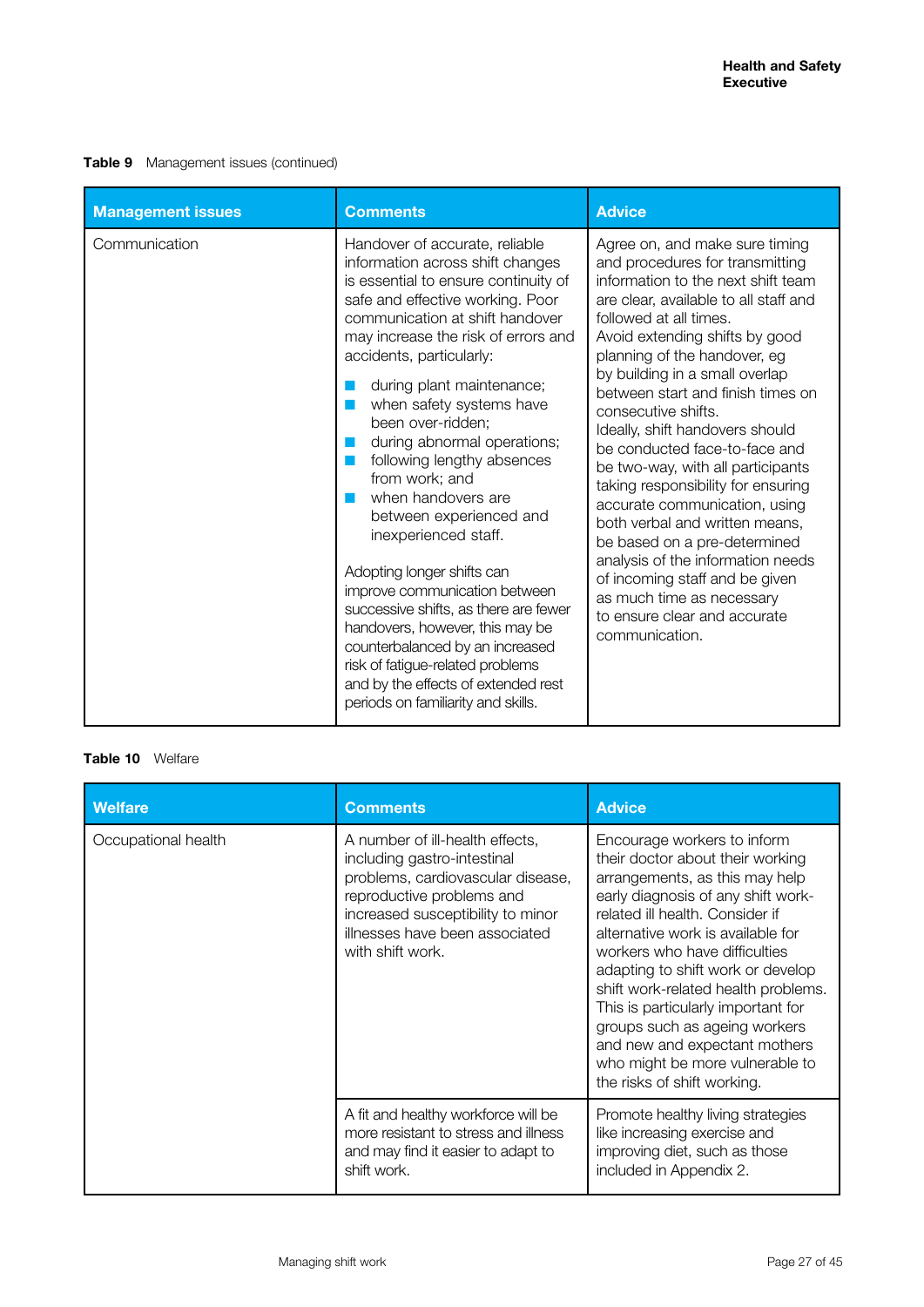#### **Table 10** Welfare (continued)

| <b>Welfare</b>        | <b>Comments</b>                                                                                                                                                                                                                       | <b>Advice</b>                                                                                                                                                                                                                                                                                                                                                                                                                                                                                                                                                                                                                             |
|-----------------------|---------------------------------------------------------------------------------------------------------------------------------------------------------------------------------------------------------------------------------------|-------------------------------------------------------------------------------------------------------------------------------------------------------------------------------------------------------------------------------------------------------------------------------------------------------------------------------------------------------------------------------------------------------------------------------------------------------------------------------------------------------------------------------------------------------------------------------------------------------------------------------------------|
| Occupational health   | Under WTR, employers are<br>required to ensure that workers<br>are fit for night work and must<br>offer a free health assessment<br>to anyone who is about to start<br>working nights and to all night<br>workers on a regular basis. | Employers should seek specialist advice<br>from a suitably qualified health care<br>professional, when devising and assessing<br>the results of health assessments. If a<br>worker suffers from health problems that<br>are caused or made worse by night work,<br>you should, where possible, transfer him<br>or her to day work.                                                                                                                                                                                                                                                                                                        |
| Lone working/violence | Shift workers, especially those<br>who work alone or unsociable<br>hours may be vulnerable to<br>violence.                                                                                                                            | Employers should take steps to make<br>sure that the workplace and<br>its surroundings are well lit, safe and<br>secure. Consider if shift start and<br>end times can be adjusted to fit in with<br>the availability of public transport. If not,<br>consider providing transport to and from<br>the workplace. Promote car sharing and<br>ensure car parks and entrances are well<br>lit and secure. Encourage communication<br>between workers and ensure all,<br>especially those who work alone, have<br>access to telephones and alarm systems.<br>Consider if you need to instal security<br>cameras and/or provide security staff. |

# **Apply good practice guidelines**

71 The best advice currently available regarding shiftwork schedule design and the workplace environment is summarised in Tables 11-12. Where reasonably practicable, you should follow these guidelines when designing or altering your shift-working arrangements. You may find the assessment tools and techniques listed in Appendix 3 useful when you consider any changes to your own particular shift-working arrangements.

72 These guidelines are general though, and cover a wide range of factors that may or may not be relevant to your particular sector. Guidelines and sectorspecific standards of good practice have also been developed by some industrial sectors and may give you more ideas.

73 Given the wide variety of possible shift-working arrangements, it is necessary to use common sense when applying the good practice guidelines. For example during exceptional circumstances, there may be times when curtailing overtime and forcing a change of shift might be more risky than allowing workers to complete a task. Likewise, emergency

workers may not always be able to take a scheduled break while attending a serious incident. In such cases, it is important to monitor and record the hours people have worked, to identify where to take action to avoid excessive hours being worked and that there are suitable arrangements to make sure workers are given compensatory time off following the incident.

74 You will also need to balance the good practice guidelines with the operational concerns of your own business. You will need to consider:

- vour available resources, eg person hours available;
- $\blacksquare$  how you use these resources, eg number of work groups, handovers between shifts;
- $\blacksquare$  whether current resources are sufficient to support changes to the shift-working arrangements, eg do they meet the business demands?

75 Applying, where reasonably practicable, the good practice guidelines will help you reduce the risks that your employees are exposed to by shift working.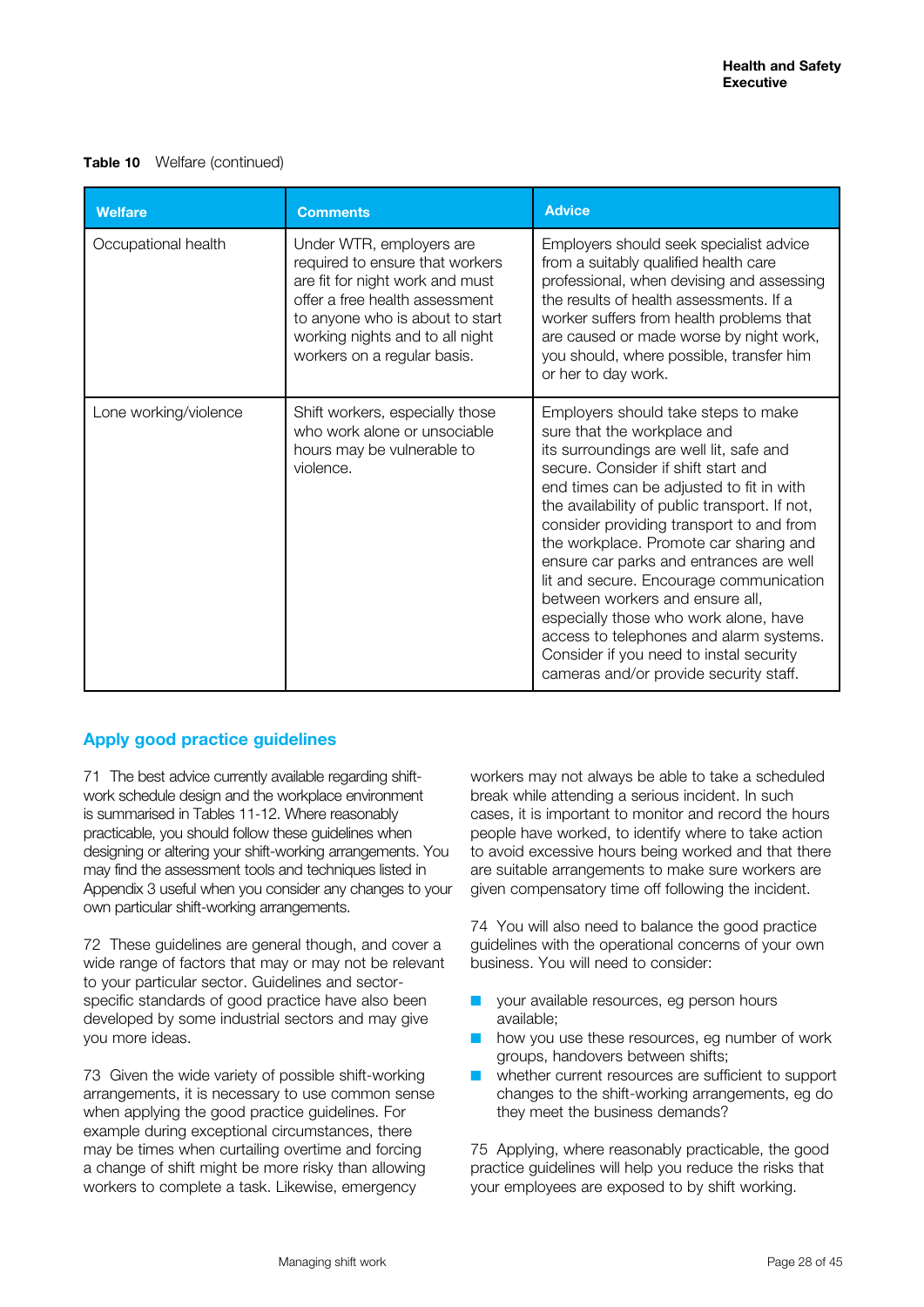**Table 11** Good practice guidelines for shift-work schedule design

Plan a workload that is appropriate to the length and timing of the shift.

If reasonably practicable, schedule a variety of tasks to be completed during the shift and allow workers some choice about the order they need to be done in.

Avoid scheduling demanding, dangerous, monotonous and/or safety-critical work during the night, early morning, towards the end of long shifts and during other periods of low alertness.

Avoid placing workers on permanent night shifts.

If possible, offer workers a choice between permanent and rotating shift schedules.

Where possible, adopt a forward-rotating schedule for rotating shifts rather than a backward-rotating schedule.

Either rotate shifts very quickly, eg every 2-3 days or slowly, eg every 3-4 weeks and avoid weekly/fortnightly rotating shift schedules.

If not strictly necessary for business needs, try to avoid early morning starts before 7.00 am.

Where possible, arrange shift start/end times to be convenient for public transport or consider providing transport for workers on particular shifts.

Limit shifts to a maximum of 12 hours (including overtime) and consider the needs of vulnerable workers.

Limit night shift or shifts where work is demanding, monotonous, dangerous and/or safety critical to 8 hours.

Consider if shifts of a variable length or flexible start/end times could offer a suitable compromise.

Avoid split shifts unless absoloutely necessary to meet business needs.

Encourage and promote the benefit of regular breaks away from the workstation.

Where possible, allow workers some discretion over when they take a break, but discourage workers from saving up break time in order to leave earlier.

In general, limit consecutive working days to a maximum of 5-7 days and make sure there is adequate rest time between successive shifts.

Where shifts are long (> 8 hours), for night shifts and for shifts with early morning starts, it may be better to set a limit of 2-3 consecutive shifts.

When switching from day to night shifts or vice versa, allow workers a minimum of 2 nights' full sleep.

Build regular free weekends into the shift schedule.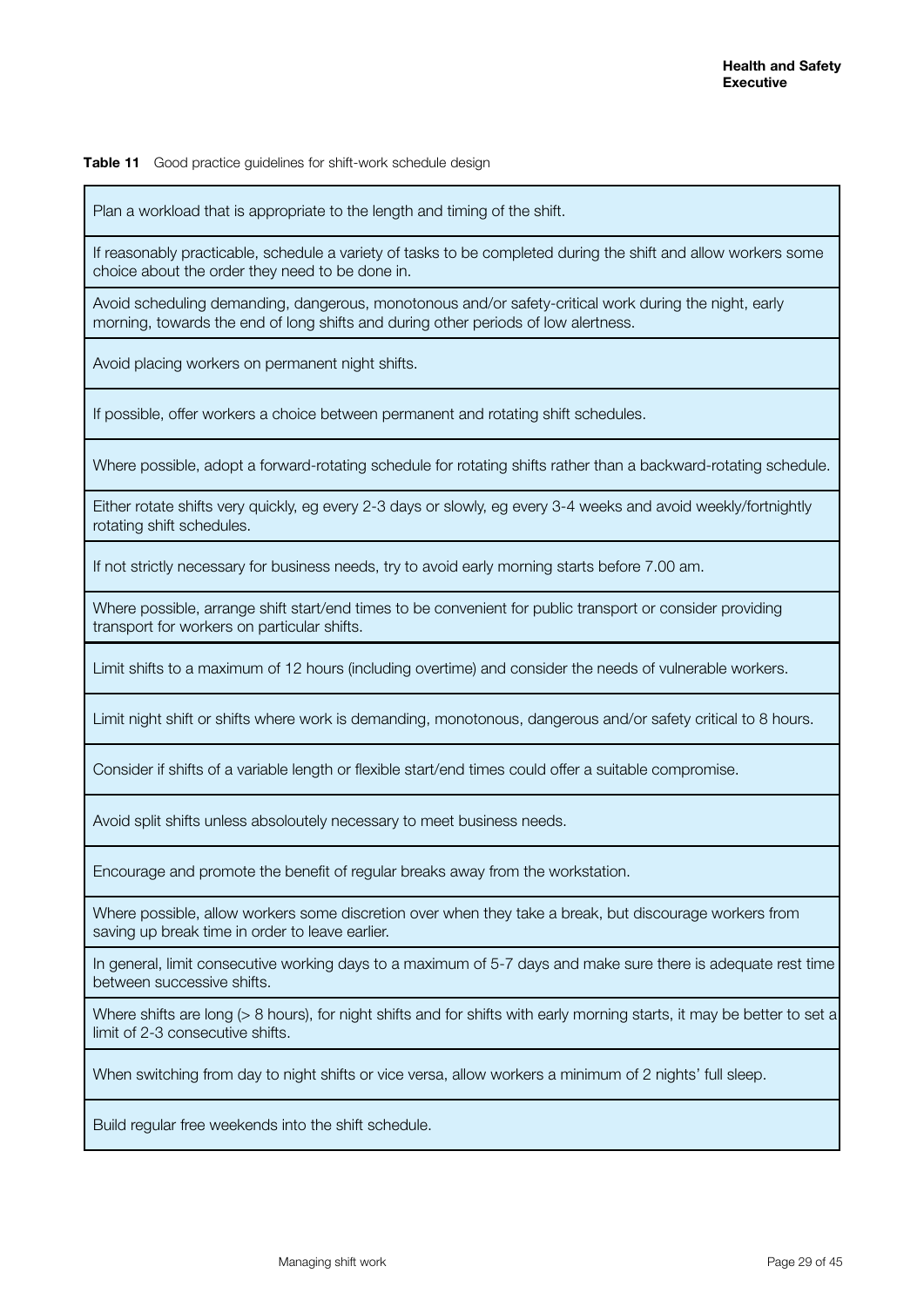**Table 12** Good practice guidelines for improving the shift-work environment

Provide similar facilities and opportunities for shift workers as those available for your daytime workers.

Ensure that workplace lighting is adequate and adjustable by workers.

Ensure that the workplace temperature is adjustable and allows workers to carry out their tasks in reasonable comfort.

Consider increasing supervision during key periods of low alertness, eg during the night, early morning, towards the end of long shifts and other periods of low alertness.

Make sure supervisors and team members with responsibility for shift-working arrangements are aware of the risks associated with shift work and can recognise shift work-related problems.

Control overtime and shift swapping by monitoring and recording hours worked and rest periods. Discourage workers from taking second jobs.

Make provision in the work schedule to allow adequate rest for those workers carrying out standby/on-call duties or overtime.

Provide training and information for workers, their families and management on the risks associated with shift work and on coping strategies. This may help workers to cope better with shift work.

Make provision to release staff for foreseeable training, development and communication needs.

Encourage interaction between workers and provide a means of communication for lone workers.

Agree on, and ensure timing and procedures for transmitting information to the next shift team are followed at all times.

Encourage workers to inform their doctor about their working arrangements.

Promote healthy living strategies such as increasing exercise and improving diet.

Ensure that free health assessments are provided for night workers.

Ensure that the workplace and its surroundings are well lit, safe and secure and that workers are free from the threat of violence.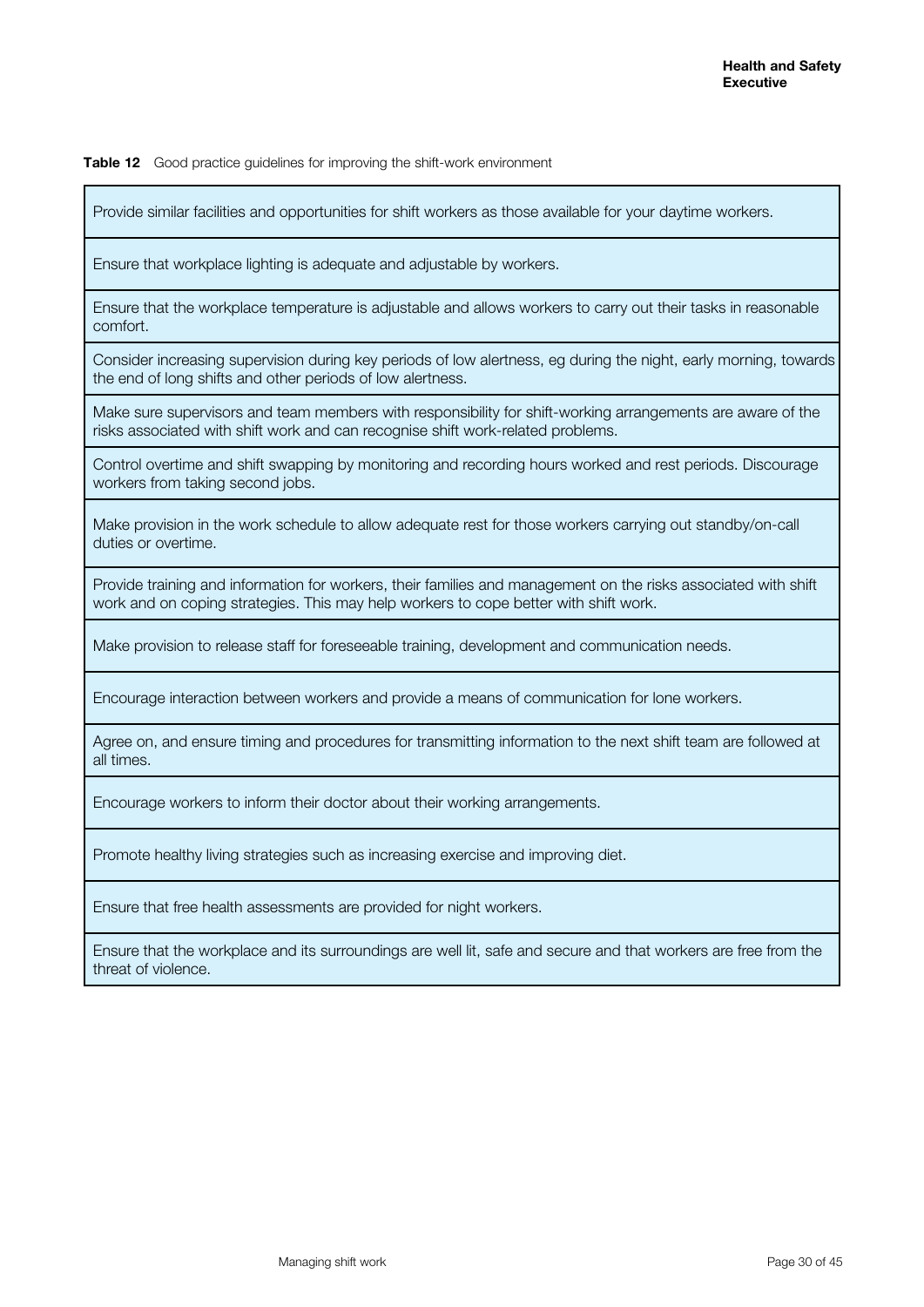# Check and review your shift-work arrangements regulary

#### **Implement a system for early reporting of problems associated with shift work**

76 Assessing and managing the risks associated with shift work will improve the health and safety of workers by reducing the risks they are exposed to.This process will also help identify many of the problems associated with shift work. However, it is not always possible to prevent shift work-related problems and so it is very important to have systems in place for reporting and investigating any problems that may occur.

77 As some workers may be reluctant to report problems, it is vital that management and safety representatives emphasise and promote the benefits of early reporting. Key groups such as supervisors or shift managers can play a major role in this, if they are encouraged to report early. The reporting process should be simple and straightforward and make sure any problems are dealt with in a timely manner.

78 Where there are cases of ill health that may be associated with your shiftworking arrangements, you may find it beneficial to seek advice from an occupational health professional who can determine if the complaint is related to work, provide advice on the nature of the complaint, its treatment and the potential for any long-term effects.

# **Monitor alterations to shift-work schedules and/or work conditions**

79 Altering the design of your shift schedules and making changes to the shiftwork environment may help solve some problems, but create others. It may take a number of changes and some time to get things right, so it is important to monitor and review any changes on a regular basis.

80 When making changes it is vitally important to consult your workers and explain what you are doing and your reasons for doing it. Involving them in the process makes the acceptance of changes to shift-working arrangements more likely.

81 To find out if changes to the shift-working arrangements have reduced risks, you will need to monitor and undertake a risk assessment both before and after any changes take place. This will help you set clear and measurable targets for improvement and identify if these have been met. Table 13 gives some general examples of indicators you could use to determine if changes have helped, however, you should also consider if there are other measures more suited to your particular sector.

82 To get a full picture, collect a mixture of objective and subjective information. For example, you could monitor worker's opinions on old and new shift-working arrangements by using focus groups, questionnaires, interviews and assessment tools.

83 You could also use recorded information such as ill health, accident, absence, productivity and overtime and shift-swapping records, as these are valuable sources of information. You may also find it helpful to make observations during each shift.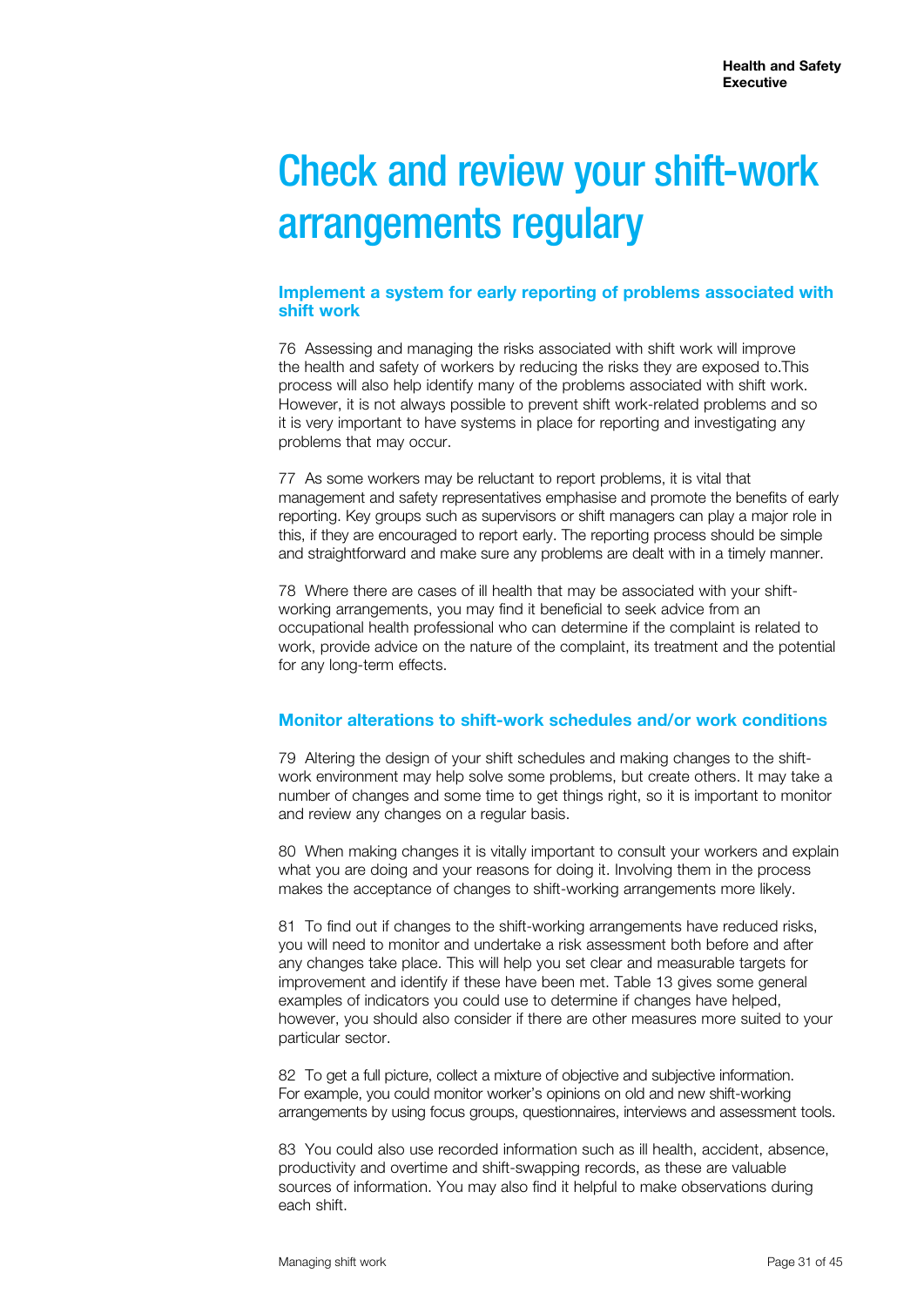84 The more you do to assess the effectiveness of changes to the shift-working arrangements, the more likely you are to get things right. However, you should only do what is reasonably practicable for the size of your organisation.

### **Periodically review the effectiveness of your shift-working arrangements**

85 It is important that you monitor and periodically review your shift-working arrangements to check they are still effective and do not impact on health and safety. You should also use these processes to enable a cycle of continuous improvement, which will help both your workers and your organisation.

#### **Table 13** Issues and measures of success

| <b>Indicator</b>                                  | <b>Examples of possible performance criteria</b><br>(measures of success)                                                                    |
|---------------------------------------------------|----------------------------------------------------------------------------------------------------------------------------------------------|
| Fatigue                                           | Use assessment tools such as HSE's Fatigue and<br>Risk Index Tool to identify if changes in the shift-work<br>schedule have reduced fatigue. |
| Sleepiness at work                                | Use assessment tools such as the 'Epworth'<br>sleepiness scale' to determine sleepiness.                                                     |
| Accidents, near misses and safety-critical events | Do records show a reduction in accidents, near<br>misses and safety-critical events?                                                         |
| Absenteeism                                       | Do records show a decrease in absenteeism?                                                                                                   |
| Staff turnover                                    | Do records show a decrease in staff turnover?                                                                                                |
| Employee welfare                                  | Use focus groups, interviews, questionnaires and<br>observation to determine if workers view the shift-<br>working arrangements positively.  |
| Performance and productivity                      | Do records show an increase in performance and/or<br>productivity?                                                                           |
| Company profits                                   | Have profits increased since changes were made?                                                                                              |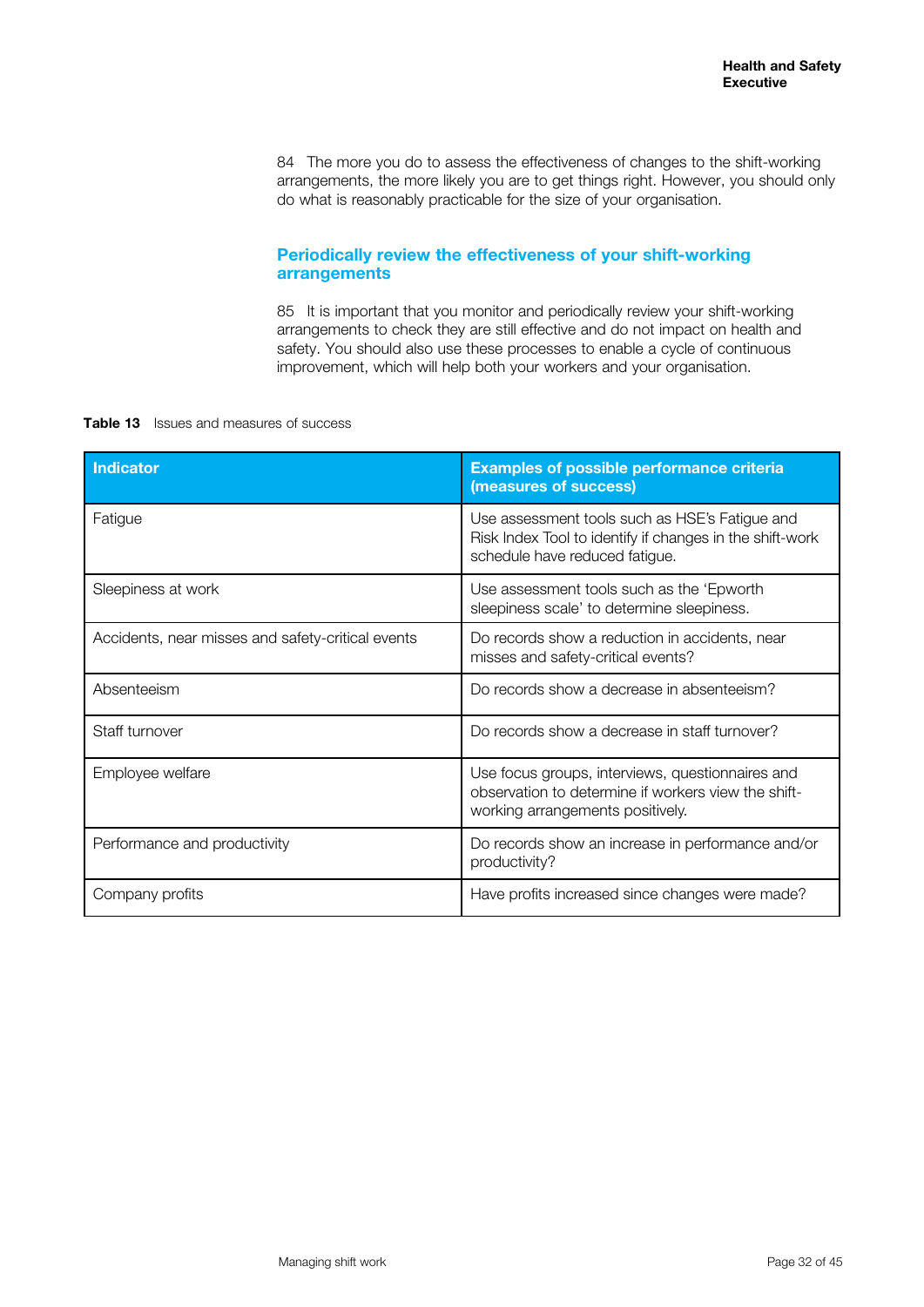# Appendix 1 Legal Requirements

1 Employers have legal responsibilities to ensure the health and safety at work of their employees, and this includes removing or controlling the risks of fatigue by organising and planning shift-working arrangements. They also have a broader responsibility for the health and safety of others who might be affected by their work activities, which is another reason why it is important to control fatigue.

2 The Health and Safety at Work etc Act 1974 and the Management of Health and Safety at Work Regulations 1999 place general duties on employers and others in regard to managing the risks of shift work. There are also other regulations, which impose specific requirements on employers with regard to the number of hours worked and how these hours are scheduled. These include the Working Time Regulations 1998 (as amended) and other industry-specific legislation such as the Railway and Other Guided Transport Systems (Safety) Regulations 2006.

3 It is also a requirement under the Safety Representatives and Safety Committees Regulations and the Health and Safety (Consultation with Employees) Regulations 1996 that employers consult with employees on health and safety matters and take account of their views before reaching any decision.

### **Working Time Regulations Summary**

4 The basic rights and protections that the Working Time Regulations 1998 (as amended) provide for workers are:

- $\blacksquare$  a limit of an average of 48 hours a week which a worker can be required to work (though workers can choose to work more if they want to);
- for night workers, a limit of an average of 8 hours work in each 24-hour period;
- $\blacksquare$  a right for night workers to receive free health assessments;
- $\blacksquare$  a right to 11 hours consecutive rest a day:
- $\blacksquare$  a right to a day off each week;
- a right to a rest break if the working day is longer than six hours;
- a right to four weeks' paid leave per year.

5 A worker is someone who has a contract of employment, or someone who is paid a regular salary or wage and works for an organisation, business or individual. A young worker is someone who is above the minimum school leaving age but under 18.

If you are self-employed, running your own business and are free to work for different clients and customers, the Working Time Regulations do not apply.

7 Certain workers are not subject to these Regulations, because they are/will be governed by sector-specific provisions. These are:

- sea transport, as covered by the Seafarers' Directive (1999/63/EC);
- $\blacksquare$  mobile workers in inland waterways and lake transport;
- $\blacksquare$  workers on board sea-going fishing vessels:
- air transport, as covered by the Aviation Directive (2000/79/EC).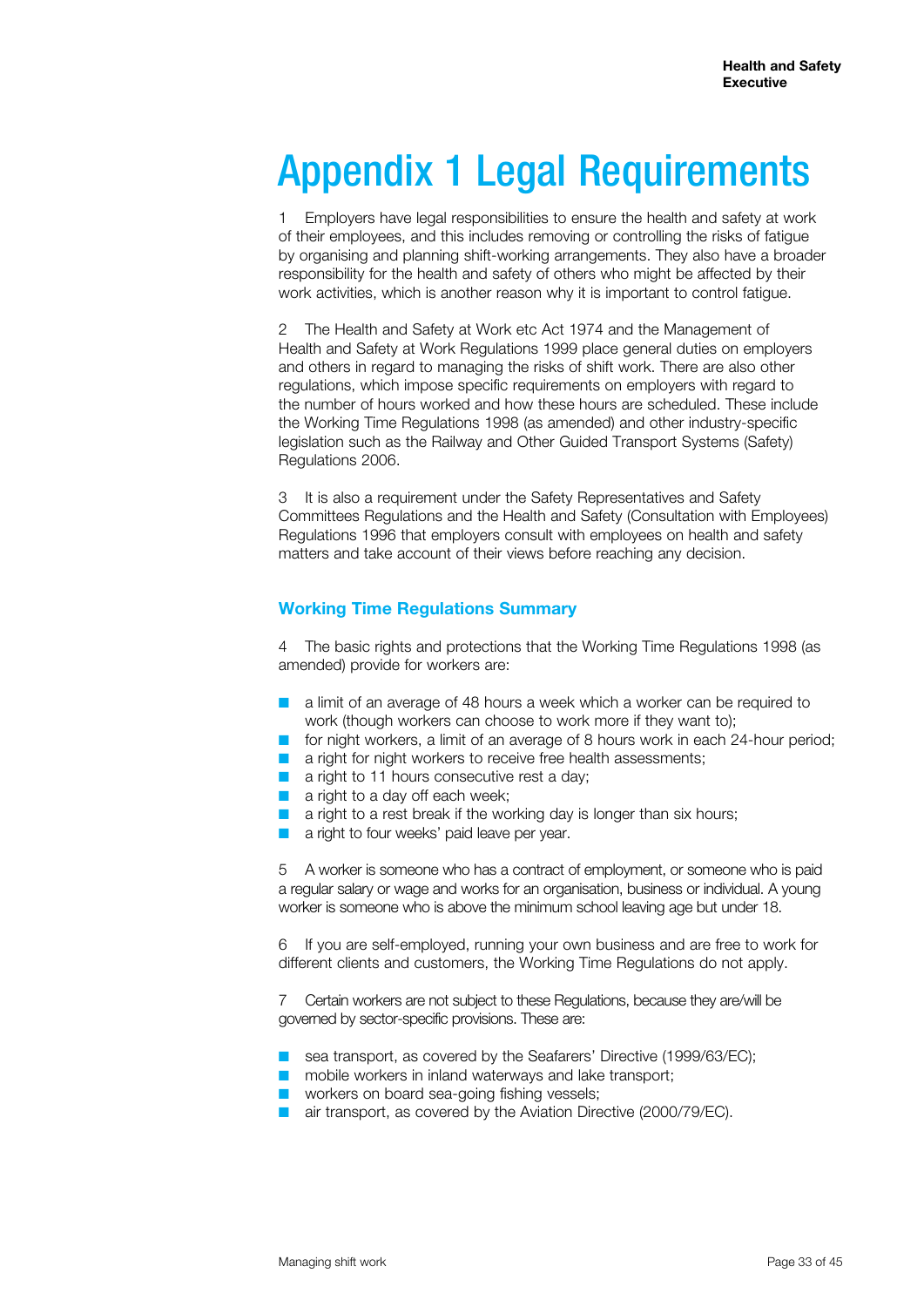8 Mobile workers in road transport are only subject to certain provisions of these Regulations. They are covered by the Road Transport Directive (2002/15/EC).

9 The armed forces, the police and emergency services are outside the scope of the Regulations in certain circumstances. However, young workers in the armed forces, the police and emergency services, the aviation sector and the road transport sector are covered by the young workers provisions in the Regulations.

10 Workers can agree to work longer than the 48-hour limit. An agreement must be in writing and signed by the worker. This is generally referred to as an opt-out. It can be for a specified period or an indefinite period. Employers cannot force a worker to sign an opt-out. Workers cannot be fairly dismissed or subjected to detriment for refusing to sign an opt-out.

11 Young workers may not ordinarily work more than 8 hours a day or 40 hours a week. These hours worked cannot be averaged out and there is no opt-out available. They should not ordinarily work at night, although there are certain exceptions.

12 To be sure workers are fit for night work, employers must offer a free health assessment to anyone who is about to start working nights and to all night workers on a regular basis. A night worker cannot opt-out of the night work limit. Where a night worker's work involves special hazards or heavy physical or mental strain, there is an absolute limit of eight hours on the worker's working time each day this is not an average.

13 The limits and health assessments (if a night worker) are enforced by HSE, local authority environmental health departments, the Civil Aviation Authority and the Vehicle and Operator Services Agency. The entitlements to rest and leave are enforced through employment tribunals.

14 This is general guidance only and should not be regarded as a complete or authoritative statement of the law. The latest information can be found at: www.dti. gov.uk/employment/ employment-legislation/working-time-regs/index.html.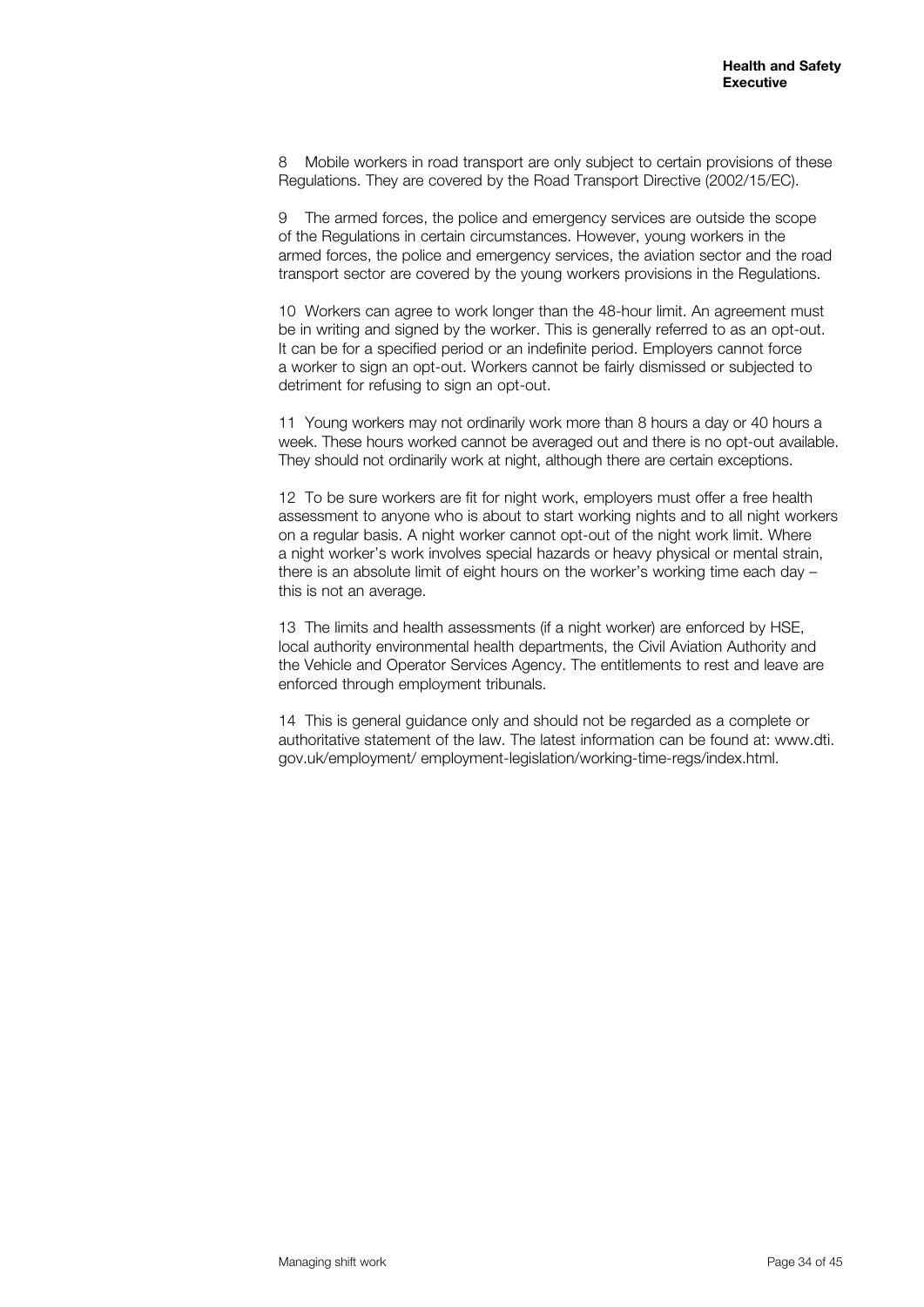# Appendix 2 Strategies and practical advice shift workers can use to improve their health and well-being

### **Driving to and from work**

1 Driving to and from work can be risky, particularly after a long shift, a night shift or before an early start. The following strategies may make driving safer:

- $\blacksquare$  consider using public transport or taxis rather than driving;
- **n** exercise briefly before your journey;
- $\blacksquare$  share driving if possible;
- $\blacksquare$  drive carefully and defensively;
- $\blacksquare$  try not to hurry;
- $\blacksquare$  stop if you feel sleepy and take a short nap if it is safe to do so;
- $\blacksquare$  make occasional use of caffeine or energy drinks.

#### **Identify a suitable sleep schedule**

2 Most adults need 7-8 hours sleep a day, although this decreases with age. If you cannot do this, try to rest, as this is still beneficial. Recording sleep patterns and problems using a diary may help to explain fatigue and tiredness. It can also be used to help find the most suitable strategies and conditions for a better quality of sleep:

- $\blacksquare$  if you work regular shifts, try going to bed at different times, eg soon after you arrive back from work or stay up and sleep before the next shift;
- $\blacksquare$  have a short sleep before your first night shift;
- $\blacksquare$  if coming off night shifts, have a short sleep and go to bed earlier that night;
- $\Box$  once you have identified a suitable sleep schedule, try to keep to it.

#### **Make the environment favourable for sleeping**

3 Sleep loss and fatigue are some of the most significant problems for shift workers. It is important to try and maintain your normal level of sleep and rest. Daytime sleep is usually lighter, shorter and of poorer quality than night time sleep. It is more frequently disturbed because of warmer temperatures and daytime noise. To help make the environment favourable for sleeping:

- $\blacksquare$  sleep in your bedroom and avoid using it for other activities such as watching television, eating and working;
- $\blacksquare$  use heavy curtains, blackout blinds or eye shades to darken the bedroom;
- $\blacksquare$  disconnect the phone or use an answer machine and turn the ringer down;
- $\blacksquare$  ask your family not to disturb you and to keep the noise down when you are sleeping;
- $\blacksquare$  discuss your work pattern with close neighbours and ask them to try and avoid noisy activities during your sleep time;
- $\blacksquare$  if it is too noisy to sleep consider using earplugs, white noise or background music to mask external noises;
- adjust the bedroom temperature to a comfortable level, cool conditions improve sleep.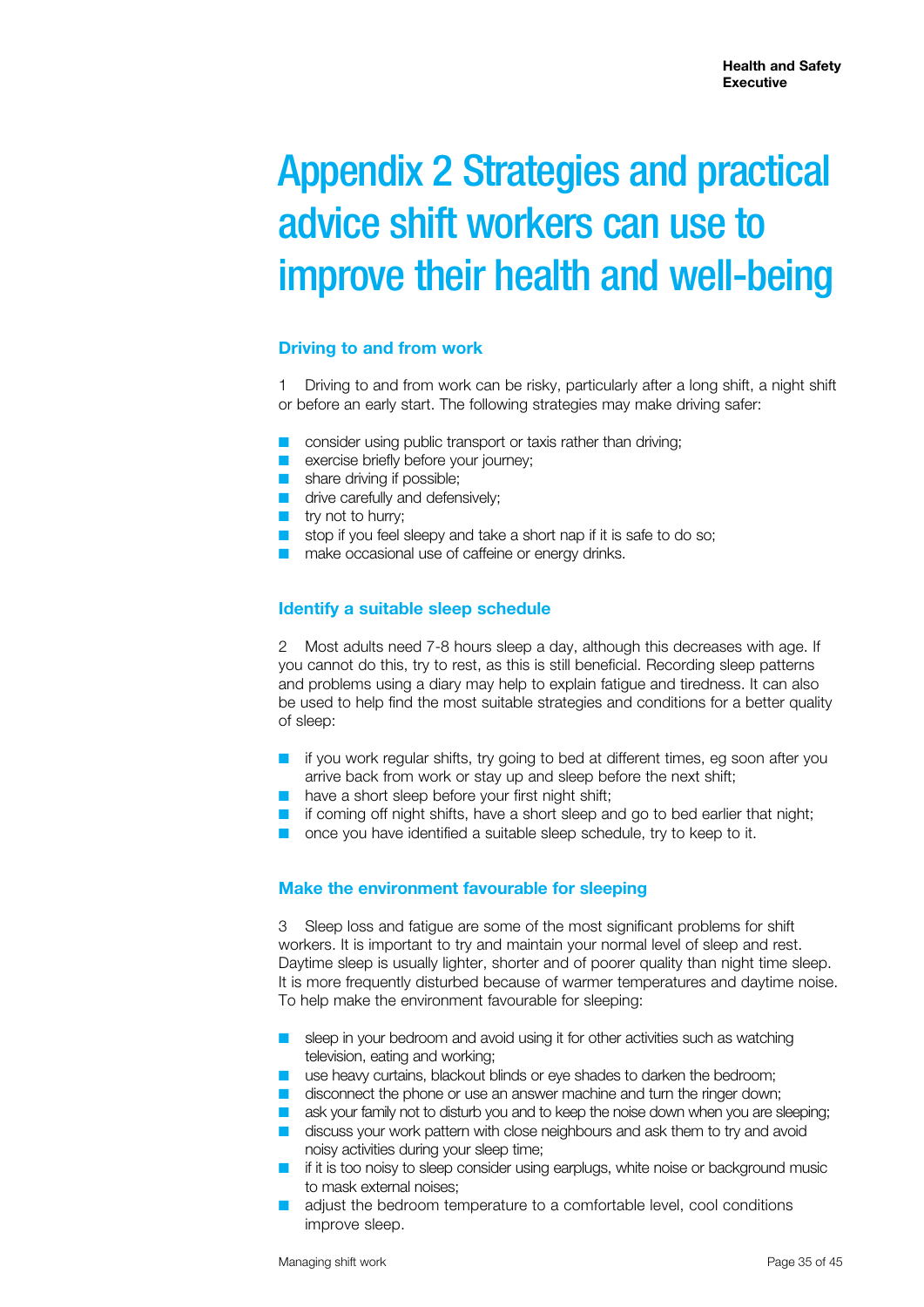# **Techniques to promote sleep**

4 To promote sleeping, try to follow a similar routine to the one you follow before a normal night's sleep. The following tips may help you relax after a shift and promote sleep:

- go for a short walk, relax with a book, listen to music and/or take a hot bath before going to bed;
- $\blacksquare$  avoid vigorous exercise before sleep as it is stimulating and raises the body temperature;
- **n** avoid caffeine, 'energy' drinks and other stimulants a few hours before bedtime as they can stop you going to sleep;
- a don't go to bed feeling hungry: have a light meal or snack before sleeping but avoid fatty, spicy and/or heavy meals, as these are more difficult to digest and can disturb sleep:
- avoid alcohol as it lowers the quality of sleep.

### **Diet**

5 It is very important to consider the timing and quality of your meals. Digestive problems are common in shift workers, due to disruption of the internal body clock and poor diet. Plan your meals to help you stay alert at work and to relax/sleep when you need to rest:

- regular light meals/snacks are less likely to affect alertness or cause drowsiness than a single heavy meal;
- choose foods that are easy to digest such as pasta, rice, bread, salad, fruit, vegetables and milk products;
- $\blacksquare$  avoid fatty, spicy and/or heavy meals as these are more difficult to digest. They can make you feel drowsy when you need to be alert. They may also disturb sleep when you need to rest;
- $\blacksquare$  avoid sugary foods, such as chocolate they provide a short-term energy boost followed by a dip in energy levels:
- $\blacksquare$  fruit and vegetables are good snacks as their sugar is converted into energy relatively slowly and they also provide vitamins, minerals and fibre;
- $\blacksquare$  drink plenty of fluid, as dehydration can reduce both mental and physical performance, but avoid drinking too much fluid before sleeping, as this may overload the bladder.

#### **Stimulants and sedatives**

6 Shift workers often turn to stimulants such as coffee or cigarettes to keep them awake and sedatives such as alcohol or sleeping pills to help them sleep. Avoid such aids, as they only have short-term effects on alertness as tolerance to their effects develops. Persistent use may also increase the risk of dependence:

- caffeine is a mild stimulant present in coffee, tea and cola as well as in tablet form and in special energy drinks. It can improve reaction time and feelings of alertness for short periods. Only use caffeine occasionally and don't rely on it to keep you awake. If you do decide to take caffeine or other stimulants, you should consider what might happen when its effects wear off, eg when you are operating machinery or driving.
- $\blacksquare$  avoid the use of alcohol to help you fall asleep. Although alcohol can promote the onset of sleep it is also associated with earlier awakenings, disrupted sleep and poorer sleep quality. Regularly drinking too much increases the risk of long-term damage to your physical and mental health, your work, social and personal relationships.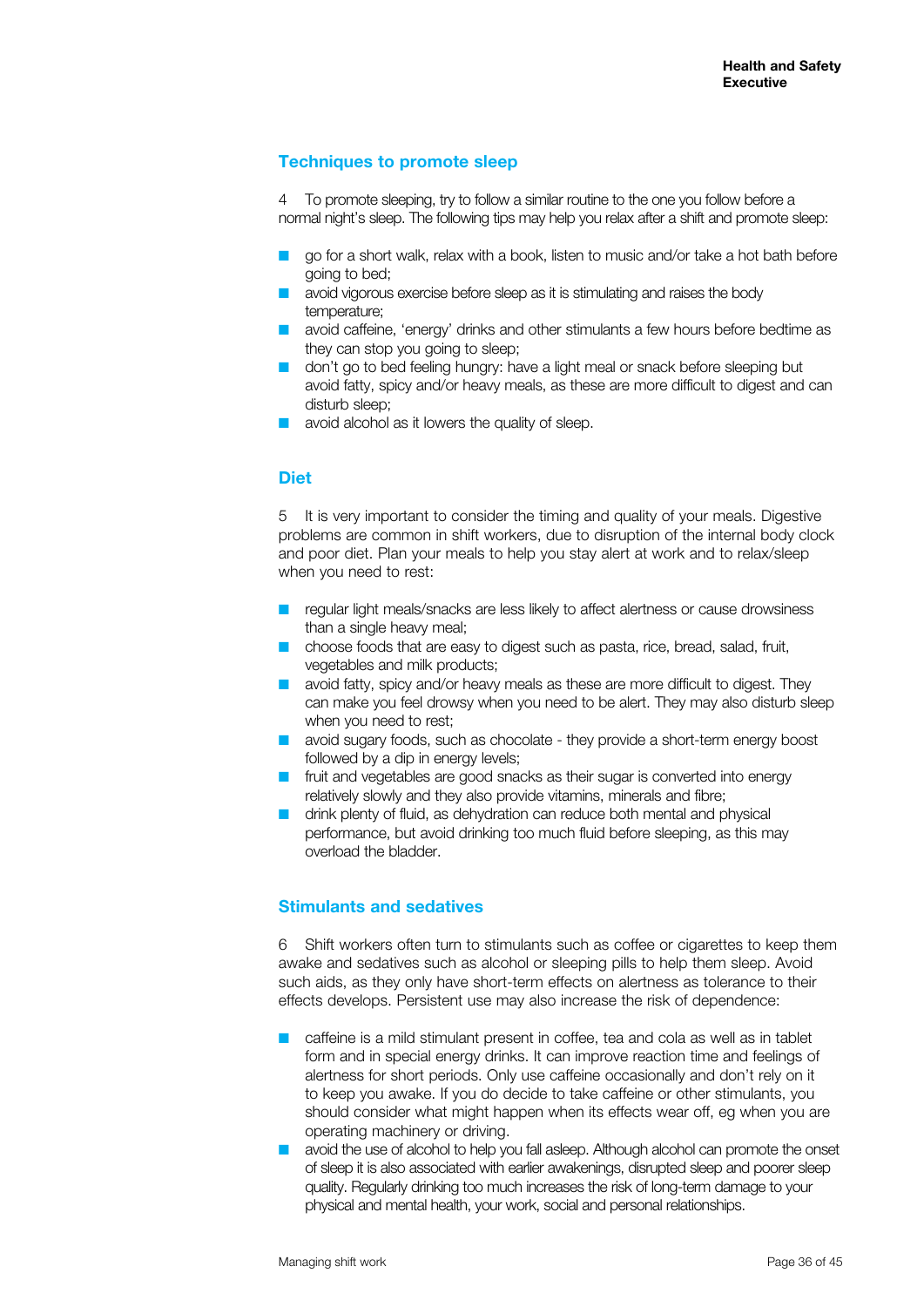- $\blacksquare$  regular use of sleeping pills and other sedatives to help sleep are not recommended, because they can lead to dependency and addiction.
- $\blacksquare$  new drugs have recently been developed that can alter our state of alertness. Although their use may be widespread abroad, the ways they work and their longterm effects are not yet fully understood. Consequently their use is not advised, unless under medical supervision.

### **Physical fitness and a healthier lifestyle**

7 An unhealthy lifestyle combined with shift work may increase the likelihood of sleep disorders and sleep loss or exacerbate existing sleep problems. A good diet, regular meals and exercise can improve sleep quality, health and well-being:

- $\blacksquare$  you can improve your fitness by spending 30 minutes a day on a physical activity including housework and walking. Consider joining a gym or taking part in a regular exercise class;
- $\blacksquare$  eat healthy meals on a regular basis;
- $\blacksquare$  cut down or give up smoking;
- $\blacksquare$  reduce your alcohol intake;
- $\blacksquare$  seek advice from your doctor, if you require regular medication such as insulin for diabetes or suffer from a chronic condition such as epilepsy.

### **Family and friends**

8 Working shifts that differ from the routines of friends and family can leave you feeling isolated. It is important to make the effort not to lose contact with them:

- $\blacksquare$  talk to friends and family about shift work. If they understand the problems you are facing it will be easier for them to be supportive and considerate;
- make your family and friends aware of your shift schedule, so they can include you when planning social activities;
- $\blacksquare$  make the most of your time off and plan meal times, weekends and evenings together;
- $\Box$  plan your domestic duties around your shift schedule and try to ensure that you do not complete them at the cost of rest/sleep. You may need to change the times/days when some jobs are done;
- $\blacksquare$  invite others who work similar shifts to join you in social activities when others are at work and there are fewer crowds.

# **Ways to improve your alertness at work**

9 On some shifts, such as nights and very early mornings, you may find it difficult to remain alert and this can affect your performance. It may also increase the risk of mistakes, injury and accidents. You may find it helpful to:

- $\blacksquare$  take moderate exercise before starting work which may increase your alertness during the shift;
- $\blacksquare$  keep the light bright;
- $\blacksquare$  take regular short breaks during the shift if possible:
- $\Box$  get up and walk around during breaks;
- $\blacksquare$  plan to do more stimulating work at the times you feel most drowsy;
- $\blacksquare$  keep in contact with co-workers, as this may help both you and them stay alert.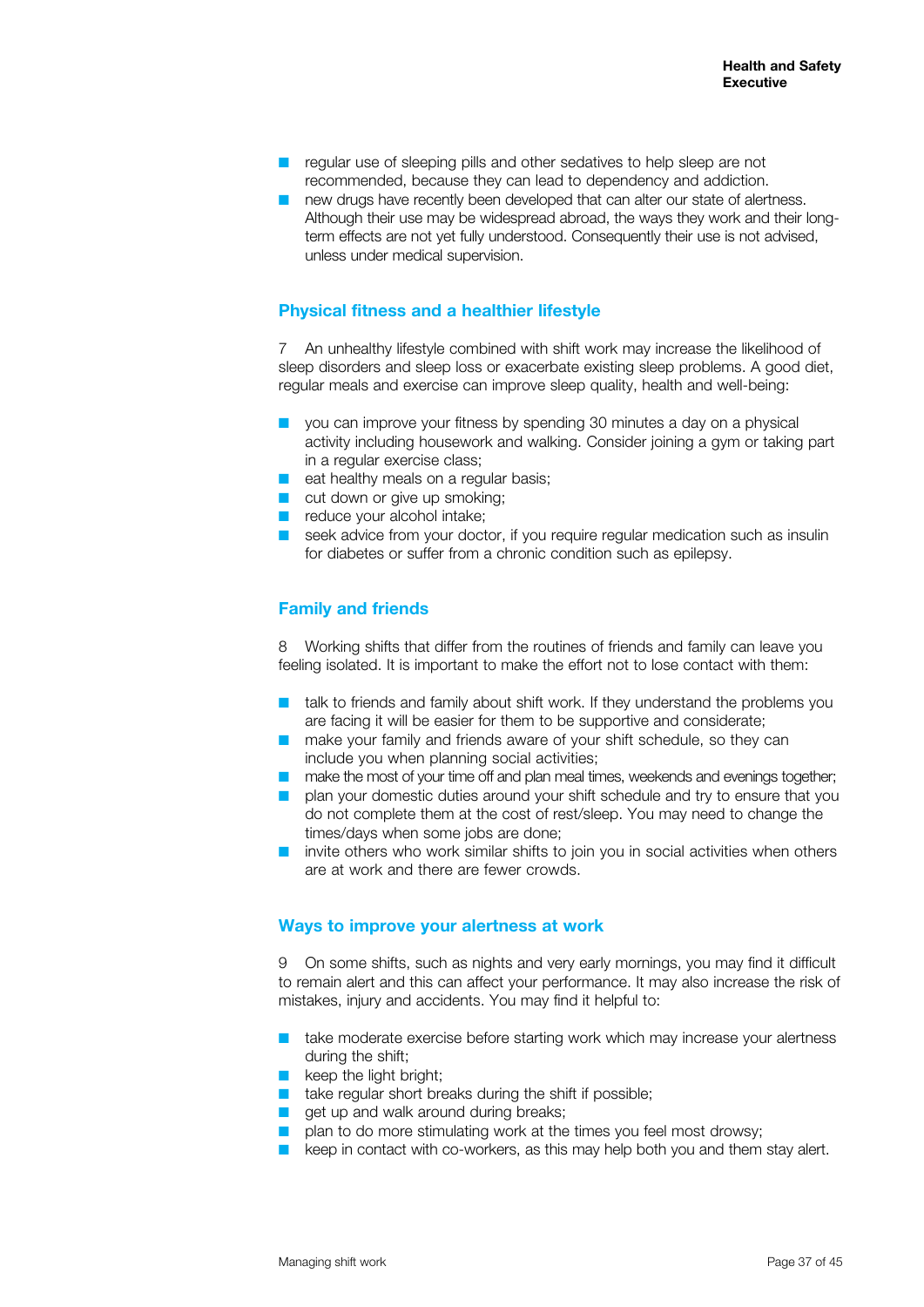# Appendix 3 Assessment tools and techniques

1 A number of tools and techniques are available, which may help you to assess the risks associated with shift work. Tools that assess the risks of particular shift schedules generally use mathematical modelling to assess the influence of factors such as time and duration of shift, number and length of rest breaks and rest days and cumulative fatigue (ie the build up of fatigue from sleep disruption).

2 HSE's Fatigue and Risk Index Tool contains two indices. The Fatigue Index incorporates factors known to be related to the build up of fatigue, including shift timing, shift duration, breaks, rest periods, cumulative fatigue (ie the build up of fatigue from sleep disruption) and the workload and its output relates to the probability of high levels of sleepiness. The Risk Index is based on occupational injury data and is expressed in terms of the relative risk of an incident occurring.

3 There are also a number of questionnaires/surveys available. These range from the very simple, such as the Epworth Sleepiness Scale, which provides a measure of an individual's general level of daytime sleepiness, to more complicated surveys, including the Standard Shiftwork Index and the Swedish Occupational Fatigue Inventory that have been developed for assessing large groups of individuals.

4 Other techniques that might also be valuable in the assessment and management of the risks associated with shift work include the use of sleep diaries, health assessments and employee education programmes.

#### **Summary evaluation of tools used to estimate shift work-associated fatigue**

Stone B M 2004 'Tools and techniques for estimating risks associated with shift work' *Rail Safety and Standards Board Human Factors Research Catalogue* CD-ROM 2004

#### **HSE's Fatigue and Risk Index Tool**

*The development of a fatigue/risk index for shiftworkers* RR446/2006 Available from www.hse.gov.uk/research/rrhtm/index.htm

An electronic version of the Fatigue and Risk Index Tool is available at www.hse. gov.uk/research/rrpdf/rr446cal.xls

#### **The Epworth Sleepiness Scale**

Johns M W 'A new method for measuring daytime sleepiness: The Epworth sleepiness scale' *Sleep* 1991 14 (6) 540-545

#### **The Standard Shiftwork Index**

Barton J, Spelten E, Totterdell P et al 'The Standard Shiftwork Index: A battery of questionnaires for assessing shift-related problems' *Work and Stress* 1995 9 (1), 4-30

#### **Swedish Occupational Fatigue Inventory**

Ahsberg E, Gamberale F and Kjelberg 'A Perceived Quality of Fatigue during Different Occupational Tasks. Development of a Questionnaire' *International Journal of Industrial Ergonomics* 1997 20 (2) 121-135

Managing shift work **Page 38 of 45** of 45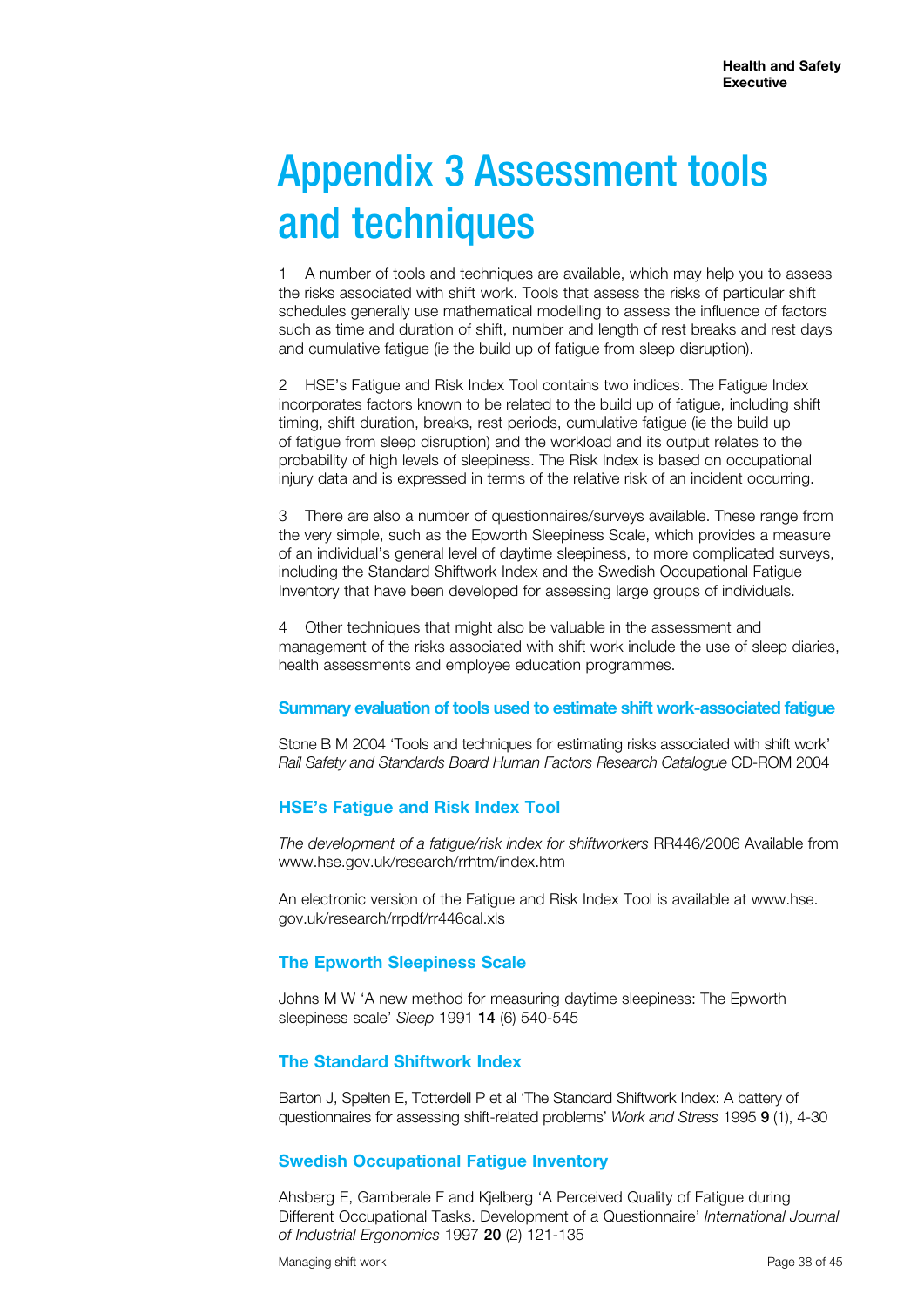# Appendix 4 Further sources of information and help

### **Government bodies**

Health and Safety Executive Rose Court 2 Southwark Bridge London SE1 9HS Tel: 0845 345 0055 Fax: 0845 408 9566 e-mail: hse.infoline@natbrit.com web: www.hse.gov.uk

Department of Trade and Industry Response Centre 1 Victoria Street London SW1H 0ET Tel: 020 7215 5000 e-mail: dti.enquiries@dti.gsi.gov.uk Website: www.dti.gov.uk

Department of Health Richmond House 79 Whitehall London SW1A 2NL Tel: 020 7210 4850 e-mail: dhmail@dh.gsi.gov.uk Website: www.dh.gov.uk

#### **Professional societies whose membership includes experts in human performance, fatigue, shift work and human reliability**

The Ergonomics Society Elms Court Elms Grove Loughborough Leicestershire LE11 1RG Tel: 01509 234904 Fax: 01509 235666 e-mail: ergsoc@ergonomics.org.uk Website: www.ergonomics.org.uk

The British Psychological Society St Andrews House 48 Princess Road East Leicester LE1 7DR Tel: 0116 254 9568 Fax: 0116 247 0787 e-mail: enquiry@bps.org.uk Website: www.bps.org.uk

The Society of Occupational Medicine 6 St Andrews Place Regents Park London NW1 4LB Tel: 020 7486 2641 Fax: 020 7486 0028 e-mail: admin@som.org.uk Website: www.som.org.uk

The British Occupational Health Society 5/6 Melbourne Business Court Millennium Way Derby DF24 8LZ Tel: 01332 298101 Fax: 01332 298099 e-mail: admin@bohs.org Website: www.bohs.org

#### **Other organisations with an interest in human performance, fatigue, shift work and human reliability**

The Royal Society for the Prevention of Accidents RoSPA House, Edgbaston Park, 353 Bristol Road, Edgbaston, Birmingham B5 7ST Tel: 0121 248 2000 Fax: 0121 248 2001 email: help@rospa.com Website: www.rospa.co.uk

The Working Time Society AUDI AG I/SG-1 D-85045 Ingolstadt Germany Tel: +49 841 89 32148 Fax: +49 841 89 35838 e-mail: sonia.hornberger@audi.de Website: www.workingtime.org

European Foundation for the Improvement of Living and Working Conditions Wyattville Road, Loughlinstown Dublin 18, Ireland Tel: +353 1 2043100 Fax: +353 1 2826456 e-mail: postmaster@eurofound.eu.int Website: www.eurofound.eu.int

Advisory, Conciliation and Arbitration Service (ACAS) Brandon House 180 Borough High Street London, SE1 1LW Tel: 08457 47 47 47 Website: www.acas.org.uk

Trades Union Congress Congress House Great Russell Street London, WC1B 3LS Tel: 020 7636 4030 Fax: 020 7636 0632 e-mail: info@tuc.org.uk Website: www.tuc.org.uk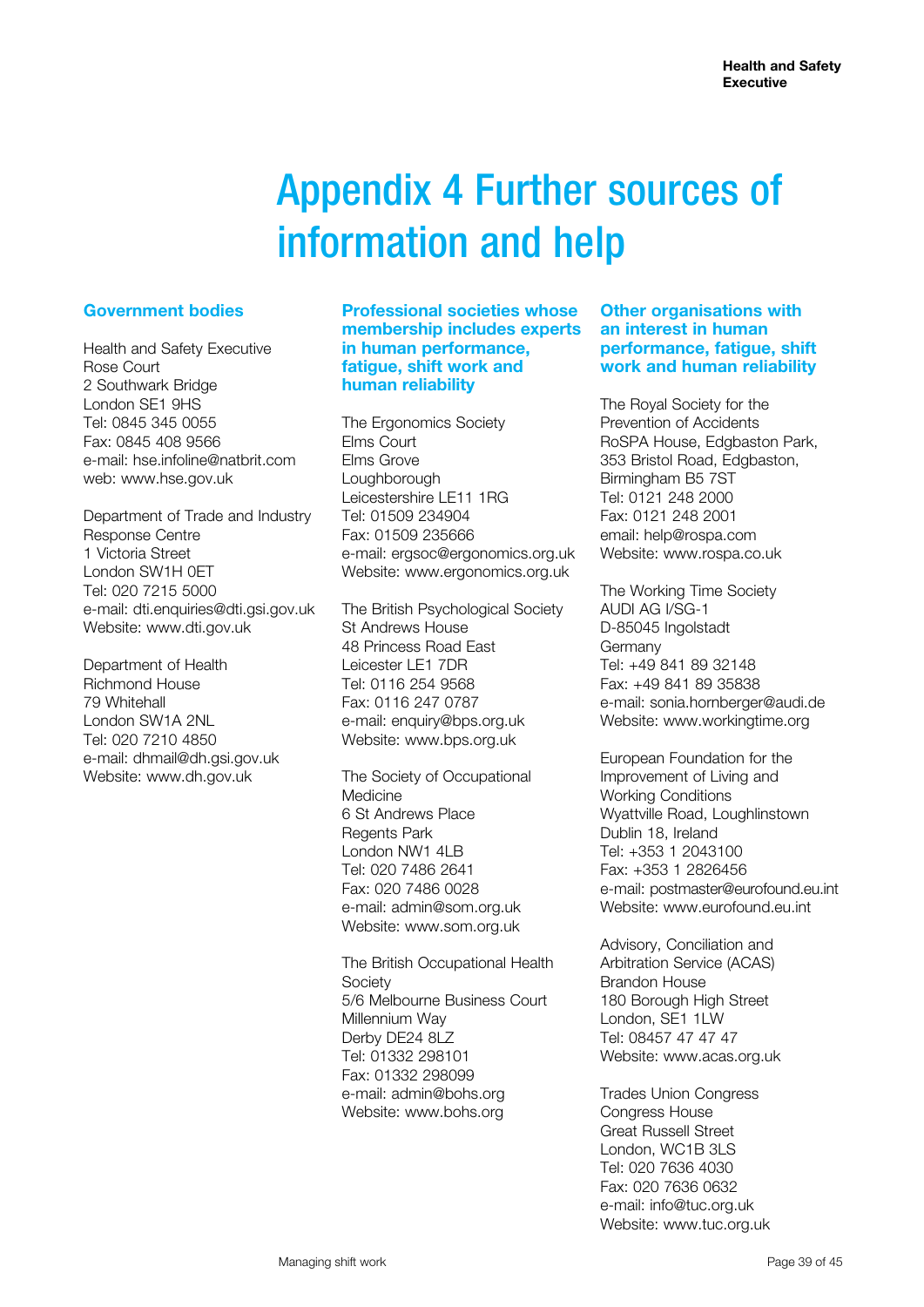# Appendix 5 References and further reading

#### **References**

1 *The Working Time Regulations 1998 (as amended)* SI1998/1833 The Stationery Office1998 ISBN 0 11 079410 9

2 *Department of Trade and Industry Your Guide to the Working Time Regulations: Workers and Employers* Available online at www.dti.gov.uk/er/work\_time\_regs/wtr0.htm

3 Office of Rail Regulation 2006 *The Railways and other Guided Transport Systems (Safety) Regulations 2006*

4 *Office of Rail Regulation Guidance on Managing fatigue in safety-critical work is in preparation. it will be available online at www.rail-reg.gov.uk*

5 *Health and Safety at Work etc Act 1974 (c.37)* The Stationery Office 1974 ISBN 0 10 543774 3

6 *Management of health and safety at work. Management of Health and Safety at Work Regulations 1999. Approved Code of Practice and guidance* L21 (Second edition) HSE Books 2000 ISBN 0 7176 2488 9

7 *Safety representatives and safety committees* L87 (Third edition) HSE Books 1996 ISBN 0 7176 1220 1

8 *A guide to the Health and Safety (Consultation with Employees) Regulations 1996. Guidance on Regulations* L95 HSE Books 1996 ISBN 0 7176 1234 1

9 *Consulting employees on health and safety: A guide to the law* Leaflet INDG232 HSE Books 1996 (single copy free or priced packs of 15 ISBN 0 7176 1615 0)

10 Advisory, Conciliation and Arbitration Service *Changing patterns of work* ACAS Publications 2002 ACAS Advisory Booklet No B09

11 Mc Ormond T 'Changes in working trends over the last decade' *Labour Market Trends* 2004 112 (1) 25-35

12 Office for National Statistics *Labour Force Survey 1992-2005* The Stationery Office 2005

13 *Successful health and safety management* HSG65 (Second edition) HSE Books 1997 ISBN 0 7176 1276 7

14 Monk T H and Folkard S *Making shiftwork tolerable* Taylor and Francis 1992

15 Smith C S, Folkard S and Fuller J A 'Shiftwork and Working Hours' in *Handbook of Occupational Health Psychology* 2003 163-183 Washington DC: American Psychological Association

16 Minors D S and Waterhouse J M 'Circadian rhythms in general' *Occupational Medicine* 1990 **5**(2) Pennsylvania USA: Hanley and Belfus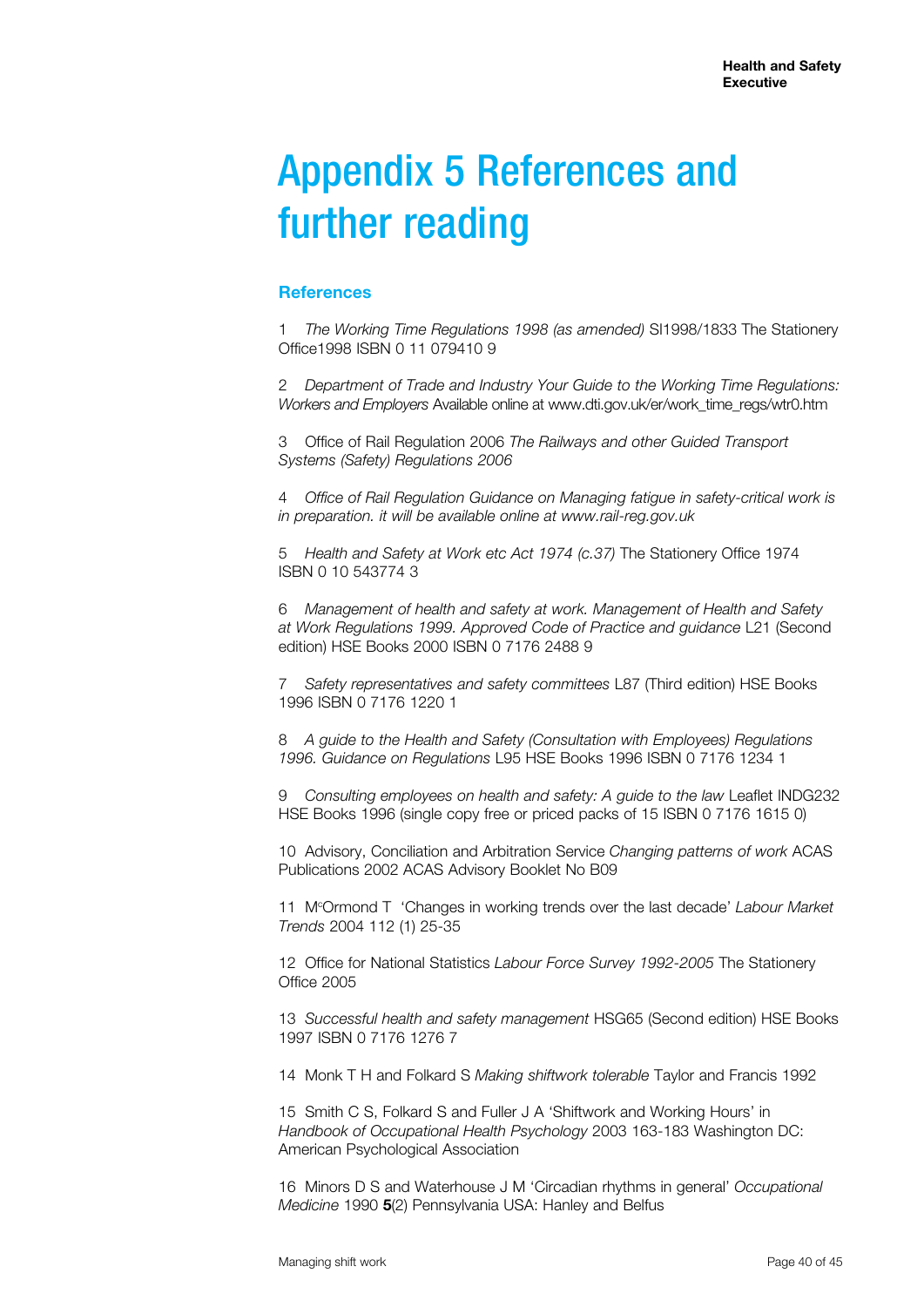17 Åkerstedt T, Czeisler C, Dinges D F et al 'Accidents and Sleepiness: A consensus statement from the International Conference on Work hours, Sleepiness and Accidents' *Journal of Sleep* 1994 3 19

18 Folkard S and Tucker P 'Shift work, safety and productivity' *Occupational Medicine* 2003 53 (2) 95-101

19 Krueger G P 'Sustained work, fatigue, sleep loss and performance: A review of the issues' *Work and Stress* 1989 3 (2) 129-141

20 Harrison Y and Horne J M 'The impact of sleep deprivation on decision making: A review' *Journal of Experimental Psychology: Applied* 2000 6 (3) 236-249

21 Kroemer K E H and Grandjean E *Fitting the task to the human: A textbook of Occupational Ergonomics* (Fifth edition) Taylor and Francis1997

22 Folkard S, Lombardi D A and Tucker P 'Shiftwork: Safety, sleepiness and sleep' *Industrial Health* 2005 43, 20-23

23 Horne J A and Reyner L A 'Vehicle accidents related to sleep: A review' *Occupational and Environmental Medicine* 1999 56 (5) 289-294

24 Department for Transport/Office for National Statistics *Road Casualties Great Britain: 2004* The Stationery Office 2004 ISBN 0 11 522703 6 Available online at www.dft.gov.uk/stellent/groups/dft\_transstats/documents/downloadable/ dft\_transstats\_041304.pdf

25 Royal Society for the Prevention of Accidents *Driver Fatigue And Road Accidents. A Literature Review And Position Paper* 2001 Available online at www.rospa.com/roadsafety/ info/fatigue.pdf

26 Mittler M M, Carskadon M A, Czeisler C A et al 'Catastrophes, Sleep and Public Policy: Consensus Report' *Sleep* 1988 **11** (1) 100-109

27 Dinges D F 'An overview of sleepiness and accidents' *Journal of Sleep Research* 1995 4 (S2) 4-14

28 Costa G 'The impact of shift and night work on health' *Applied Ergonomics* 1996 27 9-16

29 European Foundation for the Improvement of Living and Working Conditions *Shiftwork and Health* Office for official publications of the European Communities, Bulletin of European studies on time No 1/2000 2000

30 Harrington J M 'Health effects of shiftwork and extended hours of work' *Occupational and Environmental Medicine* 2001 58 68-72

31 Knutsson A 'Health disorders of shift workers' *Occupational Medicine* 2003 53 (2) 103-108

32 Nurminen T 'Shift work and reproductive health' *Scandinavian Journal of Work, Environment and Health* 1998 24 (S3), 28-34

33 *Shift work and breast cancer: a critical review of the epidemiological evidence* HSE 2003 Available online at www.hse.gov.uk/research/rrhtm/index.htm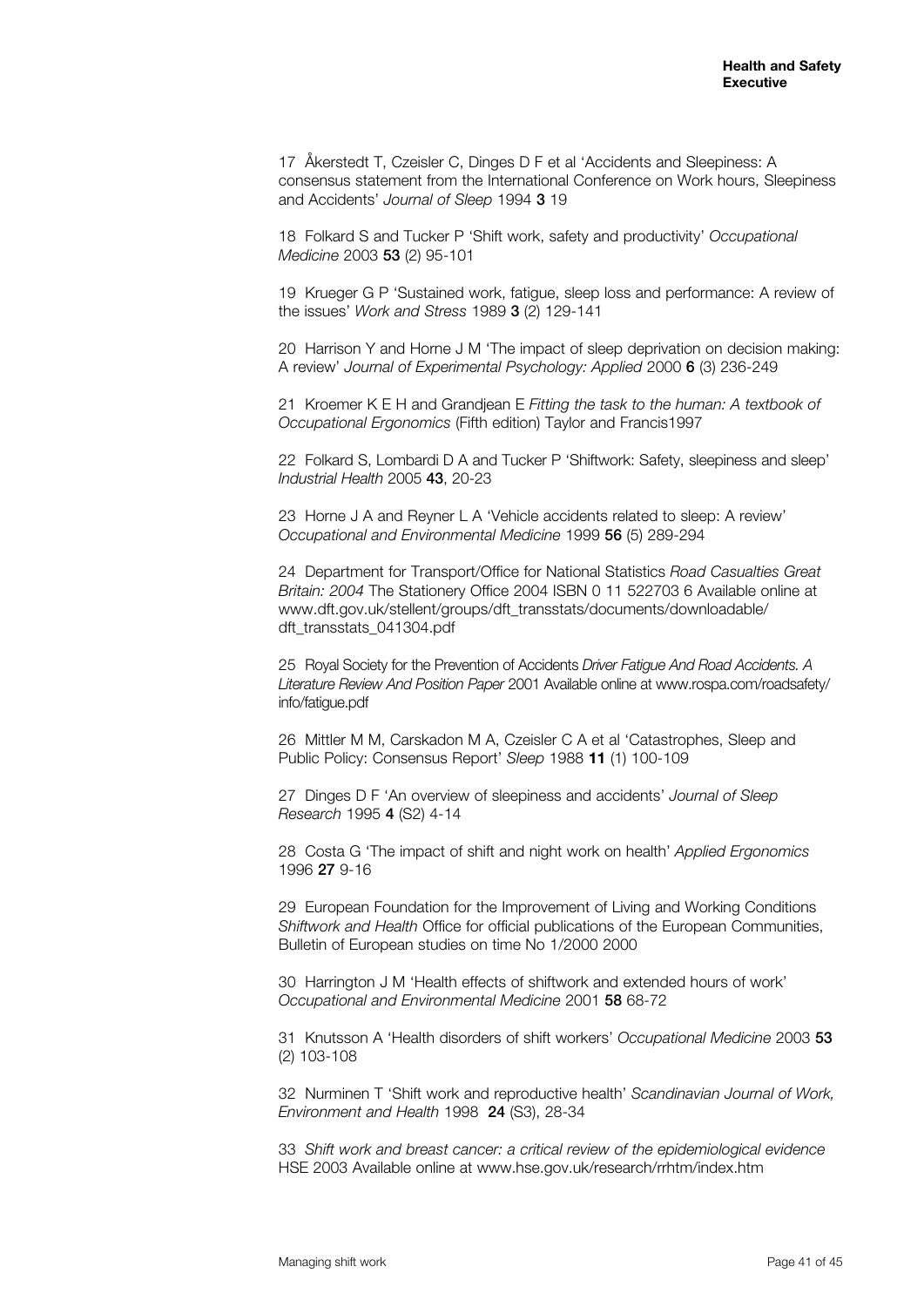34 Society of Occupational Medicine *Guidance on the Provision of Health Assessments Under the Working Time Regulations 1998* Society and Faculty of Occupational Medicine 1999

35 Härmä M 'Ageing, physical fitness and shiftwork tolerance' *Applied Ergonomics* 1996 27 (1) 25-29

36 Nachreiner F 'Individual and social determinants of shiftwork tolerance' *Scandinavian Journal of Work, Environment and Health* 1998 24 (S3) 35-42

37 Costa G 'Factors influencing health of workers and tolerance to shift work' *Theoretical Issues in Ergonomics Science* 2003 4 (3-4) 263-288

38 Folkard S, Sutton L and Yates A 'Impact of shiftwork on fatigue' *Rail Safety and Standards Board Human Factors Research Catalogue* CD-ROM 2003

39 Loudoun R J and Bohle P L 'Work/non-work conflict and health in shiftwork: Relationships with family status and social support' *The International Journal of Occupational and Environmental Health* 1997 3 (3), S71-S77

40 Costa G 'Shift work and occupational medicine: An overview' *Occupational Medicine* 2003 53 (2) 83-88

41 Knauth P and Hornberger S 'Preventative and compensatory measures for shift workers' *Occupational Medicine* 2003 53 (2) 109-116

42 National Institute for Occupational Safety and Health *Plain Language about Shiftwork* 1997 Available online at www.cdc.gov/niosh/publistd.html

43 *Workplace health, safety and welfare. Workplace (Health, Safety and Welfare) Regulations 1992. Approved Code of Practice* L24 HSE Books 1992 ISBN 0 7176 0413 6

#### **Further reading**

Other sources of information used in the production of this guidance

Ahasan R, Lewko J, Campbell, D et al 'Adaptation to night shifts and synchronisation processes of night workers' *Journal of Physiological Anthropology* 2001 20 (4) 215-226

Åkerstedt T 'Shift work and disturbed sleep/wakefulness' *Occupational Medicine* 2003 53 (2) 89-94

Åkerstedt T, Klecklund G, Gillberg M et al 'Sleepiness and days of recovery' *Transportation Research* 2000 F3 251-261

Bonnefond A, Tassi P, Roge J et al 'A critical review of techniques aiming at enhancing and sustaining worker's alertness during the night shift' *Industrial Health*  2004 42 1-14

Burgess H J, Sharkey K M and Eastman C I 'Bright light, dark and melatonin can promote circadian adaptation in night shift workers' *Sleep Medicine Reviews* 6 (5) 407-420

Driskell J E 'The efficacy of naps as a fatigue countermeasure: A meta analytic integration' *Human Factors* 2005 47 (2) 360-377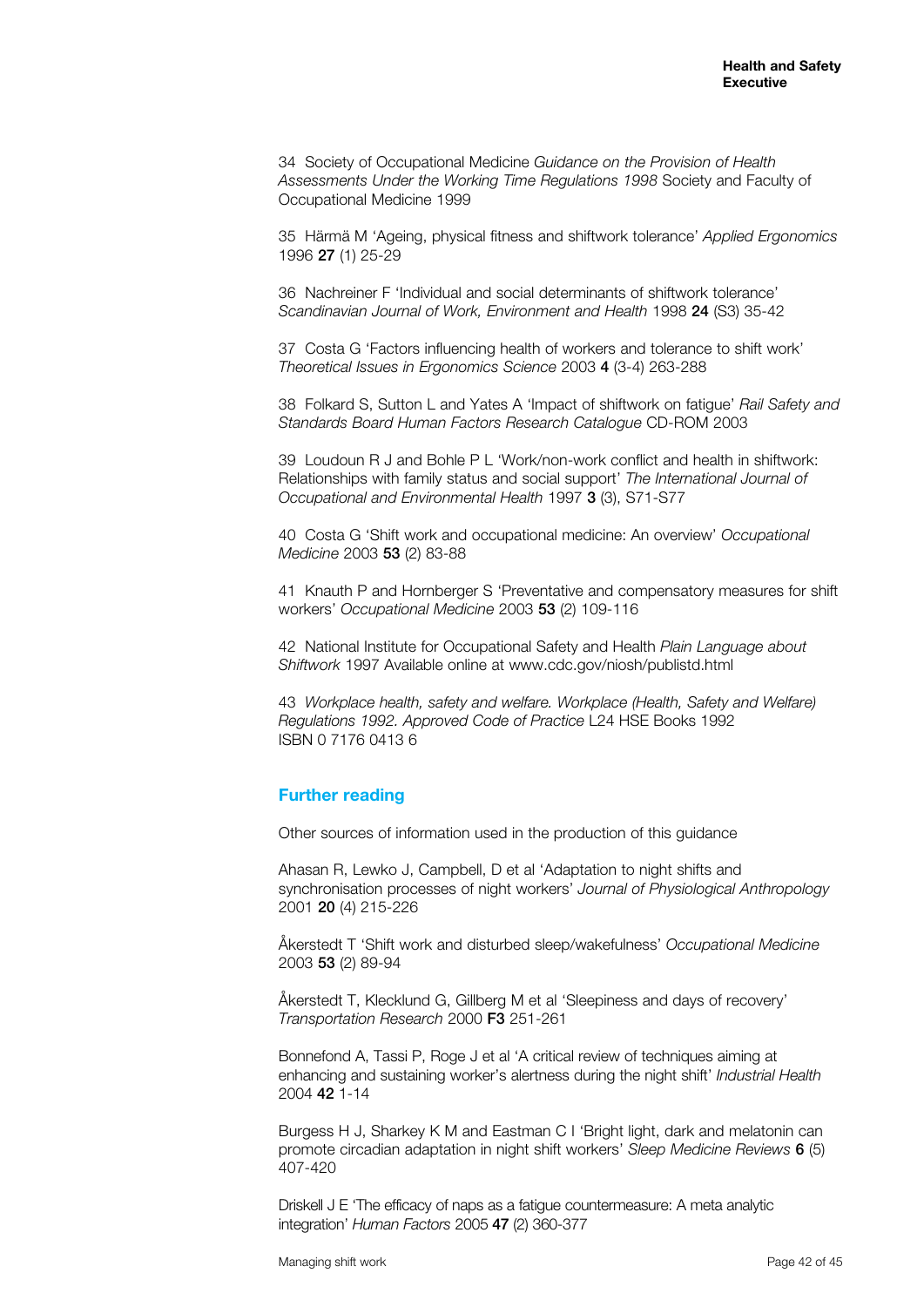European Foundation for the Improvement of Living and Working Conditions *Continuous shift systems* 1998 Office for official publications of the European Communities, Bulletin of European studies on time No. 11/1998 Folkard S 'Is there a "best compromise" shift system?' *Ergonomics* 1992 35 (12) 1453-1463

Folkard S and Akerstedt T 'Trends in the risk of accidents and injuries and their implications for models of fatigue and performance' *Aviation, Space and Environmental Medicine* 2004 75 (3 Suppl) A161-167

*Effective shift handover: A literature review* OTO 96 003 HSE 1996 Available online at www.hse.gov.uk/research/otohtm/1996/index.htm

*Shiftwork, Health and Safety: An overview of the scientific literature 1978-1990* CRR 31/1992 HSE 1992 Available online at www.hse.gov.uk/research/crr\_htm/ index.htm

International Labour Organization *Working time: Its impact on health and safety* Occupational Safety and Health Research Institute 2003 Available online at www. ilo.org/public/english/protection/condtrav/publ/wtwo-as-03.htm

Janis I *Victims of Groupthink: A Psychological Study of Foreign-Policy Decisions and Fiascoes* Houghton Mifflin 1972 ISBN 0 39514044 7

Johns M W 'A new method for measuring daytime sleepiness: the Epworth sleepiness scale' *Sleep* 1991 14 (6) 540-545

Josten E J C, Ng-A-Tham J E and Thierry H 'The effects of extended workdays on fatigue, health, performance and satisfaction in nursing' *Journal of Advanced Nursing* 44 (6) 643-652

Kogi K 'Linking better shiftwork arrangements with safety and health management systems' *Revista de Saúde Pública* 2004 38 (Suppl) 72-79

Knauth P 'Designing better shift systems' Applied Ergonomics 1996 27 (1) 39-44

Mohren D C, Jansen, N W, Kant I J et al 'Prevalence of common infections among employees in different work schedules' *Journal of Occupational and Environmental Medicine* 2002 44 (11) 1003-1011 *Plus Erratum in: Journal of Occupational and Environmental Medicine* 45 (1) 105

Monk T 'What can the chronobiologist do to help the shift worker?' *Journal of Biological Rhythms* 2000 15 (2) 86-94

Monk T H, Folkard S and Wedderburn A I 'Maintaining safety and high performance on shiftwork' *Applied Ergonomics* 1996 27 (1) 17-23

National Institute for Occupational Health and Safety *Overtime and extended work shifts: Recent findings on illness, injuries and health behaviours* NIOSH Publications Dissemination DHHS (NIOSH) 2004 Publication Number 2004-143 Available online at www.cdc.gov/niosh/docs/2004-143

Reid K and Dawson D 'Comparing performance on a simulated 12 hour shift rotation in young and older subjects' *Occupational and Environmental Medicine* 2001 58 58-62

Roehrs T and Roth T 'Sleep, sleepiness, sleep disorders and alcohol use and abuse' *Sleep Medicine Reviews* 2001 5 (4), 287-297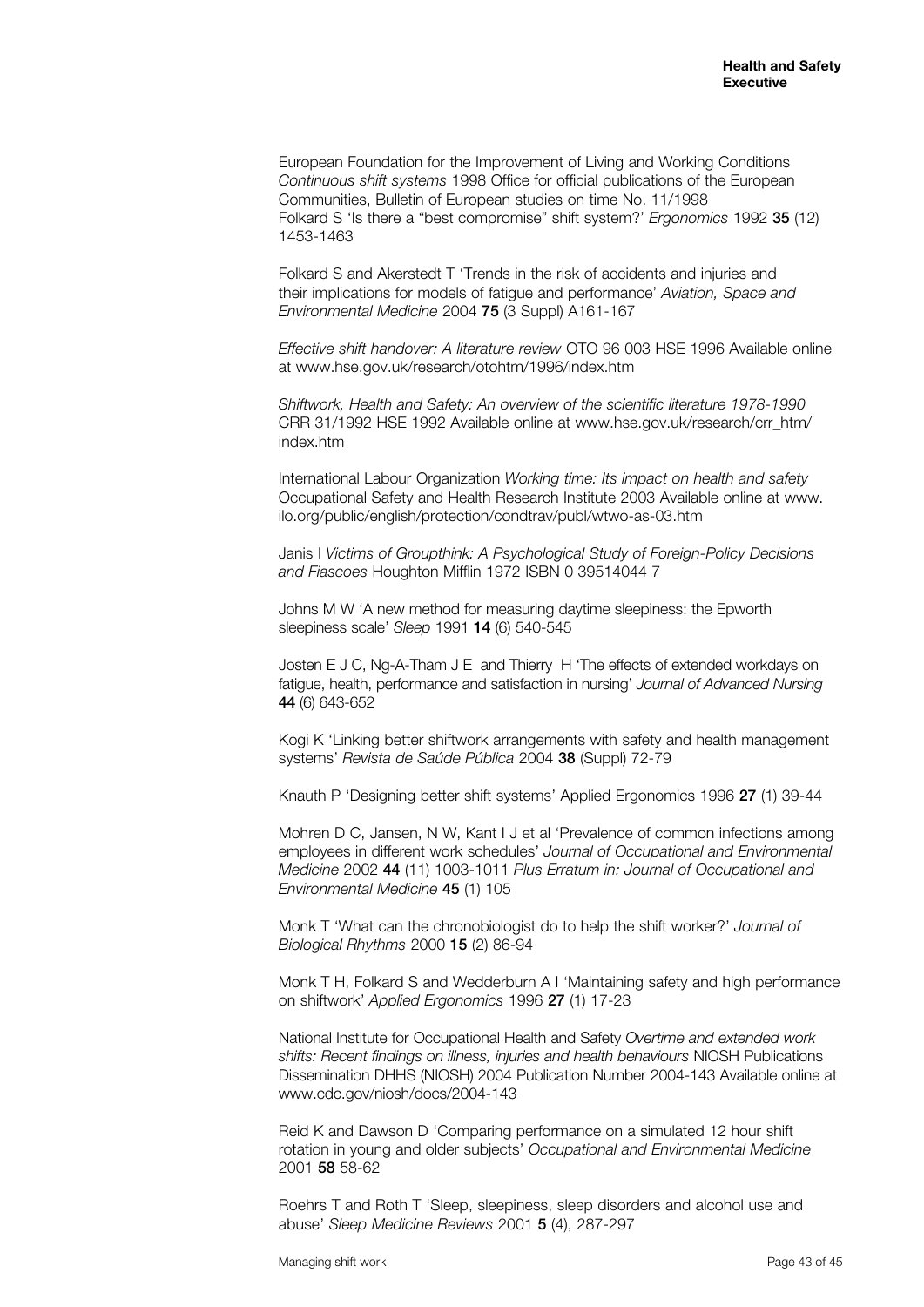Smith L, Folkard S, Tucker P et al 'Work shift duration: a review comparing 8 hour and 12 hour shift systems' *Occupational and Environmental Medicine* 1998 55 217-229

Stutts J C, Wilkins J W, Osberg J S et al 'Driver risk factors for sleep-related crashes' *Accident Analysis and Prevention* 2003 35 321-331

Takeyama H, Kubo T and Itani T 'The nighttime nap strategies for improving night shift work in workplace' *Industrial Health* 2005 43, 24-29

Tucker P 'The impact of rest breaks upon accident risk, fatigue and performance: a review' *Work and Stress* 2003 17 (2) 123-137

Tucker P, Folkard S and MacDonald I 'Rest breaks and accident risk' *The Lancet* 2003 361 680

Tucker P, Smith L, MacDonald I et al 'The impact of early and late shift changeovers on sleep, health and well-being in 8- and 12-hour shift systems' *Journal of Occupational Health Psychology* 1998 3 (3) 265-275

Tucker P, Smith L, MacDonald I et al, 'Distribution of rest days in 12 hour systems: impacts on health, well being and on shift alertness' *Occupational and Environmental Medicine* 1999 56 204-214

Tucker P, Smith L, MacDonald I et al 'Effects of direction of rotation in continuous and discontinuous 8 hour shift systems' *Occupational and Environmental Medicine* 2000 57 678-684

Wilson J L 'The impact of shift patterns on healthcare professionals' *Journal of Nursing Management* 2002 10 211-219

Wortley V and Grierson-Hill L 'Developing a successful self-rostering shift system' *Nursing Standard* 2003 17 (42) 40-42